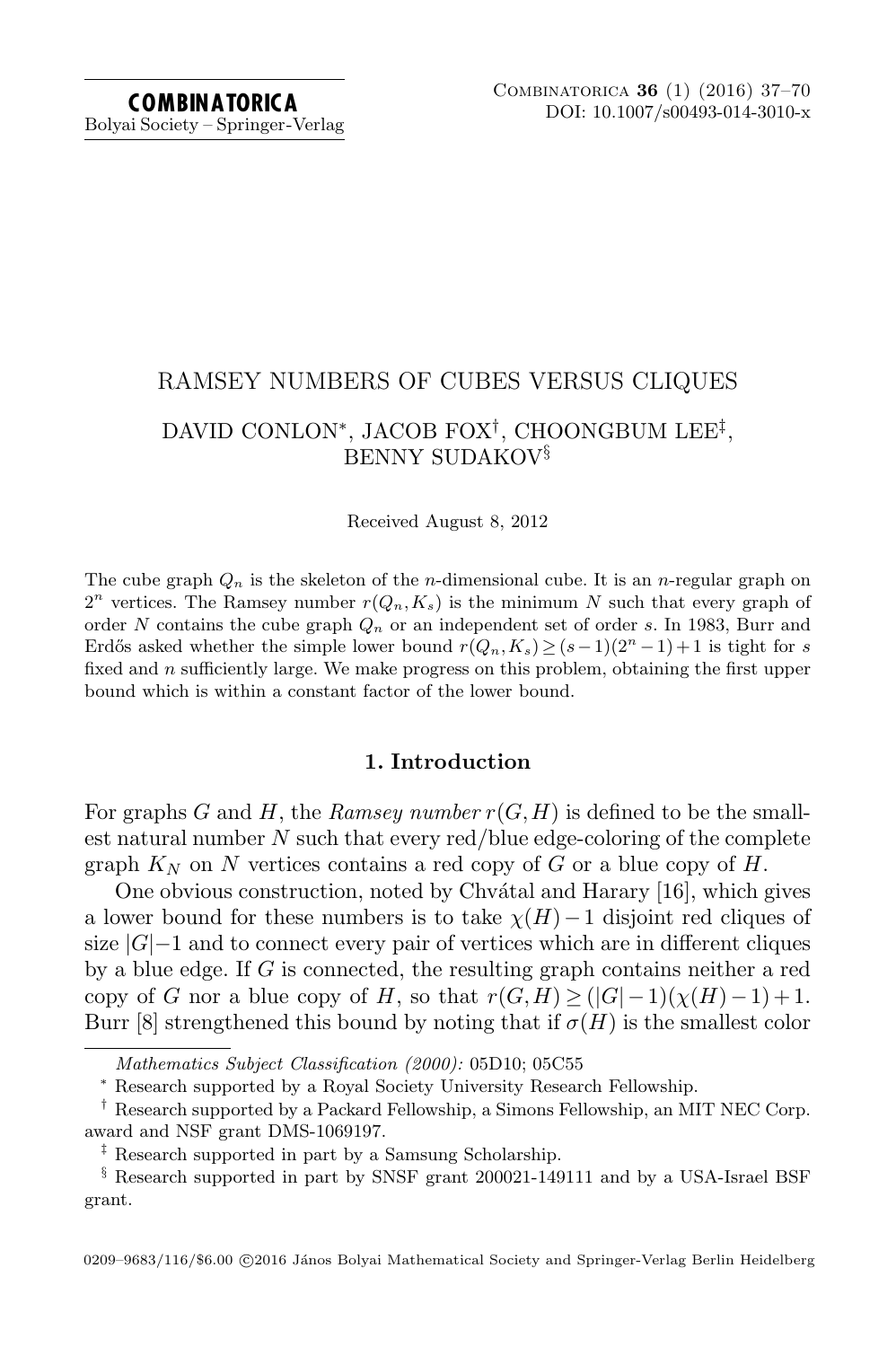class in any  $\chi(H)$ -coloring of the vertices of H, we may add a further red clique of size  $\sigma(H)-1$ , obtaining

$$
r(G, H) \ge (|G| - 1)(\chi(H) - 1) + \sigma(H).
$$

Following Burr and Erdős [\[8,](#page-31-1)[11\]](#page-31-2), we say that a graph G is  $H$ -good if the Ramsey number  $r(G,H)$  is equal to this bound. If  $\mathcal G$  is a family of graphs, we say that G is H-good if all sufficiently large graphs in G are H-good. When  $H = K_s$ , where  $\sigma(K_s) = 1$ , we simply say that G or G is s-good.

The classical result on Ramsey goodness, which predates the definition, is the theorem of Chvátal  $[15]$  showing that all trees are s-good for any s. On the other hand, the family of trees is not  $H$ -good for every graph  $H$ . For example [\[13\]](#page-31-4), a construction of  $K_{2,2}$ -free graphs due to Brown [\[7\]](#page-31-5) allows one to show that there is a constant  $c < \frac{1}{2}$  such that

$$
r(K_{1,t}, K_{2,2}) \ge t + \sqrt{t} - t^c
$$

for t sufficiently large. This is clearly larger than  $(|K_{1,t}|-1)(\chi(K_{2,2})-1)+$  $\sigma(K_{2,2})=t+2.$ 

In an effort to determine what properties contribute to being Ramsey good, Burr and Erdős [\[9,](#page-31-6)[11\]](#page-31-2) conjectured that if  $\Delta$  is fixed then the family of graphs with bounded maximum degree  $\Delta$  is s-good for any s (and perhaps even H-good for all H). This conjecture holds for bipartite graphs  $H$  [\[12\]](#page-31-7) but is false in general, as shown by Brandt [\[6\]](#page-31-8). He proved that for  $\Delta > \Delta_0$  almost every ∆-regular graph on a sufficiently large number of vertices is not even 3-good. His result (and a similar result in [\[30\]](#page-32-0)) actually proves something stronger, namely, that if a graph  $G$  has strong expansion properties then it cannot be 3-good.

On the other hand, it has been shown that if a family of graphs exhibits poor expansion properties then it will tend to be good [\[1,](#page-31-9)[30\]](#page-32-0). To state the relevant results, we define the *bandwidth* of a graph  $G$  to be the smallest number  $\ell$  for which there exists an ordering  $v_1,\ldots,v_n$  of the vertices of G such that every edge  $v_i v_j$  satisfies  $|i-j| \leq \ell$ . This parameter is known to be intimately linked to the expansion properties of the graph. In particular, any bounded-degree graph with poor expansion properties will have sublinear bandwidth [\[4\]](#page-31-10).

The first such result, shown by Burr and Erdős [\[11\]](#page-31-2), states that for any fixed  $\ell$  the family of connected graphs with bandwidth at most  $\ell$  is s-good for any s. This result was recently extended by Allen, Brightwell and Skokan [\[1\]](#page-31-9), who showed that the set of connected graphs with bandwidth at most  $\ell$  is H-good for every H. Their result even allows the bandwidth  $\ell$  to grow at a reasonable rate with the size of the graph G. If G is known to have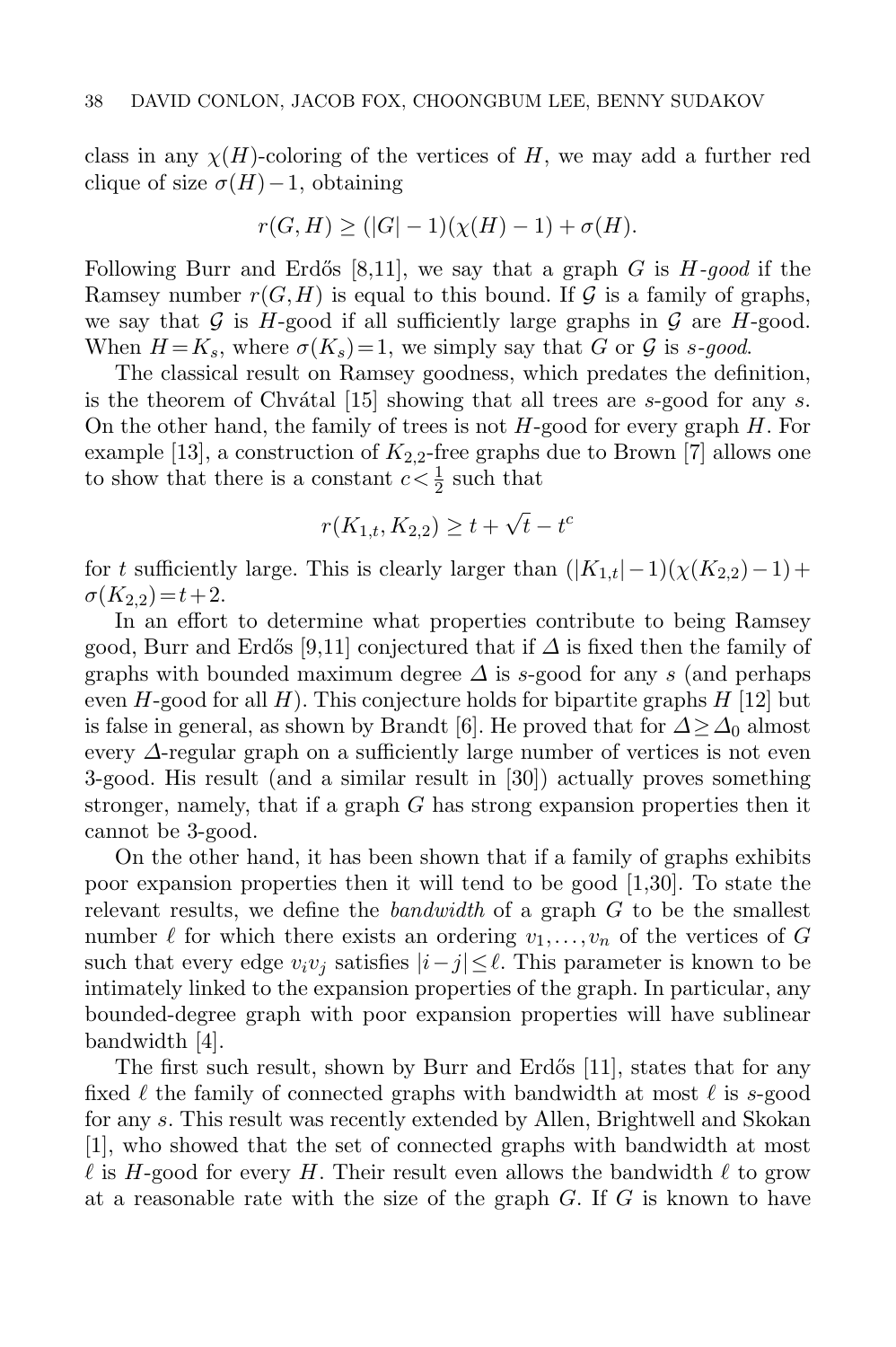bounded maximum degree, their results are particularly strong, saying that for any  $\Delta$  and any fixed graph H there exists a constant c such that if G is a graph on n vertices with maximum degree  $\Delta$  and bandwidth at most cn then  $G$  is  $H$ -good.

Many of the original problems of Burr and Erdős [\[11\]](#page-31-2) have now been resolved [\[30\]](#page-32-0) but one that remains open is to determine whether the family of hypercubes is s-good for every s. The hypercube  $Q_n$  is the graph on vertex set  $\{0,1\}$ <sup>n</sup> where two vertices are connected by an edge if and only if they differ in exactly one coordinate. This family of graphs has sublinear bandwidth but does not have bounded degree, so the result of Allen, Brightwell and Skokan does not apply.

To get a first bound for  $r(Q_n,K_3)$ , note that a simple greedy embedding implies that any graph with maximum degree d and at least  $dn + 2^n$  vertices has a copy of  $Q_n$  in its complement. Suppose now that the edges of a complete graph have been 2-colored in red and blue and there is neither a blue triangle nor a red copy of  $Q_n$ . Then, since the blue neighborhood of any vertex forms a red clique, the maximum degree in blue is at most  $2<sup>n</sup> - 1$ . Hence, the graph must have at most  $(2^n - 1)n + 2^n < 2^n(n+1)$  vertices. We may therefore conclude that  $r(Q_n, K_3) \leq 2^n(n+1)$ .

It is not hard to extend this argument to show that for any s there exists a constant  $c_s$  such that  $r(Q_n, K_s) \leq c_s 2^n n^{s-2}$ . This is essentially the best known bound. Here we improve this bound, obtaining the first upper bound which is within a constant factor of the lower bound.

**Theorem 1.1.** For any natural number  $s \geq 3$ , there exists a constant  $c_s$ such that

$$
r(Q_n, K_s) \le c_s 2^n.
$$

The original question of Burr and Erdős  $|11|$  relates to s-goodness but it is natural to also ask whether the family of cubes is  $H$ -good for any  $H$ . For bipartite  $H$ , this follows directly from a result of Burr, Erdős, Faudree, Rousseau and Schelp [\[12\]](#page-31-7). Our result clearly implies that for any  $H$ , there is a constant  $c_H$  such that  $r(Q_n, H) \leq c_H 2^n$ .

For triangles, the rough idea of the proof is to show that if a red/blue edge-coloring of  $K_N$  does not contain a blue triangle then it may be tiled with a collection of red cliques which have low blue density between them. A red copy of  $Q_n$  may then be found by inserting subcubes into each of the red cliques and patching them together using the fact that the blue density between these different cliques is low. Throughout the argument, it is very important to keep close control on the size and number of the red cliques as the definition of low blue density in a particular bipartite subgraph will depend on the size of the two cliques forming its endpoints.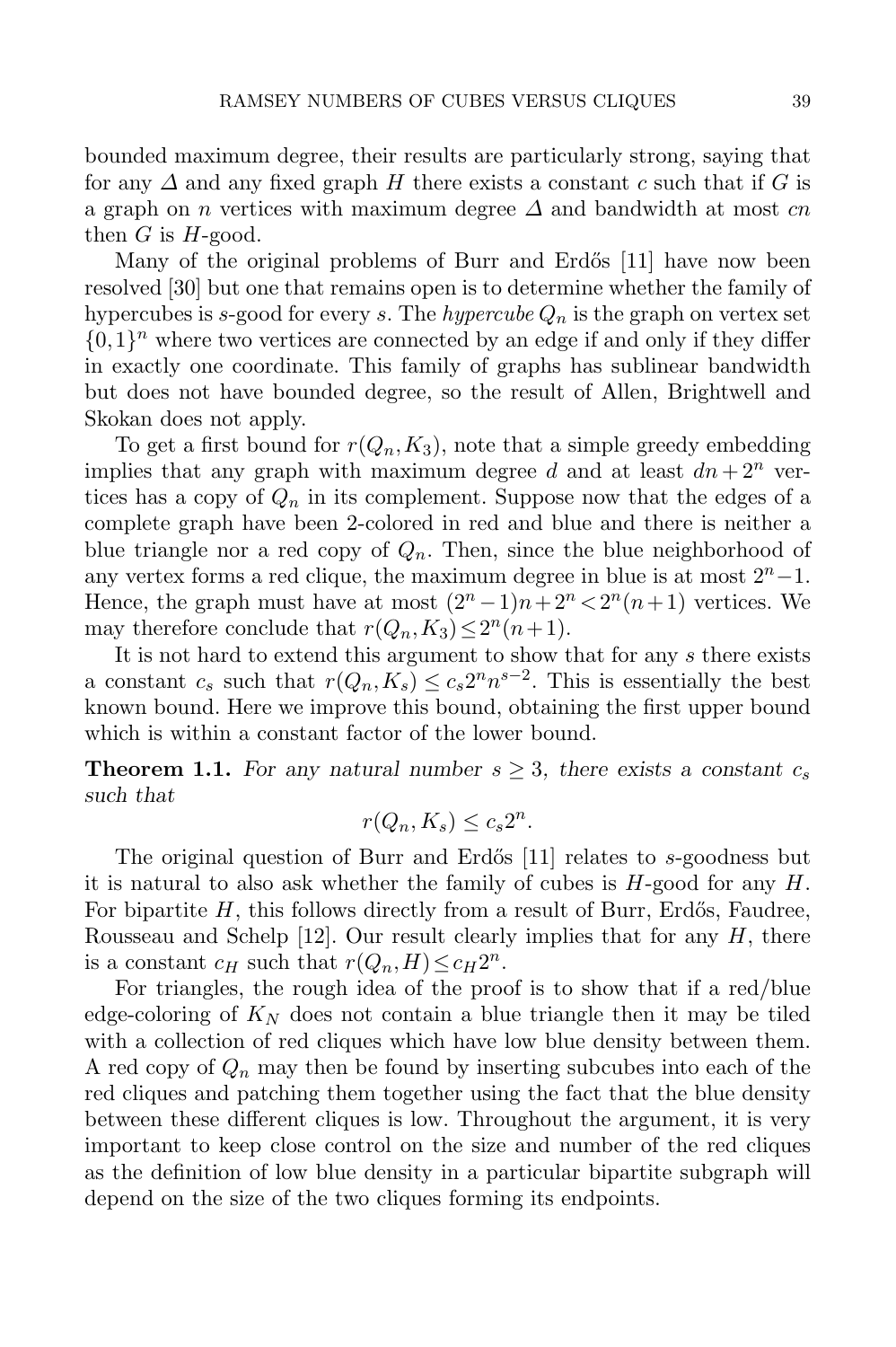#### 40 DAVID CONLON, JACOB FOX, CHOONGBUM LEE, BENNY SUDAKOV

For  $K_4$ , the method is an extension of this idea, except the tiling will now consist of sets which are free of blue triangles, again with low blue density between different sets. In order to make this useful for embedding cubes, we then have to perform a second level of tiling, splitting each such clique into red subcliques with low density between them, as was already done for triangles. In general, when we consider  $K_s$ , there will be s−2 levels of tiling to keep track of. This makes the bookkeeping somewhat complex. Accordingly, we have chosen to present the proof in stages, first considering triangles, then  $K_4$  and only then the general case. Although this leads to some redundancies, it allows us to introduce the additional concepts needed for each step at a reasonable pace.

More generally, one may ask which families of graphs are s-good for all s. A powerful result proved by Nikiforov and Rousseau [\[30\]](#page-32-0) shows that graphs with small separators are s-good. They used this result to resolve a number of the original questions of Burr and Erd˝os [\[11\]](#page-31-2) regarding Ramsey goodness. Let the *degeneracy*  $d(G)$  of a graph G be the smallest natural number d such that every induced subgraph of  $G$  has a vertex of degree at most  $d$ . Furthermore, we say that a graph G has a  $(t, \eta)$ -separator if there exists a vertex subset  $T \subseteq V(G)$  such that  $|T| \leq t$  and every connected component of  $V(G)\T$  has size at most  $\eta|V(G)|$ . The result of Nikiforov and Rousseau then says that for any  $s \geq 3$ ,  $d \geq 1$  and  $0 < \gamma < 1$ , there exists  $\eta > 0$  such that the class G of d-degenerate graphs G with a  $(|V(G)|^{1-\gamma}, \eta)$ -separator is s-good.

We will apply this theorem, together with the Alon-Seymour-Thomas separator theorem for graphs with a forbidden minor [\[2\]](#page-31-11), to show that for any  $s \geq 3$  any family of graphs with a forbidden minor is s-good. A graph H is said to be a *minor* of G if H can be obtained from a subgraph of G by contracting edges. By an  $H\text{-}minor$  of  $G$ , we mean a minor of  $G$  which is isomorphic to H. For a graph H, let  $\mathcal{G}_H$  be the family of graphs which do not contain an H-minor.

<span id="page-3-0"></span>**Theorem 1.2.** For every fixed graph H, the class  $\mathcal{G}_H$  of graphs G which do not contain an H-minor is s-good for all  $s \geq 3$ .

In particular, since the family of planar graphs consists exactly of those graphs which do not contain  $K_5$  or  $K_{3,3}$  as a minor, we have the following corollary.

### **Corollary 1.1.** The family of planar graphs is s-good for all  $s \geq 3$ .

A *minor-closed* family  $G$  is a collection of graphs which is closed under taking minors. The graph minor theorem of Robertson and Seymour [\[31\]](#page-32-1)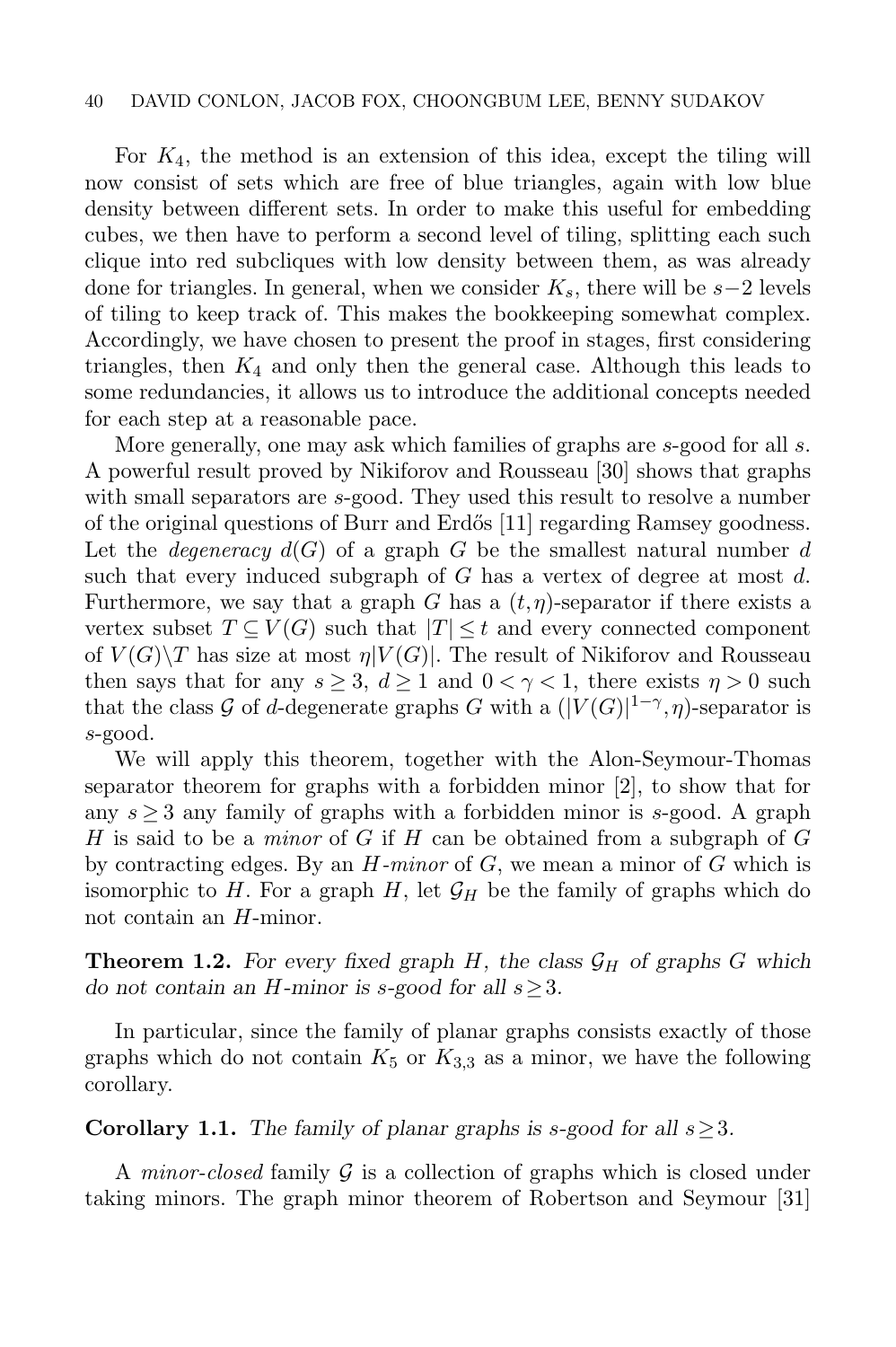states that any minor-closed family of graphs may be characterized by a finite collection of forbidden minors. We say that a minor-closed family is nontrivial if it is not the class consisting of all graphs. Note that the following corollary is an immediate consequence of Theorem [1.2](#page-3-0) as any nontrivial minor-closed family G is a subfamily of  $\mathcal{G}_H$ , where H is a graph not in  $\mathcal{G}$ .

**Corollary 1.2.** Any nontrivial minor-closed family of graphs  $\mathcal{G}$  is s-good for all  $s>3$ .

We will begin, in Section [2,](#page-4-0) by studying the Ramsey number of cubes versus triangles. We will then show, in Section [3,](#page-9-0) how our arguments extend to K<sup>4</sup> before treating the general case in Section [4.](#page-19-0) In Section [5,](#page-27-0) we will prove Theorem [1.2.](#page-3-0) We will conclude with some further remarks. All logarithms are base 2 unless otherwise indicated. For the sake of clarity of presentation, we systematically omit floor and ceiling signs whenever they are not crucial. We also do not make any serious attempt to optimize absolute constants in our statements and proofs.

#### 2. Triangle versus cube

<span id="page-4-0"></span>The argument works for  $n \geq 6$ . Consider a coloring of the edges of the complete graph  $K_N$  on the vertex set  $[N] = \{1, 2, ..., N\}$  for  $N \ge 7000 \cdot 2^n$ with two colors, red and blue, and assume that there are no blue triangles. We will prove that this coloring contains a red  $Q_n$ .

#### 2.1. Preprocessing the coloring

<span id="page-4-1"></span>For each  $d = 0, 1, 2, \ldots$ ,  $\log n + 3$ , we use the following procedure to construct a family S of subsets of [N] (note that  $\log n + 3 \leq n$  for  $n \geq 6$ ):

If there exists a set  $S$  which induces a red clique of order exactly  $4 \cdot 2^{n-d}$ , then arbitrarily choose one, add it to the family  $S$ , and remove the vertices of the clique from [N]. We define the *codimension*  $d(S)$ of such a set as  $d(S) = d$ . When there are no more such red cliques, continue to the next value of d. In the end, if we have  $\sum_{S \in \mathcal{S}} |S| \geq \frac{N}{2}$ , then we let S be our family. Otherwise, if  $\sum_{S \in \mathcal{S}} |S| < \frac{N}{2}$  $\frac{N}{2}$ , we add the set of remaining vertices to  $S$ , and declare it to have codimension zero (note that this set has size at least  $\frac{N}{2} \geq 4 \cdot 2^n$ ).

<span id="page-4-2"></span>In either of the cases, we have  $\sum_{S \in \mathcal{S}} |S| \geq \frac{N}{2}$ . Note that we also have the following properties.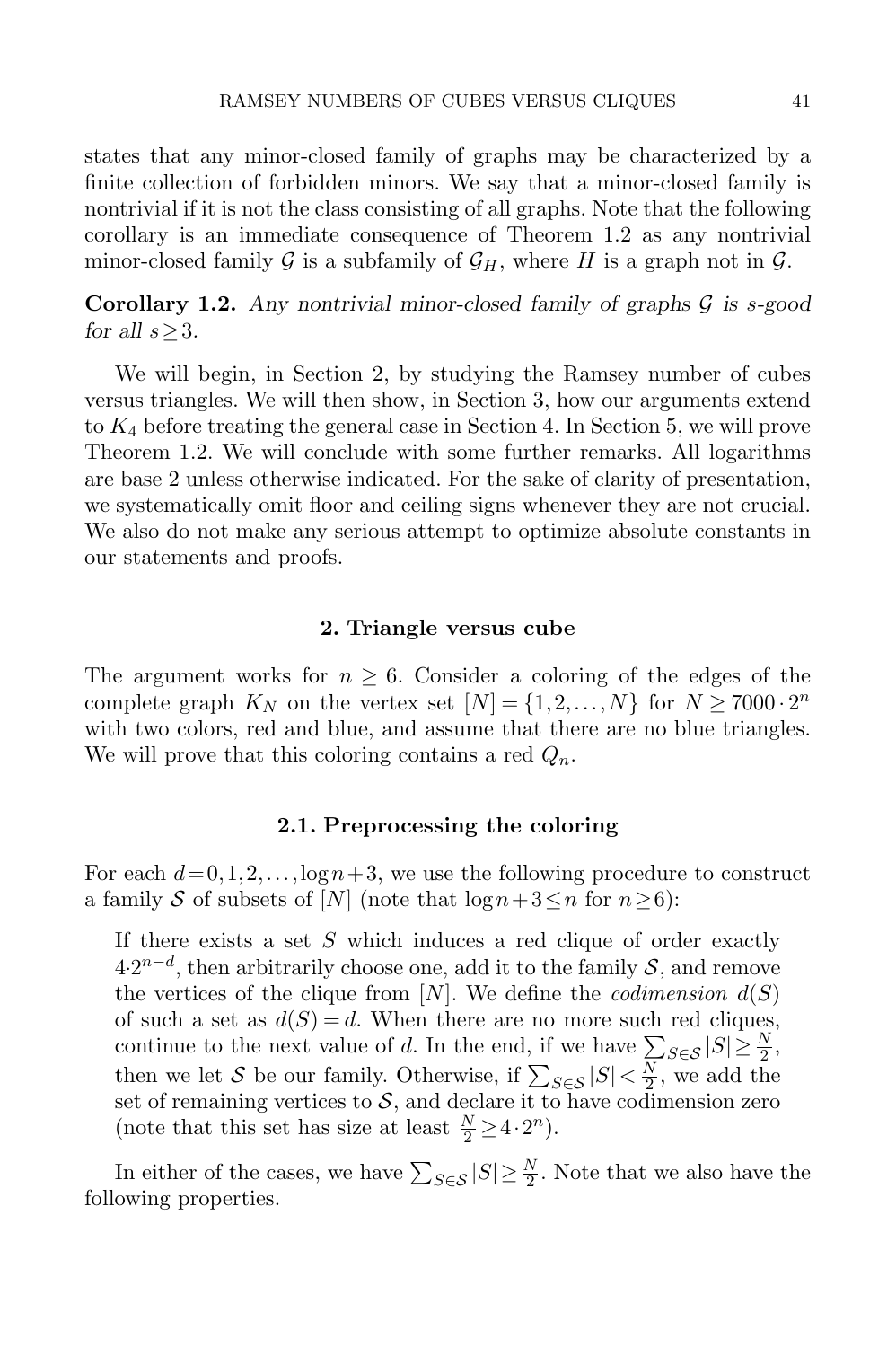**Proposition 2.1.** (i) For an integer  $i \geq 1$ , let  $X = \bigcup_{S \in \mathcal{S}, d(S) \geq i} S$ . Then each vertex  $v \in [N]$  has at most  $2^{n-i+3}$  blue neighbors in X.

(ii) For every set  $S \in \mathcal{S}$ , the subgraph induced by S has maximum blue degree at most  $\frac{2^{n-d(S)}}{2n}$  $\frac{a^{(2)}}{2n}$ .

**Proof.** (i) Given  $i > 1$  and a set X defined as above, note that no subset of X induces a red clique of size at least  $4 \cdot 2^{n-i+1} = 2^{n-i+3}$ , since such a set would have been added to  $S$  in the previous round. On the other hand, since there are no blue triangles, the blue neighborhood of every vertex induces a red clique. Therefore, for every  $v \in [N]$ , v has at most  $2^{n-i+3}$  blue neighbors in  $X$ .

(ii) The claim is trivially true for  $d > 0$ , since every set of codimension at least 1 is a red clique. For  $d = 0$ , if S is not a red clique, then it is the set of codimension zero added to S after the sets of codimensions 0 to  $\log n+3$ . Thus, there are no subsets of S which induce a red clique of size at least  $4 \cdot 2^{n - (\log n + 3)}$ , since such a set would have been added earlier to the family S. On the other hand, since there are no blue triangles, the blue neighborhood of every vertex induces a red clique. Therefore, every vertex of S has at most  $4\cdot 2^{n-(\log n+3)} \leq \frac{2^n}{2n}$  $\frac{2^n}{2n}$  blue neighbors in S.

#### 2.2. Tiling the cube

Our strategy is to first decompose the cube  $Q_n$  into smaller cubes and then to embed it piece by piece into  $K_N$ , placing one of the subcubes in each of the subsets from S. We represent the subcubes of  $Q_n$  by using vectors in  $\{0,1,*\}$ <sup>n</sup>. For example, the vector  $(0,1,*,...,*)$  will represent the subcube  $\{(0,1,x_1,\ldots,x_{n-2}): (x_1,\ldots,x_{n-2}) \in \{0,1\}^{n-2}\}.$ 

We seek a *tiling* of  $Q_n$ , which we define as a collection of vertex-disjoint cubes that covers all the vertices of  $Q_n$  and uses only cubes that have all their fixed coordinates at the start of the vector. That is, they are of the form  $C = (a_1, a_2, \ldots, a_d, *, *, \ldots, *)$  for some  $d \geq 0$  and  $a_1, a_2, \ldots, a_d \in \{0, 1\}.$ We will call such a cube *special* and let d be the *codimension*  $d(C)$  of C. We say that two disjoint cubes  $C$  and  $C'$  are *adjacent*, if there are vertices  $x \in C$  and  $x' \in C'$  which are adjacent in  $Q_n$ . Note that the following list of properties holds for such cubes and a tiling composed from them.

<span id="page-5-0"></span>**Proposition 2.2.** (i) If two special cubes C and C' intersect, then we have  $C \subset C'$  or  $C' \subset C$ .

(ii) Two disjoint cubes  $C = (a_1, ..., a_d, *, ..., *)$  and  $C' = (b_1, ..., b_{d'}, *, ..., *)$ for  $d' \leq d$  are adjacent if and only if  $(a_1, \ldots, a_{d'})$  and  $(b_1, \ldots, b_{d'})$  differ in exactly one coordinate.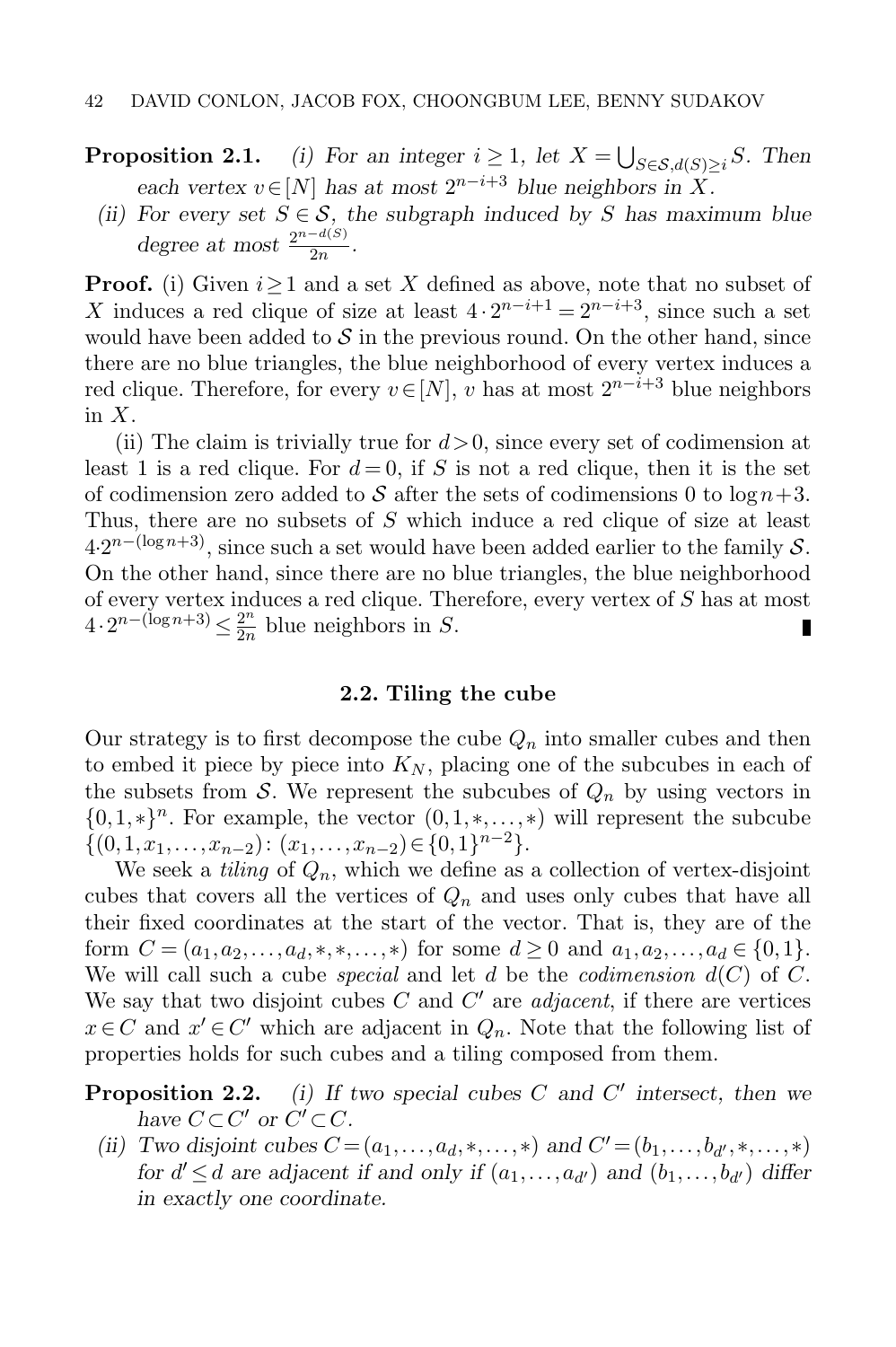(iii) For a tiling C and a special cube  $C \in \mathcal{C}$  of codimension d, there are at most d other special cubes  $C' \in \mathcal{C}$  of codimension  $d(C') \leq d$  which are adjacent to C.

**Proof.** (i) Let  $d = d(C)$ ,  $d' = d(C')$  and, without loss of generality, suppose that  $d' \leq d$ . Suppose that  $(a_1, \ldots, a_n) \in C \cap C'$ . Then, since we are only considering special cubes, we must have  $C = (a_1, \ldots, a_d, \ast, \ldots, \ast)$  and  $C' =$  $(a_1, \ldots, a_{d'}, \ldots, \ast)$ . However, we then have  $C \subset C'$ .

(ii) If  $(a_1,\ldots,a_{d'})=(b_1,\ldots,b_{d'})$ , then we have  $C\subset C'$ , and thus we may assume that this is not the case. Cubes  $C$  and  $C'$  are adjacent if and only if there are two vectors  $\mathbf{v} = (a_1, \ldots, a_d, x_{d+1}, \ldots, x_n)$  and  $\mathbf{w} =$  $(b_1,\ldots,b_{d'},y_{d'+1},\ldots,y_n)$  in  $\{0,1\}^n$  which differ in exactly one coordinate. However, since the two vectors restricted to the first  $d'$  coordinates are already different, this can happen only if  $(a_1, \ldots, a_{d'})$  and  $(b_1, \ldots, b_{d'})$  differ in exactly one coordinate. Moreover, one can see that if this is the case, then there is an assignment of values to  $x_i$  and  $y_j$  so that **v** and **w** indeed differ in exactly one coordinate.

(iii) Since C has codimension d, there are only d coordinates that one can 'flip' from  $C$  to obtain a cube adjacent to  $C$ . п

As we have already mentioned, our tiling  $\mathcal C$  of the cube  $Q_n$  will be constructed in correspondence with the family  $S$  constructed in Section [2.1.](#page-4-1) We will construct the tiling  $\mathcal C$  by finding cubes of the tiling one by one. We slightly abuse notation and use  $\mathcal C$  also to denote the 'partial' tiling, where only part of the cube  $Q_n$  is covered. At each step, we will find a subcube C which covers some non-covered part of  $Q_n$  and assign it to some set  $S_C \in \mathcal{S}$ . We say that such an assignment is *proper* if the following properties hold.

#### Proper assignment.

1. If C has codimension d, then  $S_C$  has codimension d.

2. Suppose that  $C$  is adjacent to some cube  $C'$  already in the tiling and that  $C'$  is assigned to  $S_{C'}$ . Then the bipartite graph induced by  $S_C$  and  $S_{C'}$  contains at most  $\frac{|S_C||S_{C'}|}{16\delta^2}$  blue edges, where  $\delta = \max\{d(C), d(C')\}.$ 

Our algorithm for finding the tiling  $\mathcal C$  and the corresponding sets in  $\mathcal S$  is as follows.

Tiling Algorithm. At each step, consider all possible special cubes C which

- (a) are disjoint from the cubes  $C' \in \mathcal{C}$ ,
- (b) have  $d(C) \geq d(C')$  for all  $C' \in \mathcal{C}$ , and
- (c) for which there exists a set  $S \in \mathcal{S}$  which has not yet been assigned and such that assigning  $C$  to  $S$  is a proper assignment.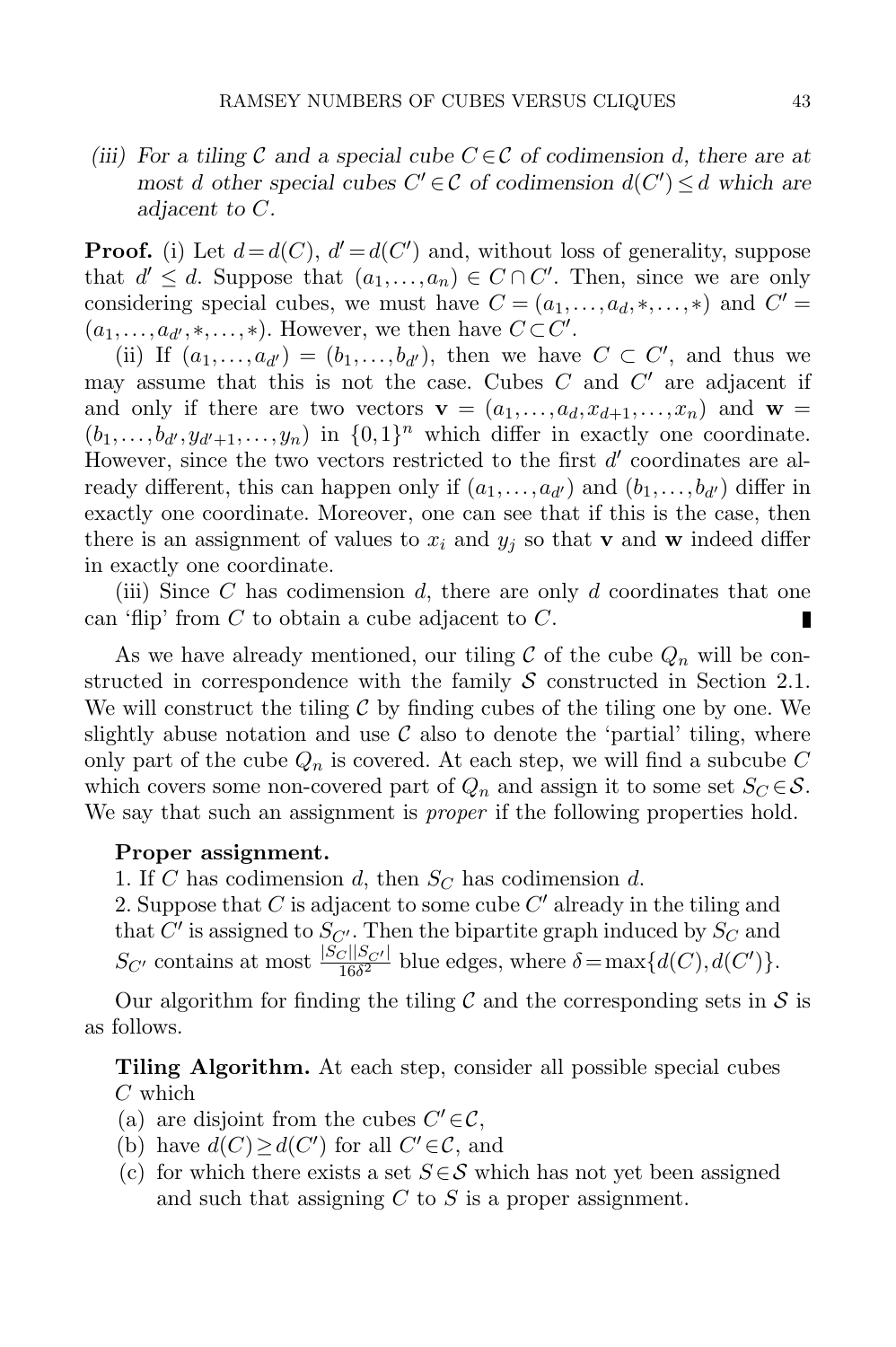Take a cube  $C_0$  of minimum codimension satisfying (a), (b) and (c) and add it to the tiling. Assign  $C_0$  to a set  $S_{C_0} \in \mathcal{S}$  given by (c).

The following proposition shows that the algorithm will terminate successfully.

Proposition 2.3. If the tiling is not complete, then the algorithm always chooses a cube from a non-empty collection.

**Proof.** If  $S$  contains a set of codimension zero, then the algorithm will choose the whole cube  $Q_n$  in the first step and assign it to a set of codimension zero. In this case we have a trivial tiling and there is nothing to prove.

Thus, we may assume that  $S$  contains no set of codimension zero. If this is the case, note that for all  $C \in \mathcal{C}$ , we have  $|S_C| = 4|C|$ . Let  $\mathcal{S}''$  be the subfamily of  $\mathcal S$  consisting of sets which are already assigned to some cube in C and let  $S' = S \ S'$ . Note that

$$
\Big| \bigcup_{S \in \mathcal{S}'} S \Big| = \Big| \bigcup_{S \in \mathcal{S}} S \Big| - \Big| \bigcup_{S \in \mathcal{S}''} S \Big| \ge \frac{N}{2} - \Big| \bigcup_{C \in \mathcal{C}} S_C \Big|
$$
  

$$
\ge 3500 \cdot 2^n - 4 \cdot 2^n \ge 3496 \cdot 2^n.
$$

For each *i*, let  $S_i' = \{S \in \mathcal{S}' : d(S) = i\}$ . If  $|S_i'| \leq 32i^3$  for all *i*, then we have

$$
\left| \bigcup_{S \in \mathcal{S}'} S \right| = \sum_{i} \left| \bigcup_{S \in \mathcal{S}'_i} S \right| \le \sum_{i} 32i^3 \cdot 4 \cdot 2^{n-i} = 128 \cdot 2^n \sum_{i} \frac{i^3}{2^i} = 3328 \cdot 2^n,
$$

which is a contradiction (we used the fact that  $\sum_{i} \frac{i^3}{2^i}$  $\frac{i^3}{2^i}$  = 26). Therefore, there exists an index *i* for which  $|S'_i| > 32i^3$ . We have  $i > 0$  since S contains no set of codimension zero.

Since the tiling is not complete, there exists a vertex  $(a_1,..., a_n) \in Q_n$ which is not yet covered by any of the cubes already in  $\mathcal{C}$ . Consider the cube  $C = (a_1, \ldots, a_i, \ast, \ldots, \ast)$ . By Proposition [2.2,](#page-5-0) there are at most i cubes in our partial tiling  $C$  of codimension at most i which are adjacent to this cube. Let  $C_1, \ldots, C_j$  for  $j \leq i$  be these cubes and fix an index  $a \leq j$ . We say that a set  $S \in \mathcal{S}'_i$  is bad for  $S_{C_a}$  if there are at least  $\frac{1}{16i^2}|S_{C_a}||S|$  blue edges between  $S_{C_a}$  and S. We claim that there are at most  $32i^2$  sets in  $S_i'$  which are bad for  $S_{C_a}$ .

Let  $X_i = \bigcup_{S \in \mathcal{S}'_i} S$  and note, by Proposition [2.1\(](#page-4-2)i), that there are at most  $|S_{C_a}| \cdot 2^{n-i+3}$  blue edges between the sets  $S_{C_a}$  and  $X_i$ . Each set  $S \in S'_i$  which is bad for  $S_{C_a}$  accounts for at least  $\frac{1}{16i^2}|S_{C_a}||S| = \frac{2^{n-i+3}}{32i^2}$  $\frac{a^{n-i+3}}{32i^2}$   $|S_{C_a}|$  such blue edges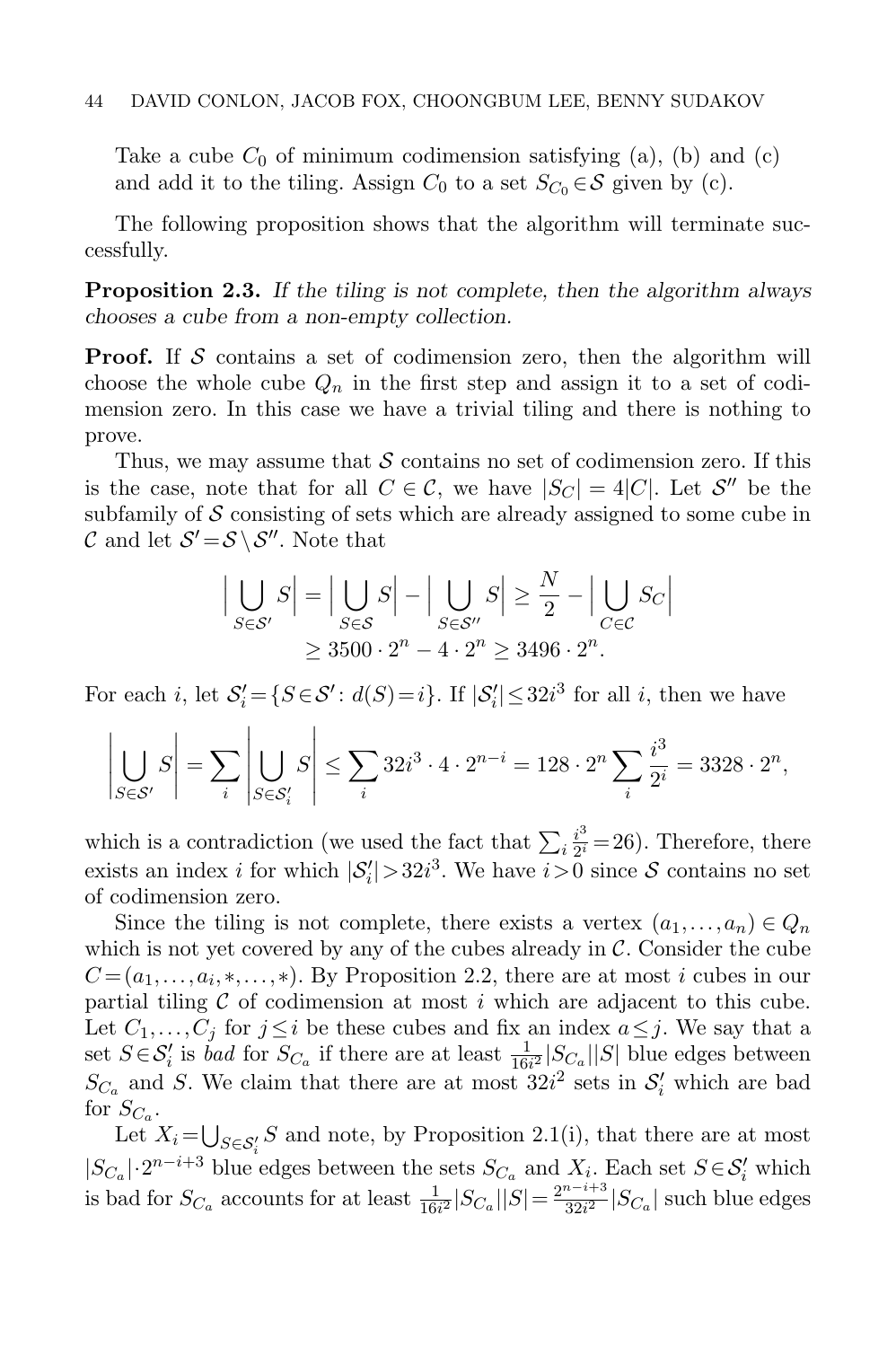(note that  $|S|=4\cdot 2^{n-i}$ ). Therefore, in total, there are at most  $32i^2$  sets in  $S_i$ which are in bad relation with  $S_{C_a}$ , as claimed above. Since  $|S'_i| > 32i^3$ , there exists a set  $S \in \mathcal{S}'_i$  which is not bad for any of the sets  $S_{C_a}$  for  $1 \le a \le j \le i$ .

Suppose that in the previous step we embedded some cube of codimension d. In order to show that C satisfies (a) and (b), it suffices to verify that  $i \geq d$ , since  $i \geq d$  implies the fact that C is disjoint from all the other cubes in  $\mathcal C$  (if C intersects some other cube, then that cube must contain C and therefore also contains  $(a_1,..., a_n)$  by Proposition [2.2\)](#page-5-0). Furthermore, if this is the case, assigning C to S is a proper assignment (thus we have  $(c)$ ), since  $C_1, \ldots, C_j$  are the only cubes adjacent to C already in the tiling.

Suppose, for the sake of contradiction, that  $i < d$  and consider the time t immediately after we last embedded a cube of codimension at most i. At time t, since  $(a_1,..., a_n)$  was not covered, the cubes in C are disjoint from C. Moreover, the set of cubes of codimension at most  $i$  which are adjacent to  $C$  is the same as at the current time. Therefore,  $C$  could have been added to the tiling at time  $t$  as well, contradicting the fact that we always choose a cube of minimum codimension. Thus we have  $i \geq d$ , as claimed. П

Note that as an outcome of our algorithm, we obtain a tiling  $\mathcal C$  for which every pair of adjacent cubes  $C, C' \in \mathcal{C}$  have at most  $\frac{1}{16\delta^2} |S_C||S_{C'}|$  blue edges between  $S_C$  and  $S_{C'}$ , where  $\delta = \max\{d(C), d(C')\}.$ 

#### 2.3. Imposing a maximum degree condition

<span id="page-8-0"></span>Having constructed the tiling  $\mathcal C$  and made the assignment of the cubes to sets in  $S$ , we now wish to impose certain maximum degree conditions between the sets  $S_C$  for  $C \in \mathcal{C}$ . For a set  $C \in \mathcal{C}$  of codimension  $d=d(C)$ , let  $C_1,\ldots,C_j$ be the cubes of codimension at most  $d$  which are adjacent to  $C$ . Note that we have  $j \leq d$  by Proposition [2.2.](#page-5-0) Moreover, there are at most  $\frac{1}{16d^2}|S_C||S_{C_a}|$ blue edges between  $S_C$  and  $S_{C_a}$  for all  $a \leq j$ .

Now, for each a, remove all the vertices in  $S_C$  which have at least  $\frac{1}{8d}|S_{C_a}|$ blue neighbors in  $S_{C_a}$  and let  $T_C$  be the subset of  $S_C$  left after these removals. Since there are at most  $\frac{1}{16d^2}|S_C||S_{C_a}|$  blue edges between  $S_C$  and  $S_{C_a}$ , for each index a, we remove at most  $\frac{|S_C|}{2d}$  vertices from  $S_C$ , and thus the resulting set  $T_C$  is of size at least  $\frac{|S_C|}{2} \geq 2 \cdot 2^{n-d}$ . Note that all the vertices in  $T_C$  have blue degree at most  $\frac{1}{8d} |S_{C_a}| \leq \frac{1}{4d} |T_{C_a}|$  in the set  $T_{C_a}$ . That is, we have the following property.

Maximum degree condition. For each pair of adjacent cubes  $C, C' \in \mathcal{C}$  with  $d(C) \geq d(C')$ , every vertex in  $T_C$  has at most  $\frac{1}{4d(C)}|T_{C'}|$ blue neighbors in the set  $T_{C}$ .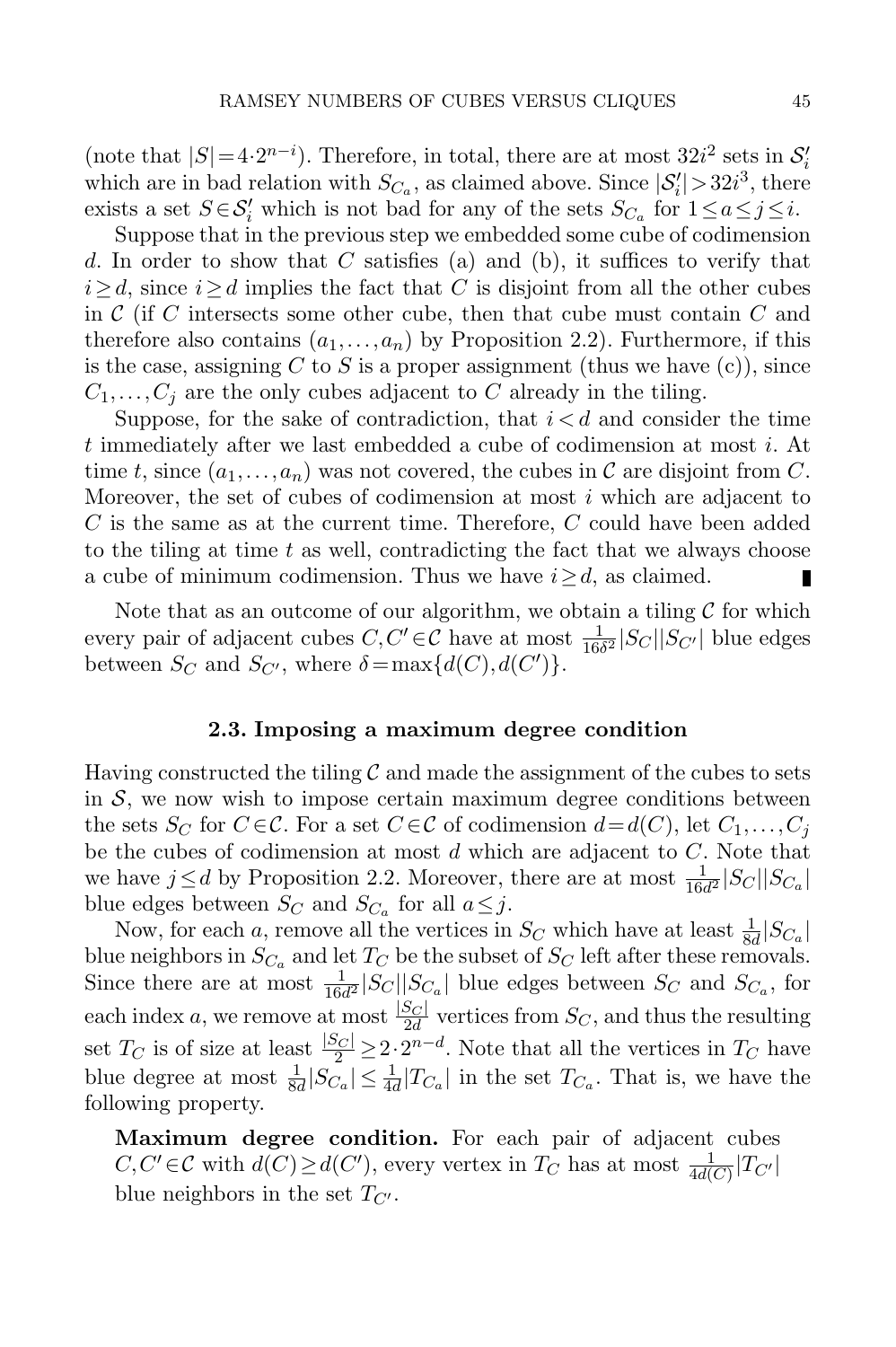#### 2.4. Embedding the cube

We now show how to embed  $Q_n$ . Recall that  $Q_n$  was tiled by cubes in  $\mathcal{C}$ , each corresponding to a subset from the family  $S$ . We will greedily embed these cubes one by one into their assigned sets from the family  $\mathcal{S}$ , in decreasing order of their codimensions. If there are several cubes of the same codimension, then we arbitrarily choose the order between them.

For each  $C \in \mathcal{C}$ , we will greedily embed the vertices of C into the set  $T_C \subseteq S_C$ . Let  $d = d(C)$ . Suppose that we are about to embed  $x \in C$  and let  $f: Q_n \to [N]$  denote the partial embedding of the cube  $Q_n$  obtained so far. Note that x has at most d neighbors  $x_1, x_2, \ldots, x_j$  (for  $j \leq d$ ) which are already embedded and belong to a cube other than C. Since we have only embedded cubes of codimension at least d, the maximum degree condition imposed in Section [2.3](#page-8-0) implies that all the vertices  $f(x_i)$  have blue degree at most  $\frac{1}{4d}$  |  $T_C$ | in the set  $T_C$ . Together, these neighbors forbid at most  $\frac{1}{4}$  |  $T_C$  | vertices of  $T_C$  from being the image of x.

In addition, x has at most  $n-d$  neighbors  $y_1, \ldots, y_k$  (for  $k \leq n-d$ ) which are already embedded and belong to  $C$ . By Proposition [2.1,](#page-4-2) each vertex  $f(y_i)$  has blue degree at most  $\frac{2^{n-d}}{2n}$  $\frac{n}{2n}$  in the set  $T_C$ . Together, these neighbors forbid at most  $\frac{2^{n-d}}{2}$  $\frac{1}{2}$  vertices of  $T_C$  from being the image of x. Finally, there are at most  $2^{n-\tilde{d}}-1$  vertices in  $T_C$  which are images of some other vertex of C that is already embedded. Therefore, the number of vertices in  $T_C$  into which we cannot embed  $x$  is at most

$$
\frac{1}{4}|T_C| + \frac{1}{2} \cdot 2^{n-d} + (2^{n-d} - 1),
$$

which is less than  $|T_C|$  since  $|T_C| \geq 2 \cdot 2^{n-d}$ . Hence, there exists a vertex in  $T_{\text{C}}$  which we can choose as an image of x to extend the current partial embedding of the cube. Repeating this procedure until we embed the whole cube  $Q_n$  completes the proof.

#### 3. Cliques of order 4

<span id="page-9-0"></span>The argument for general cliques is similar to that for triangles given in the previous section. However, there are several new concepts involved. To slowly develop the necessary concepts, we first provide a proof of the next case, which is  $K_4$  versus a cube.

Recall that in the triangle case, we started by iteratively finding sets which formed a red clique (see Section [2.1\)](#page-4-1). Red cliques were a natural choice, since the blue neighborhood of every vertex formed a red clique.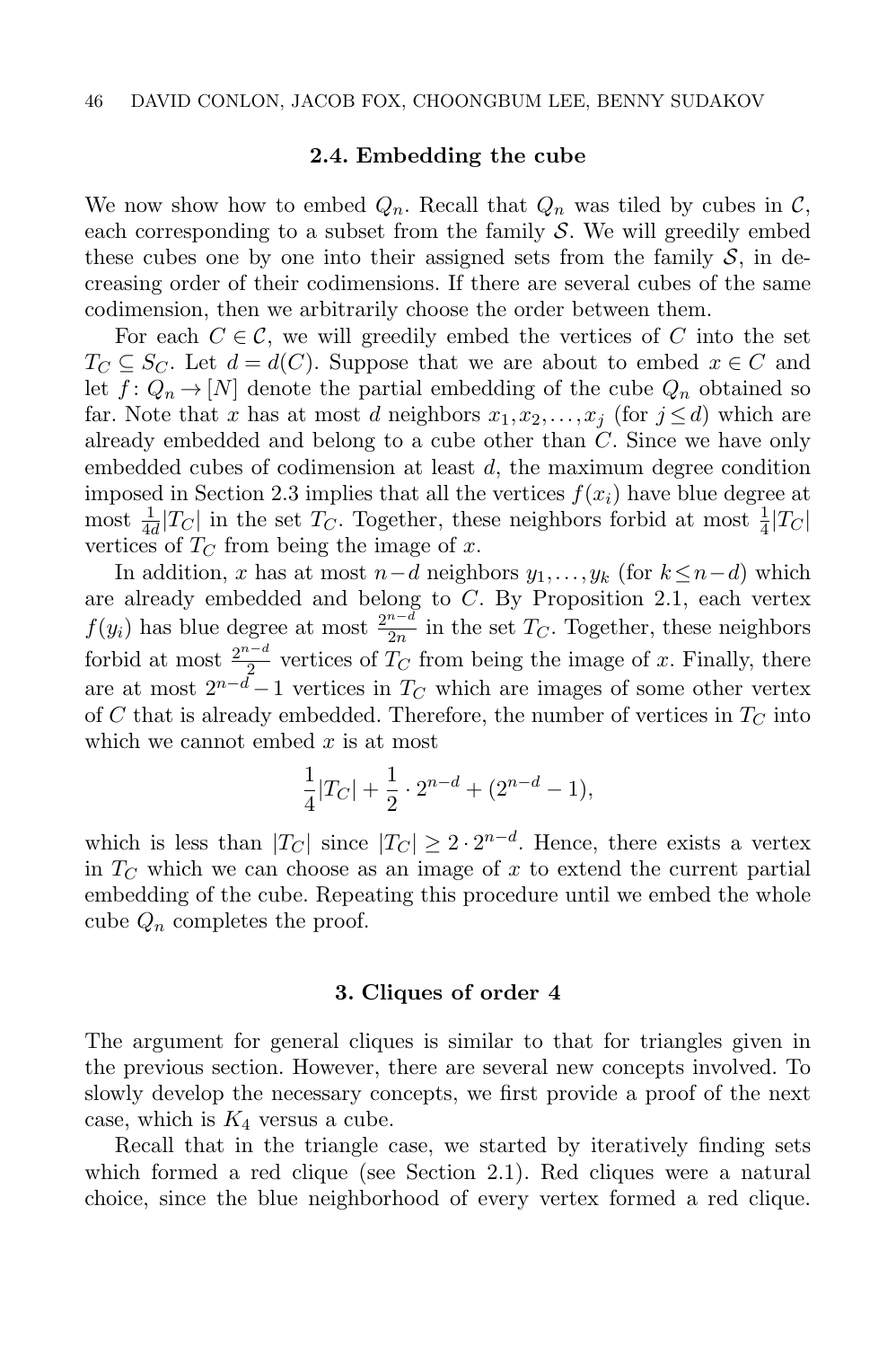Either we were able to find large red cliques or we were able to restrict the maximum blue degree of vertices in some way (see Proposition [2.1\)](#page-4-2). If one attempts to employ the same strategy for the  $K_4$  case, then the natural choice of sets that we should take instead of red cliques are blue triangle-free sets, since the blue neighborhood of every vertex now forms a blue trianglefree set. Suppose that we have found a family  $S_1$  of blue triangle-free sets. Since blue  $K_3$ -free sets are not as powerful as red cliques for embedding subgraphs, we repeat the whole argument within each blue triangle-free set  $S \in \mathcal{S}_1$  to obtain red cliques which are subsets of S. By so doing, we obtain a second family of sets  $S_2$ , consisting of red cliques. We refer to sets in  $S_\ell$ as level  $\ell$  sets and, for a set  $S \in \mathcal{S}_{\ell}$ , we define its level as  $\ell(S) = \ell$ .

In order to find an embedding of the cube  $Q_n$  using a strategy similar to that used in the triangle case, we wish to find a tiling of  $Q_n$  and, for each cube C in the tiling, a red clique  $S_C \in S_2$  so that for two adjacent cubes C and C', the sets  $S_C$  and  $S_{C'}$  stand in 'good' relation. However, directly finding such a tiling and an assignment is somewhat difficult since we do not have good control on the blue edges between the sets in  $\mathcal{S}_2$ . To be more precise, suppose that we are given  $S_1, S'_1 \in S_1$  and subsets  $S_2 \subset S_1, S'_2 \subset S'_1$ in  $S_2$ . Then the control on the blue edges between  $S_2$  and  $S'_2$  is 'inherited' from the control on the blue edges between  $S_1$  and  $S'_1$ , and thus depends on the relative sizes of  $S_1$  and  $S'_1$ , not on the relative sizes of  $S_2$  and  $S'_2$  as in the triangle case (unless  $S_1 = S_1'$ ). To circumvent this difficulty, we will need to maintain tight control on the edge density between different sets in  $S_1$  as well as those in  $S_2$ .

We seek a *double tiling*, which is defined to be a pair  $C = C_1 \cup C_2$  of tilings satisfying the property that for every  $C_2 \in C_2$  there exists a cube  $C_1 \in C_1$  such that  $C_2 \subset C_1$  (in other words,  $C_2$  is a *refined* tiling of  $C_1$ ). We refer to cubes in  $\mathcal{C}_{\ell}$  as level  $\ell$  cubes and, for a cube  $C \in \mathcal{C}_{\ell}$ , we define its level as  $\ell(C) = \ell$ . Our goal is to find, for each  $\ell = 1,2$ , an assignment of cubes in  $\mathcal{C}_{\ell}$  to sets in  $\mathcal{S}_{\ell}$ . The following are the key new concepts involved in the  $K_4$  case.

- **Definition 3.1.** (i) For a cube  $C \in \mathcal{C}_1$ , we define its 1-codimension as  $d_1(C) = d(C)$ . For a cube  $C \in C_2$  contained in a cube  $C_1 \in C_1$ , we define its 1-codimension as  $d_1(C) = d(C_1)$  and its 2-codimension as  $d_2(C)=d(C)-d(C_1).$
- (ii) Suppose  $C, C' \in \mathcal{C}$  are adjacent. We say that they have level 1 adjacency if the level 1 cubes containing  $C$  and  $C'$  are different. Otherwise, they have level 2 adjacency (note that  $C$  and  $C'$  are both level 2 cubes in the second case).

After finding the double tiling, in order to find an embedding of the cube, we only consider the level 2 tiling (as explained above, we need to go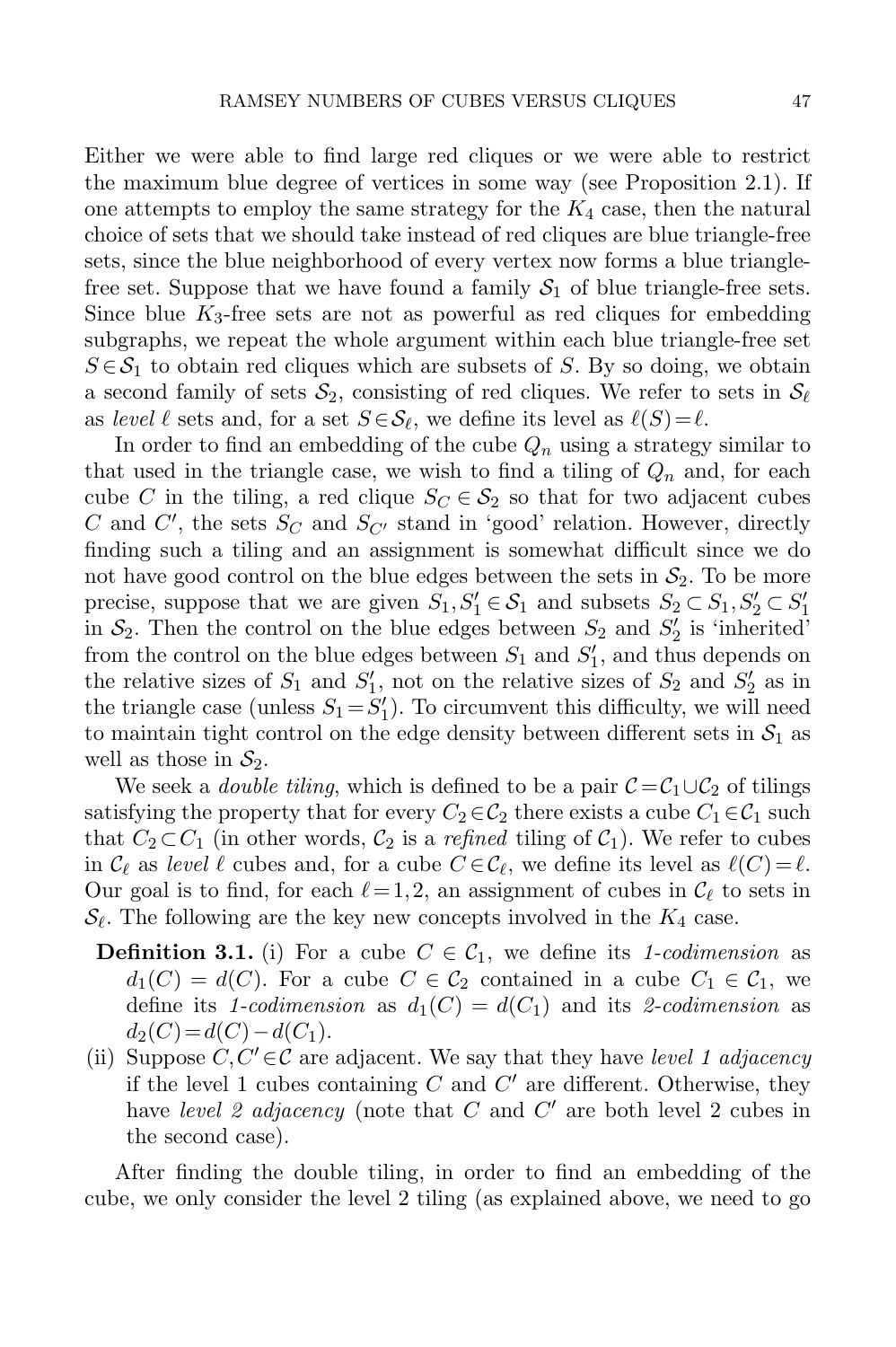through a level 1 tiling in order to obtain a 'nice' level 2 tiling). For two adjacent cubes  $C, C' \in \mathcal{C}_2$ , the definition of the corresponding sets  $S_C, S_{C'}$ being in 'good relation' (see the definition of proper assignment in Section [3.2\)](#page-13-0) now depends on the type of adjacency they have. If they have level 1 adjacency, then the good relation will be defined in terms of their 1 codimensions and if they have level 2 adjacency, then it will be in terms of their 2-codimensions. By doing this, we can overcome the above mentioned difficulty of not having enough control on the blue edges between  $S_C$  and  $S_{C'}$ . Afterwards, we proceed as in the previous section, by imposing a maximum degree condition between cubes in  $\mathcal{C}_2$  and then embedding the cube.

We now provide the details of the proof. Our argument works for  $n \geq 32$ . Consider a coloring of the edges of the complete graph  $K_N$  on the vertex set [N] for  $N \geq 2^{46} \cdot 2^n$  with two colors, red and blue, and assume that there is no blue  $K_4$ . We prove that this coloring contains a red  $Q_n$ .

## 3.1. Preprocessing the coloring

<span id="page-11-0"></span>Note that we have  $n\geq 2\log n+21$  for  $n\geq 32$ . We use the following procedure to construct our first level  $S_1$  of subsets of  $[N]$ :

For each  $d = 0, 1, 2, \ldots$ ,  $\log n + 18$ , if there exists a set S which induces a blue triangle-free graph of order exactly  $2^{18} \cdot 2^{n-d}$ , then arbitrarily choose one, add it to the family  $S_1$ , and remove the vertices of S from [N]. We define the 1-codimension  $d_1(S)$  of such a set as  $d_1(S) = d$ . When there are no more such sets, continue to the next value of  $d$ . If, after running through all values of  $d$ ,  $\sum_{S \in \mathcal{S}} |S| < \frac{N}{2}$  $\frac{N}{2}$ , then add the set of remaining vertices to  $S$  and declare it to be an *exceptional set* with 1-codimension zero (note that this set has size at least  $\frac{N}{2} \geq 2^{18} \cdot 2^n$ ).

Now we perform a similar decomposition for each set in  $S_1$  to construct our second level  $S_2$ . For each set  $S_1 \in S_1$ , consider the following procedure (suppose that  $S_1$  has codimension  $d_1 = d(S_1)$ ):

1. If  $S_1$  is not exceptional: for each  $d=0,1,2,\ldots,\log n+3$ , if there exists a subset  $S \subset S_1$  which induces a red clique of order exactly  $8 \cdot 2^{n-d_1-d}$ , then arbitrarily choose one, add it to the family  $S_2$ , and remove the vertices of the clique from  $S_1$ . We define the 2-codimension of such a set as  $d_2(S) = d$  and the 1-codimension as  $d_1(S) = d_1$ . When there are no more such red cliques, continue to the next value of d. If, after running through all values of  $d$ ,  $\sum_{S \in \mathcal{S}_2, S \subset S_1} |S| < \frac{|S_1|}{2}$  $\frac{51}{2}$ , then add the set of remaining vertices to  $S_2$ , and declare it to be an exceptional set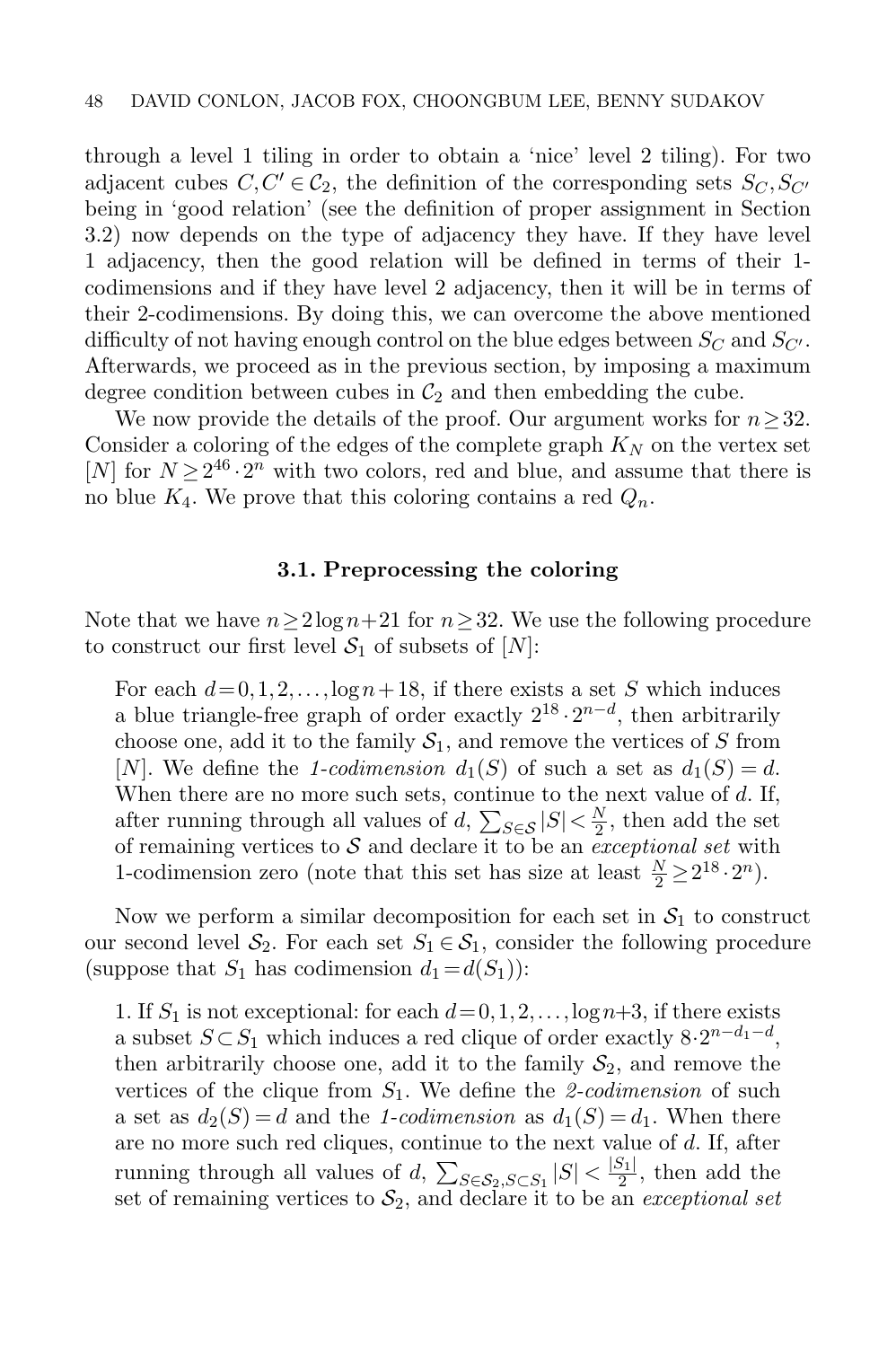with 2-codimension zero and 1-codimension  $d_1$  (note that this set has size at least  $\frac{|S_1|}{2} \geq 8 \cdot 2^{n-d_1}$ .

2. If  $S_1$  is exceptional: add  $S_1$  to the family  $S_2$ . Define the 2codimension of  $S_1 \in S_2$  as zero and its 1-codimension as zero.

Let  $S = S_1 \cup S_2$  (we suppose that S is a multi-family and, thus, if a set is in both  $S_1$  and  $S_2$ , then we have two copies of this set in S, however they can be distinguished by their levels). For a set  $S \in \mathcal{S}$ , define its *codimension* as  $d(S) = \sum_{i \le \ell(S)} d_i(S)$ .

- <span id="page-12-0"></span>**Proposition 3.1.** (i)  $\sum_{S \in S_1} |S| \geq \frac{N}{2}$  and, for every  $S_1 \in S_1$ , we have  $\sum_{S \in \mathcal{S}_2, S \subset S_1} |S| \geq \frac{|S_1|}{2}.$ 
	- (ii) For an integer  $i \geq 1$ , let  $X = \bigcup_{S \in \mathcal{S}_1, d_1(S) \geq i} S$ . Then each vertex  $v \in [N]$ has at most  $2^{19} \tcdot 2^{n-i}$  blue neighbors in X.
- (iii) For a set  $S_1 \in S_1$  and an integer  $i \geq 1$ , let

$$
X = \bigcup_{S \in \mathcal{S}_2, S \subset S_1, d_2(S) \ge i} S.
$$

Then each vertex  $v \in S_1$  has at most  $16 \cdot 2^{n-d_1(S_1)-i}$  blue neighbors in X.

(iv) For every set  $S \in \mathcal{S}_2$ , the subgraph induced by S has maximum blue degree at most  $\frac{2^{n-d(S)}}{n}$  $\frac{a(0)}{n}$ .

**Proof.** Part (i) is clear and we omit the proof of (ii), since its proof is similar to that of part (i) of Proposition [2.1.](#page-4-2)

(iii) Suppose that  $S_1$  is an exceptional set. Then  $S_1$  is the unique set S satisfying  $S \in \mathcal{S}_2$  and  $S \subset S_1$ . Since  $d_2(S_1) = 0$ , X is an empty set for every  $i \geq 1$ . Thus the conclusion follows.

Now suppose that  $S_1$  is not an exceptional set. Since  $S_1$  induces a blue triangle-free set, a blue neighborhood in  $S_1$  of a vertex  $v \in S_1$  forms a red clique. Thus, if a vertex  $v \in S_1$  has more than  $16 \cdot 2^{n-d_1(S_1)-i}$  blue neighbors in  $X$ , then inside the neighborhood of  $v$  we can find a set inducing a red clique of size at least  $8 \cdot 2^{n-d_1(S_1)-(i-1)}$ . However, this set must have been added in the previous step. Therefore, there are no such vertices.

(iv) Suppose that  $S \subset S_1$  with  $S_1 \in S_1$ . If both S and  $S_1$  are not exceptional sets, then S induces a red clique and the conclusion follows. Suppose now that  $S$  is exceptional and  $S_1$  is not. Then, as in (iii), we can see that there is no vertex in S which has at least  $8 \cdot 2^{n-d_1(S) - (\log n + 3)} = \frac{2^{n-d(S)}}{n}$  $\frac{-a(D)}{n}$  blue neighbors in  $S$ . One can similarly handle the case when  $S_1$  is exceptional, since we have  $S = S_1$  in this case. П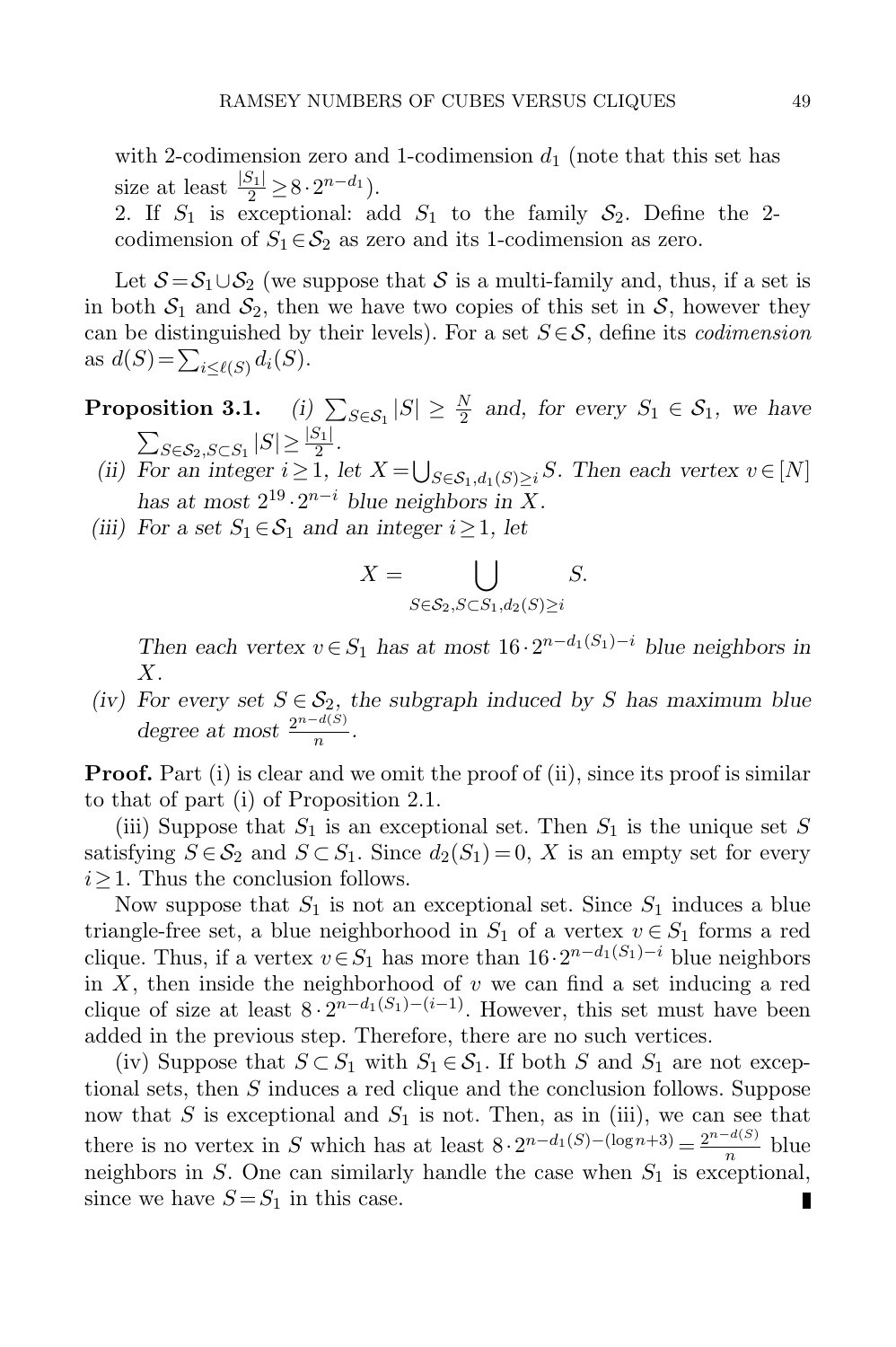#### 3.2. Tiling the cube

<span id="page-13-0"></span>The following proposition is similar to Proposition [2.2](#page-5-0) (we omit its proof).

<span id="page-13-1"></span>**Proposition 3.2.** Let  $C = C_1 \cup C_2$  be a double tiling, and let  $C \in \mathcal{C}$  be a special cube of codimension d.

- (i) If C is a level 1 cube, then, for each  $\ell = 1,2$ , there are at most  $d_1(C)$ special cubes of level  $\ell$  and codimension at most d which are adjacent to C (and C has level 1 adjacency with all these cubes).
- (ii) If C is a level 2 cube, then there are at most  $d_2(C)$  special cubes of codimension at most d which have level 2 adjacency with C (they are necessarily of level 2) and, for  $\ell = 1,2$ , at most  $d_1(C)$  cubes of level  $\ell$ and codimension at most d which have level 1 adjacency with C.

Our double tiling  $\mathcal C$  of the cube  $Q_n$  will be constructed in correspondence with the family S constructed in Section [3.1.](#page-11-0) We will construct  $\mathcal C$  by finding cubes of the tiling one by one. We slightly abuse notation and use  $\mathcal C$  also to denote the 'partial' double tiling, where only part of the cube  $Q_n$  is covered. Ideally, we would like to construct C by constructing the level 1 tiling  $C_1$ first and then the level 2 tiling  $C_2$ . However, as we will soon see, it turns out that constructing the tiling in increasing order of codimension is more effective than in increasing order of level. At each step, we find a subcube C which covers some non-covered part of  $Q_n$  and assign it to some set  $S_C \in \mathcal{S}$ . We say that such an assignment is *proper* if the following properties hold.

#### Proper assignment.

1.  $\ell(C)=\ell(S_C)$  and, for  $\ell=\ell(C)$ , we have  $d_{\ell}(C)=d_{\ell}(S_C)$ . 2. If  $C_2 \subset C_1$  with  $C_1 \in C_1$  and  $C_2 \in C_2$ , then  $S_{C_2} \subset S_{C_1}$ .

3. Suppose that  $C$  is adjacent to some cube  $C'$  which is already in the tiling, where  $C'$  is assigned to  $S_{C'}$  and  $C$  and  $C'$  have level  $\rho$ adjacency. Then the number of blue edges in the bipartite graph induced by  $S_C$  and  $S_{C'}$  is at most  $|S_C||S_{C'}| \cdot (8\delta)^{\ell(\tilde{C})+\ell(C')-\tilde{6}}$ , where  $\delta = \max\{d_{\rho}(C), d_{\rho}(C')\}.$ 

Our algorithm for finding the tiling C and the corresponding sets in  $\mathcal S$  is as follows.

Tiling Algorithm. At each step, consider all possible special cubes C which

- (a) can be added to  $\mathcal C$  to extend the partial tiling,
- (b) have  $d(C) \geq d(C')$  for all  $C' \in \mathcal{C}$ , and
- (c) for which there exists a set  $S \in \mathcal{S}$  which has not yet been assigned and such that assigning  $C$  to  $S$  gives a proper assignment.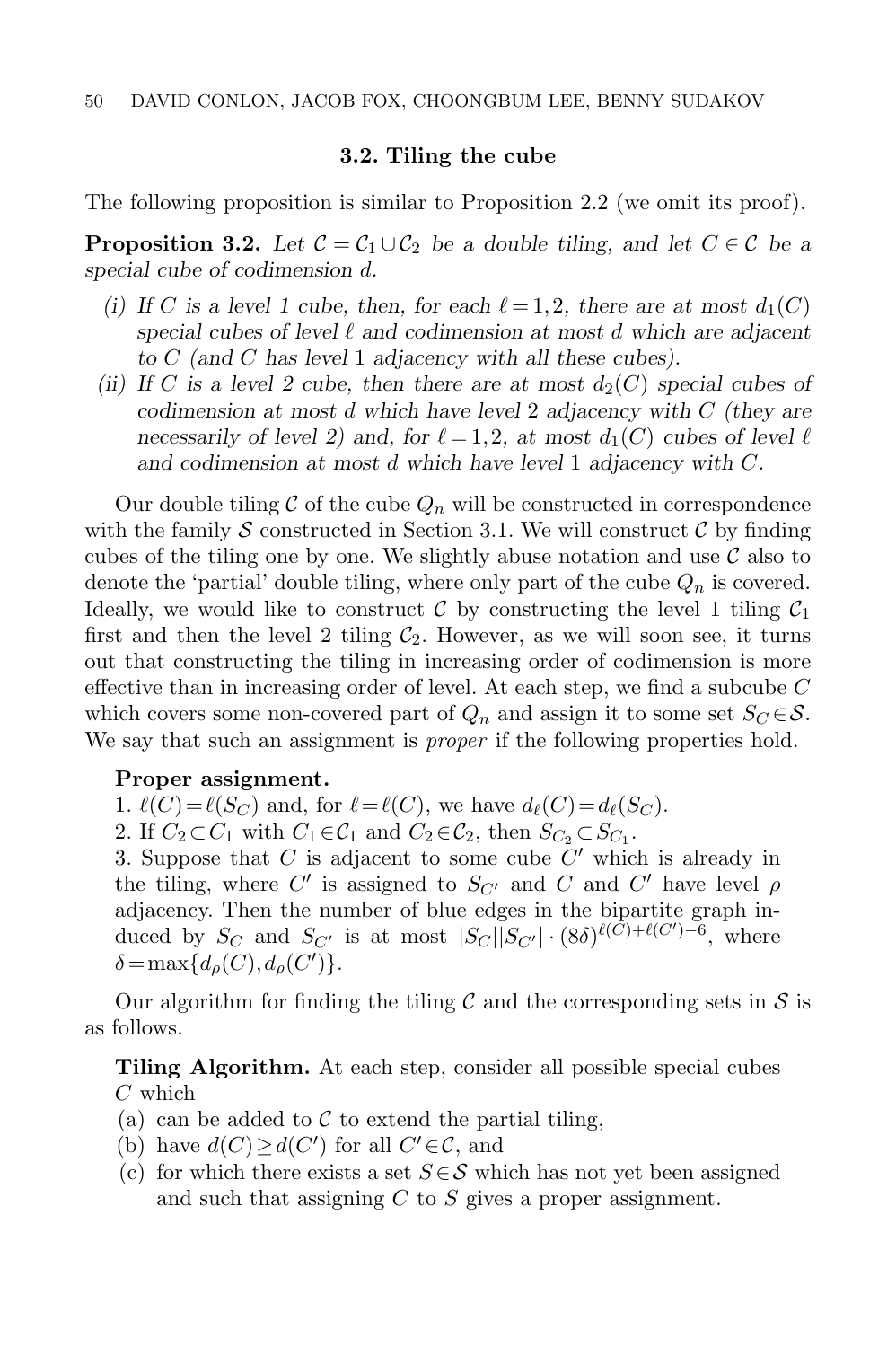Take a cube  $C_0$  of minimum codimension satisfying (a), (b) and (c) and add it to the tiling. Assign  $C_0$  to a set  $S_{C_0} \in \mathcal{S}$  given by (c).

Condition (a) is equivalent to saying that either  $C$  is disjoint from all cubes in  $C_1$  or is contained in some cube in  $C_1$  and is disjoint from all cubes in  $\mathcal{C}_2$ . The following proposition shows that the algorithm will terminate successfully.

Proposition 3.3. If the tiling is not complete, then the algorithm always chooses a cube from a non-empty collection.

**Proof.** Suppose that in the previous step we embedded some cube of codimension d (let  $d=0$  for the first iteration of the algorithm). Since the tiling is not complete, there exists a vertex  $(a_1,..., a_n) \in Q_n$  which is not covered twice.

**Case 1:**  $(a_1,..., a_n)$  is not covered by any of the cubes in  $C_1$ .

Let  $\mathcal{S}''$  be the subfamily of  $\mathcal{S}_1$  consisting of sets which are already assigned to some cube in  $C_1$  and let  $S' = S_1 \setminus S''$ . If  $S''$  contains a set of codimension zero, then the corresponding cube is the whole cube  $Q_n$ , contradicting the fact that  $(a_1,..., a_n)$  is not covered. Thus we may assume that there is no set of codimension zero in  $\mathcal{S}''$ , from which it follows that  $|S_C| = 2^{18}|C|$  for all  $C \in \mathcal{C}_1$ . Note that

$$
\left| \bigcup_{S \in \mathcal{S}'} S \right| = \left| \bigcup_{S \in \mathcal{S}_1} S \right| - \left| \bigcup_{S \in \mathcal{S}''} S \right| \ge \frac{N}{2} - \left| \bigcup_{C \in \mathcal{C}} S_C \right|
$$
  
 
$$
\ge 2^{45} \cdot 2^n - 2^{18} \cdot 2^n > 2^{44} \cdot 2^n.
$$

For each i, let  $S_i' = \{ S \in S' : d(S) = i \}$ . Suppose that  $|S_i'| \leq 2^{14} i^5$  for all i. Then, since each set in  $S_i'$  has size  $2^{18} \cdot 2^{n-i}$ , we have

$$
\Big| \bigcup_{S \in \mathcal{S}'} S \Big| = \sum_i \sum_{S \in \mathcal{S}'_i} |S| \leq \sum_i 2^{14} i^5 \cdot 2^{18} \cdot 2^{n-i} = 2^{32} \cdot 2^n \sum_i \frac{i^5}{2^i} < 2^{44} \cdot 2^n,
$$

which is a contradiction (we used the fact that  $\sum_i \frac{i^5}{2^i}$  $\frac{i^5}{2^i}$  < 2<sup>12</sup>). Therefore, there exists an index *i* for which  $|S_i'| > 2^{14}i^5$ . We have  $i > 0$  since otherwise the set of codimension zero would have been added to the tiling in the first step.

Let  $C = (a_1, \ldots, a_i, \ast, \ldots, \ast)$ . For each  $\ell = 1, 2$ , let  $\mathcal{A}_{\ell}$  be the family of cubes of level  $\ell$  in our partial double tiling which are adjacent to C and have codimension at most *i*. By Proposition [3.2,](#page-13-1) we have  $|\mathcal{A}_{\ell}| \leq i$  for each l. For a cube  $A \in \mathcal{A}_{\ell}$ , we say that a set  $S \in \mathcal{S}'_i$  is bad for A if there are at least  $\frac{1}{(8i)^{5-\ell}}|S_A||S|$  blue edges between  $S_A$  and S. Otherwise, we say that S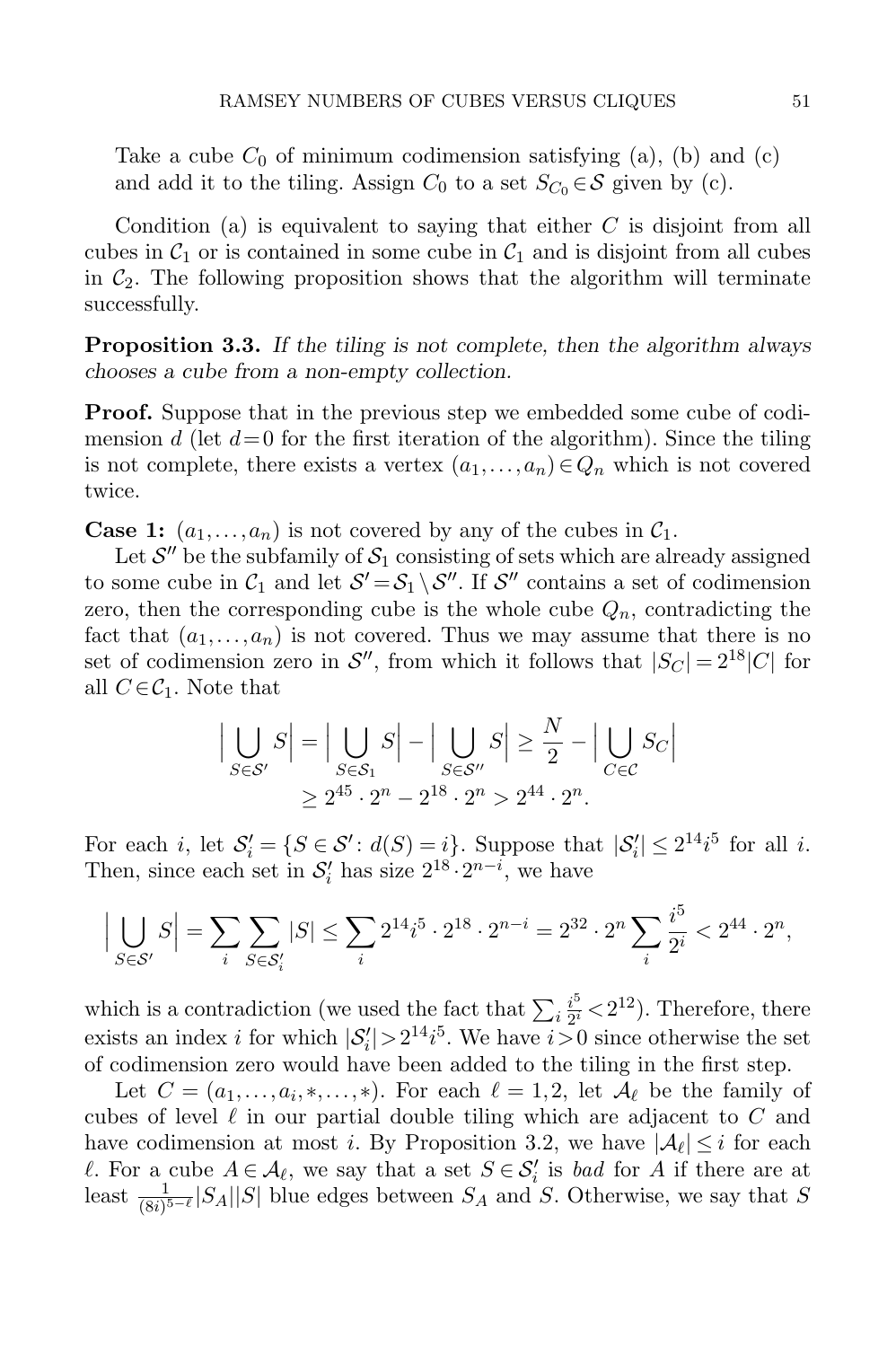is good for A. We claim that there are at most  $2^{13}i^4$  sets in  $S_i'$  which are bad for each fixed A.

Let  $X_i = \bigcup_{S \in \mathcal{S}'_i} S$  and note, by Proposition [3.1,](#page-12-0) that there are at most  $|S_A| \cdot 2^{19} \cdot 2^{n-i}$  blue edges between the sets  $S_A$  and  $X_i$ . Each set  $S \in S'_i$  which is bad for A accounts for at least

$$
\frac{1}{(8i)^{5-\ell}}|S_A||S| \ge \frac{2^{18} \cdot 2^{n-i}}{(8i)^4}|S_A| = \frac{2^6 \cdot 2^{n-i}}{i^4}|S_A|
$$

such blue edges (note that  $|S| = 2^{18} \cdot 2^{n-i}$ ). Therefore, in total, there are at most  $2^{13} \cdot i^4$  sets in  $\mathcal{S}'_i$  which are in bad relation with A, as claimed above. Since  $|\mathcal{A}_1 \cup \mathcal{A}_2| \leq 2i$  and  $|\mathcal{S}'_i| > 2^{14}i^5$ , there exists  $S \in \mathcal{S}'_i$  which is good for all cubes in  $\mathcal{A}_1 \cup \mathcal{A}_2$ .

In order to show that  $C$  satisfies (a) and (b), it suffices to verify that  $i \geq d$ , since  $i \geq d$  implies the fact that C is disjoint from all the other cubes in  $\mathcal{C}_1$  (if C intersects some other cube, then that cube must contain C and therefore also contains  $(a_1,..., a_n)$  by Proposition [2.2\)](#page-5-0). Furthermore, if this is the case, assigning C to S is a proper assignment (thus we have  $(c)$ ).

Now suppose, for the sake of contradiction, that  $i < d$  and consider the time t immediately after we last embedded a cube of codimension at most  $i$ . At time t, since  $(a_1,..., a_n)$  was not covered, the cubes in C are disjoint from  $C.$  Moreover, the set of cubes of codimension at most i which are adjacent to C is the same as at current time. Therefore, C could have been added to the tiling at time  $t$  as well and this contradicts the fact that we always choose a cube of minimum codimension. Thus we have  $i \geq d$ , as claimed.

**Case 2:**  $(a_1,..., a_n)$  is covered by a cube  $C_1 \in C_1$  but not by a cube in  $C_2$ .

In this case, in order to assign some cube  $C \subset C_1$  containing  $(a_1,..., a_n)$ to a subset of  $S_{C_1}$  in  $S_2$ , there are two types of adjacency that one needs to consider. Let  $C_2 = (a_1, \ldots, a_d, \ast, \ldots, \ast)$  and temporarily consider it as a level 2 cube. We first consider the cubes which are 1-adjacent to  $C_2$  and remove all the subsets of  $S_{C_1}$  which are 'bad' for these cubes. The reason we consider cubes which are adjacent to  $C_2$  instead of  $C$  is because we do not know what C will be at this point. Note that, depending on the choice of C, some of the cubes that are 1-adjacent to  $C_2$  may not be 1-adjacent to C. However, since we choose  $C \subset C_2$  (as we will show later in the proof), the set of cubes which are 1-adjacent to  $C$  will be a subset of the set of cubes which are 1-adjacent to  $C_2$ . Moreover, if  $C'$  is a cube 1-adjacent to both C and  $C_2$ , then  $\delta(C', C) = \delta(C', C_2)$ . Having removed all 'bad' subsets, we have enough information to determine C. Then, by considering the relation of the remaining subsets of  $S_{C_1}$  to cubes which are 2-adjacent to C, we can find a set  $S_C$  that can be assigned to C. Note that unlike in the previous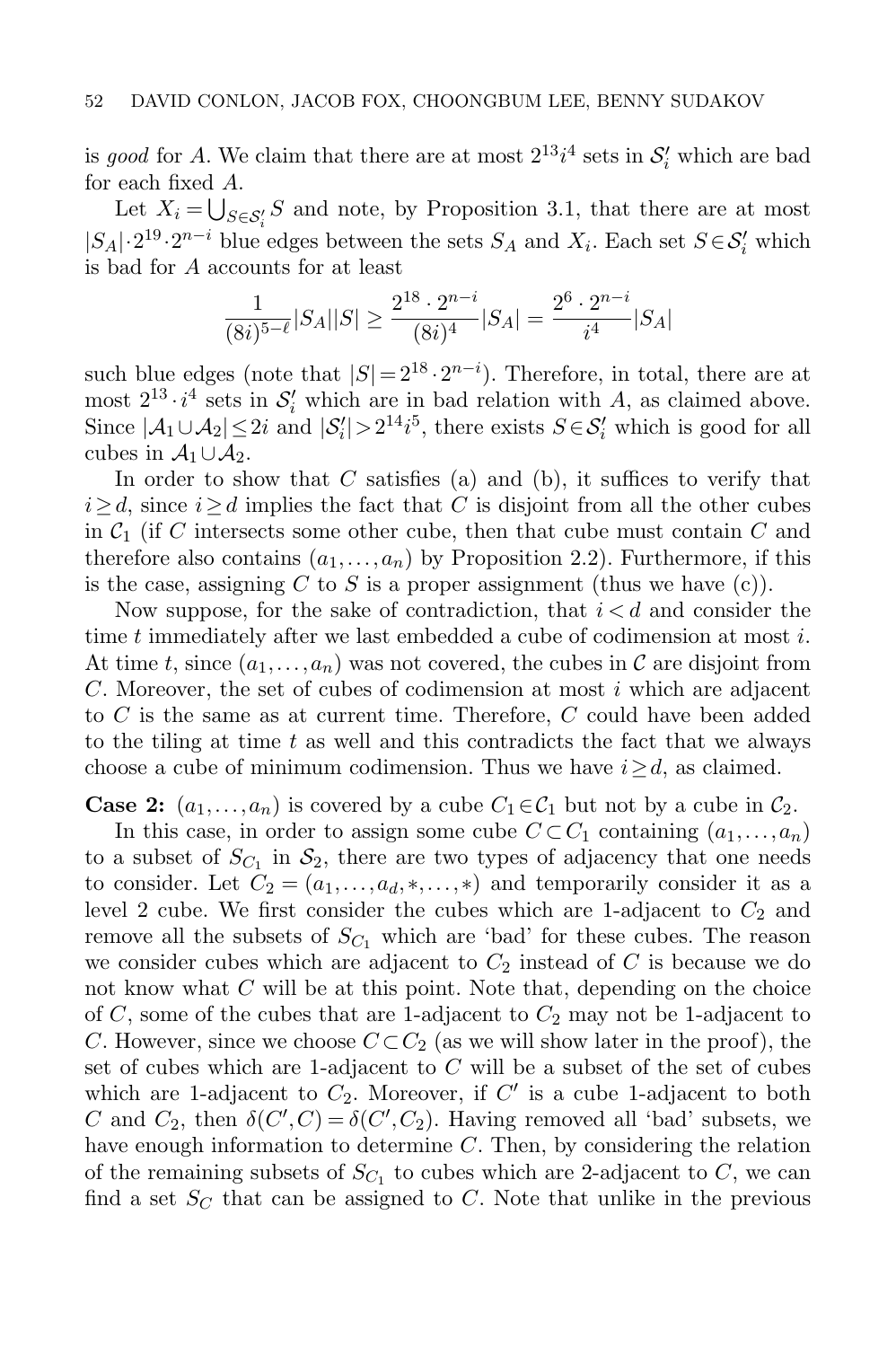case, even if  $C'$  is a cube 2-adjacent to both  $C$  and  $C_2$ , we do not necessarily have  $\delta(C', C) = \delta(C', C_2)$ . For this reason, it turns out to be crucial that we have already determined C before the second step.

Let  $d_1 = d(C_1)$  and let  $\mathcal{A}^{(1)}$  be the subfamily of our partial embedding C consisting of cubes which are 1-adjacent to  $C_2$ . Note that, by Proposition [3.2\(](#page-13-1)ii), there are at most  $d_1$  cubes which are 1-adjacent to  $C_2$  in each level and thus  $|\mathcal{A}^{(1)}| \leq 2d_1$ . Let  $\mathcal{F} = \{S \in \mathcal{S}_2 : S \subset S_{C_1}\}$ . By Proposition [3.1,](#page-12-0) we have  $\left| \bigcup_{S \in \mathcal{F}} S \right| \geq \frac{|S_{C_1}|}{2}$  $\overline{\phantom{a}}$  $\frac{C_1}{2}$ . We say that a set  $S \in \mathcal{F}$  is *bad* for a cube  $A \in \mathcal{A}^{(1)}$  if there are at least  $(8\delta_A)^{\ell(S)+\ell(S_A)-6}$  $|S||S_A| = \frac{|S||S_A|}{(8\delta_A)^{4-\ell(S_A)}},$  $\frac{|S||S_A|}{(8\delta_A)^{4-\ell(A)}}$  blue edges between S and  $S_A$  (where  $\delta_A = \max\{d_1, d_1(A)\}\)$ . Otherwise, we say that S is good for A. For each fixed A, let  $\mathcal{F}_A$  be the subfamily of  $\mathcal F$  consisting of sets which are bad for A. By the properness of the assignment up to this point, we know that there are at most  $\frac{|S_{C_1}||S_A|}{(8\delta_1)\delta_1}$  $\frac{|OC_1||DA|}{(8\delta_A)^{5-\ell(A)}}$  blue edges between  $S_{C_1}$  and  $S_A$  for every  $A \in \mathcal{A}^{(1)}$ . Therefore, by counting the number of blue edges between  $S_{C_1}$  and  $S_A$  in two ways, we see that

$$
\sum_{S \in \mathcal{F}_A} \frac{|S||S_A|}{(8\delta_A)^{4-\ell(A)}} \le \frac{|S_{C_1}||S_A|}{(8\delta_A)^{5-\ell(A)}},
$$

from which we have  $\sum_{S \in \mathcal{F}_A} |S| \leq \frac{1}{8\delta_A} |S_{C_1}| \leq \frac{1}{8d_1} |S_{C_1}|$ .

Let  $\mathcal{F}''$  be the subfamily of  $\mathcal F$  of sets which are already assigned to some cube in  $\mathcal{C}_2$ . There are no sets of relative codimension zero in  $\mathcal{F}''$  since this would imply that  $(a_1,..., a_n)$  is covered by a cube in  $C_2$ . It thus follows that for every  $C \in \mathcal{C}_2$  such that  $C \subset C_1$ , we have  $|S_C| = 8|C|$  and

$$
\left|\bigcup_{S\in\mathcal{F}''}S\right| = \sum_{S\in\mathcal{F}''}|S| \leq 8\sum_{C\subset C_1}|C| \leq 8|C_1| = 8\cdot 2^{n-d_1}.
$$

Let  $S' = \mathcal{F} \setminus (\mathcal{F}'' \cup \bigcup_{A \in \mathcal{A}^{(1)}} \mathcal{F}_A)$  be the subfamily of  $\mathcal{F} = \{S \in \mathcal{S}_2 \colon S \subset S_{C_1}\}$  of sets which are not assigned to any cubes yet and are good for all the cubes in  $\mathcal{A}^{(1)}$ . Since  $|S_{C_1}| \geq 2^{18} |C_1| = 2^{18} \cdot 2^{n-d_1}$ , we have

$$
\left| \bigcup_{S \in \mathcal{S}'} S \right| \ge \left| \bigcup_{S \in \mathcal{F}} S \right| - \left| \bigcup_{S \in \mathcal{F}''} S \right| - \sum_{A \in \mathcal{A}^{(1)}} \left| \bigcup_{S \in \mathcal{F}_A} S \right|
$$
  
 
$$
\ge \frac{|S_{C_1}|}{2} - 8 \cdot 2^{n - d_1} - 2d_1 \cdot \frac{|S_{C_1}|}{8d_1} > 2^{15} \cdot 2^{n - d_1}.
$$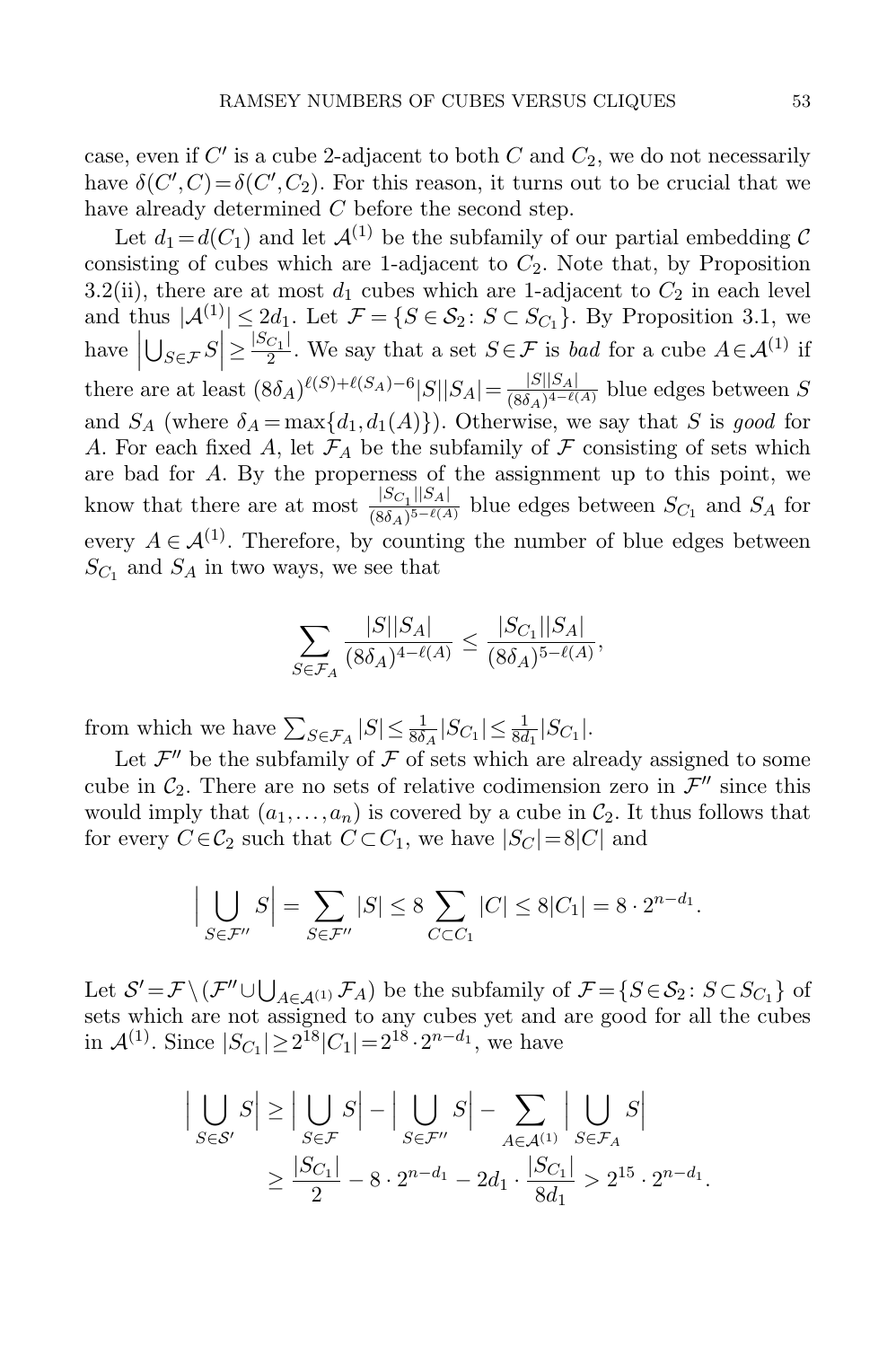For each  $i \ge 0$ , let  $S_i' = \{S \in S' : d_2(S) = i\} = \{S \in S' : d(S) = d_1 + i\}$ . Suppose that  $|S'_i| \le 128i^3$  for all i. Then, since we have  $|S|=8 \cdot 2^{n-d_1-i}$  for all  $S \in \mathcal{S}'_i$ ,

$$
\left| \bigcup_{S \in \mathcal{S}'} S \right| = \sum_{i} \sum_{S \in \mathcal{S}'_i} |S| \le \sum_{i} 128i^3 \cdot 8 \cdot 2^{n-d_1-i} < 2^{15} \cdot 2^{n-d_1},
$$

which is a contradiction (we used the fact that  $\sum_i \frac{i^3}{2^i}$  $\frac{i^3}{2^i} = 26 < 2^5$ ). Therefore, there exists an index *i* for which  $|\mathcal{S}'_i| > 128 \cdot i^3$ .

Let  $C = (a_1, \ldots, a_{d_1+i}, \ldots, \ast)$  and consider it as a level 2 cube. By Propo-sition [3.2\(](#page-13-1)ii), there are at most i cubes in  $\mathcal C$  which have level 2 adjacency with C and have codimension at most  $d_1+i$ . Let  $\mathcal{A}^{(2)}$  be the family consisting of these cubes. For a cube  $A \in \mathcal{A}^{(2)}$ , we say that a set  $S \in \mathcal{S}'_i$  is bad for A if there are at least  $(8i)^{\ell(S_A)+\ell(S)-6} |S_A||S| = \frac{1}{(8i)^{\ell(S_A)+\ell(S)-6}}$  $\frac{1}{(8i)^2} |S_A||S|$  blue edges between  $S_A$  and S. Otherwise, we say that S is good for A. We claim that there are at most  $128i^2$  sets in  $S_i'$  which are bad for each fixed A.

Let  $X_i = \bigcup_{S \in \mathcal{S}'_i} S$  and note, by Proposition [3.1,](#page-12-0) that there are at most  $|S_A| \cdot 16 \cdot 2^{n-d_1-i}$  blue edges between the sets  $S_A$  and  $X_i$ . Each set  $S \in \mathcal{S}'_i$ which is bad for A accounts for at least

$$
\frac{1}{(8i)^2}|S_A||S| = \frac{8 \cdot 2^{n-d_1-i}}{64i^2}|S_A| = \frac{2^{n-d_1-i}}{8i^2}|S_A|
$$

such blue edges (note that  $|S| = 8 \cdot 2^{n-d_1-i}$ ). Therefore, in total, there are at most  $128i^2$  sets in  $\mathcal{S}'_i$  which are bad for A, as claimed above. Since there are at most *i* sets in  $\mathcal{A}^{(2)}$  and  $|\mathcal{S}'_i| > 128i^3$ , there exists a set  $S \in \mathcal{S}'_i$  which is good for all the cubes  $A \in \mathcal{A}^{(2)}$ .

In order to show that  $C$  satisfies (a) and (b), it suffices to verify that  $d_1 + i \geq d$ , since this implies the fact that C is disjoint from all the other cubes in  $C_2$  (note that  $C \subset C_1$  and if C intersects some other cube of level 2, then that cube must contain C and therefore also contains  $(a_1,..., a_n)$ by Proposition [2.2\)](#page-5-0). Furthermore, if this is the case, assigning  $C$  to  $S$  is a proper assignment (thus we have (c)).

Now suppose, for the sake of contradiction, that  $d_1 + i < d$  and consider the time t immediately after we last embedded a cube of codimension at most  $d_1 + i$ . At time t, since  $d_1 + i \geq d_1 = d(C_1)$ , the cube  $C_1$  was already embedded and, since there are no cubes of level 2 covering  $(a_1, \ldots, a_n)$ , the cubes in  $C_2$  are disjoint from C. A cube in the partial embedding at time t, which is of codimension at most  $d_1 + i$ , is 1-adjacent to C if and only if it is 1-adjacent to  $C_2$ . Hence, the family of cubes which are adjacent to  $C$  at time t is a subfamily of  $\mathcal{A}^{(1)} \cup \mathcal{A}^{(2)}$ . Therefore, C could have been added to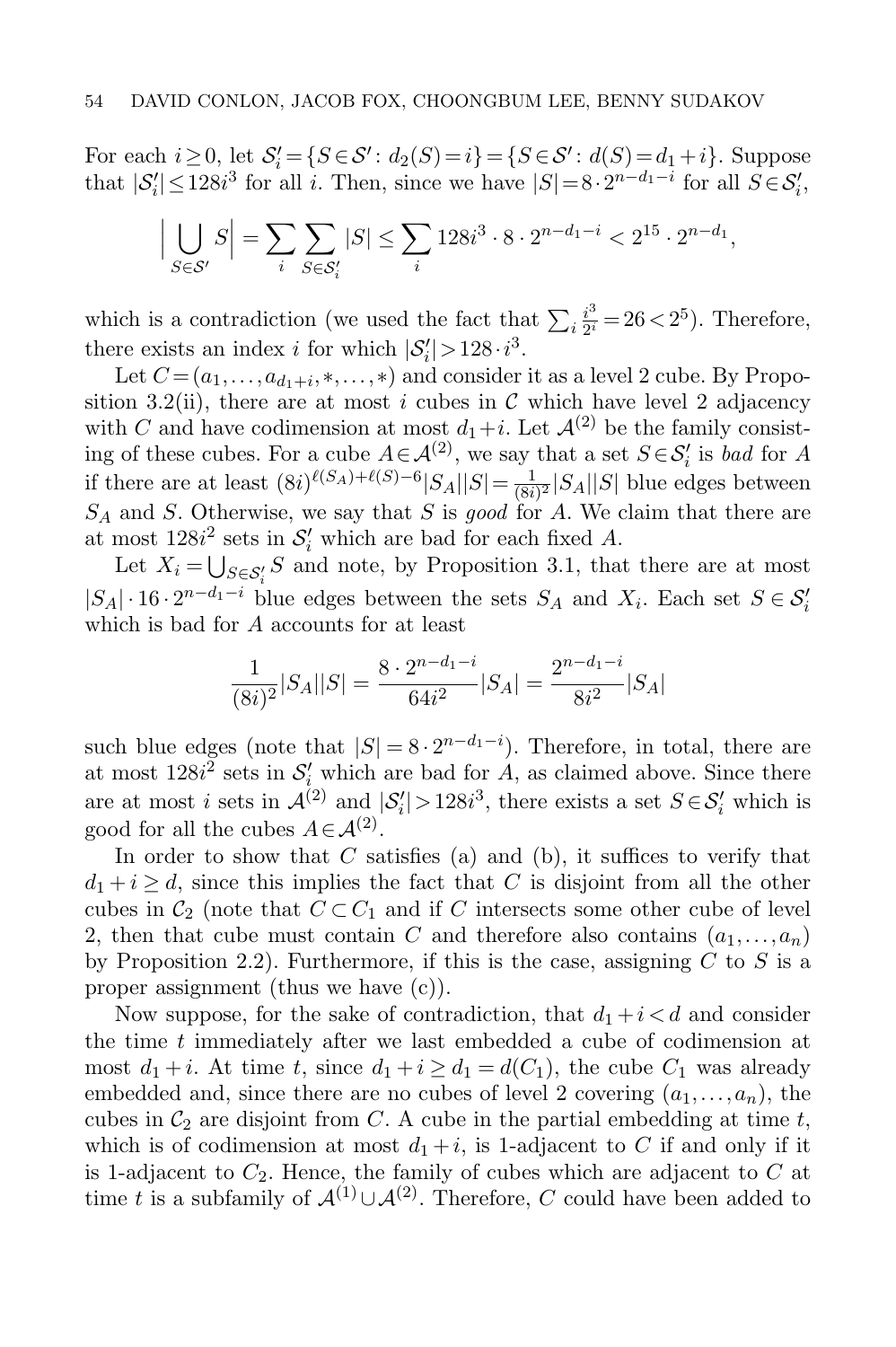the tiling at time  $t$  as well, contradicting the fact that we always choose a cube of minimum codimension. Thus we have  $d_1 + i \geq d$ , as claimed. П

Note that as an outcome of our algorithm, we obtain a tiling  $\mathcal C$  such that for every pair of adjacent cubes  $C, C' \in \mathcal{C}$ , we have control on the number of blue edges between  $S_C$  and  $S_{C'}$  (as given in the definition of proper assignment).

#### 3.3. Imposing a maximum degree condition

<span id="page-18-0"></span>As in the triangle case, we now impose certain maximum degree conditions between the sets  $S_C$  for  $C \in \mathcal{C}$ . It suffices to impose maximum degree conditions between sets of level 2.

For a set  $C \in \mathcal{C}_2$  of codimension  $d = d(C)$  and relative codimensions  $d_1 =$  $d_1(C)$ ,  $d_2 = d_2(C)$ , recall that we have a set  $S_C \in \mathcal{S}$  such that  $|S_C| \geq 8 \cdot 2^{n-d}$ . Let  $\mathcal{A}_{\rho}$  be the family of cubes in  $\mathcal{C}_2$  with codimension at most d which have level *ρ* adjacency with *C*. For each  $A \in \mathcal{A}_{\rho}$ , let  $\delta_{A,\rho} = \max\{d_{\rho}, d_{\rho}(A)\}\$ . By Proposition [3.2\(](#page-13-1)ii), we have  $|\mathcal{A}_{\rho}| \leq d_{\rho}$  for each  $\rho = 1, 2$ . For each  $A \in \mathcal{A}_{\rho}$ , there are at most  $\frac{1}{64\delta_{A,\rho}^2}|S_C||S_A|$  blue edges between  $S_C$  and  $S_A$ .

Now for  $\rho = 1,2$  and each  $A \in \mathcal{A}_{\rho}$ , remove all the vertices in  $S_C$  which have at least  $\frac{1}{8\delta_{A,\rho}}|S_A|$  blue neighbors in  $S_A$  and let  $T_C$  be the subset of  $S_C$ left after these removals. Since there are at most  $\frac{1}{64\delta_{A,\rho}^2}|S_C||S_A|$  blue edges between  $S_C$  and  $S_A$ , we remove at most  $\frac{|S_C|}{8\delta_{A,\rho}}$  vertices from  $S_C$  for each set  $A \in \mathcal{A}_{\rho}$ . Thus the resulting set  $T_C$  is of size at least

$$
|T_C| \ge |S_C| - d_1 \cdot \frac{|S_C|}{8\delta_{A,1}} - d_2 \cdot \frac{|S_C|}{8\delta_{A,2}} \ge \frac{|S_C|}{2} \ge 4 \cdot 2^{n-d}.
$$

For each  $A \in \mathcal{A}_{\rho}$ , all the vertices in  $T_C$  have blue degree at most 1  $\frac{1}{8\delta_{A,\rho}}|S_A|\leq \frac{1}{4\delta_{A,\rho}}|T_A|$  in the set  $T_A$ . Thus we obtain the following property.

Maximum degree condition. Let  $C, C' \in C_2$  be a pair of cubes having level  $\rho$  adjacency with  $d(C) \geq d(C')$ . Then every vertex in  $T_C$  has at most  $\frac{1}{4\delta_\rho}|T_{C'}|$  blue neighbors in the set  $T_{C'}$  (where  $\delta_\rho =$  $\max\{d_{\rho}(C), d_{\rho}(C')\}.$ 

#### 3.4. Embedding the cube

We now show how to embed  $Q_n$ . Recall that we found a double tiling C of  $Q_n$ . We will greedily embed the cubes in the level 2 tiling  $C_2$  one by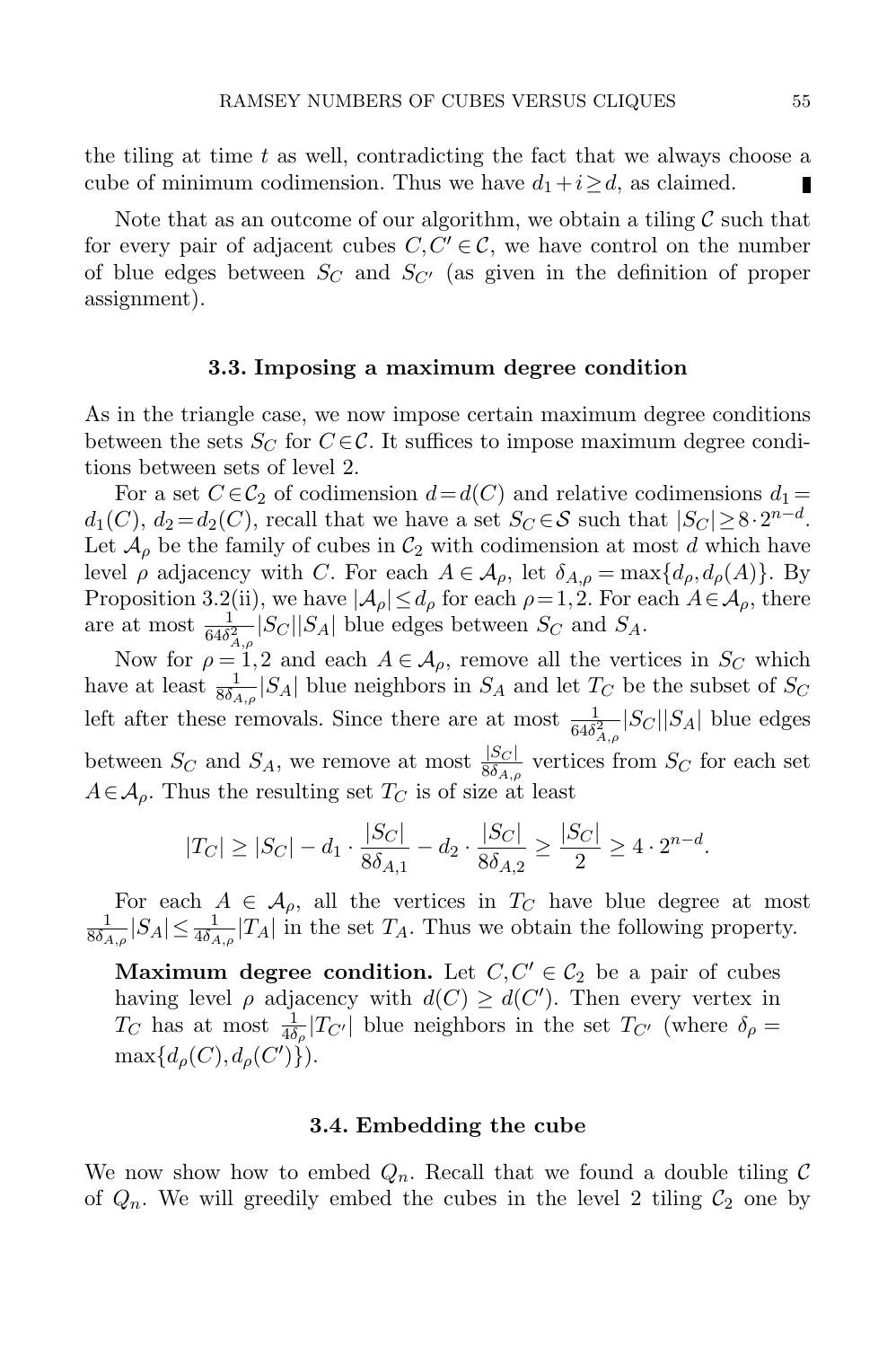one into their assigned sets from the family  $S_2$ , in decreasing order of their codimensions. If there are several cubes of the same codimension, then we arbitrarily choose the order between them.

Suppose that we are about to embed the cube  $C \in \mathcal{C}_2$ . Let  $d = d(C)$ ,  $d_1 = d_1(C)$  and  $d_2 = d_2(C)$ . We will greedily embed the vertices of C into the set  $T_C \subseteq S_C$ . Suppose that we are about to embed  $x \in C$  and let  $f: Q_n \to [N]$ denote the partial embedding of the cube  $Q_n$  obtained so far. For  $\rho = 1, 2,$ let  $A_{\rho}$  be the set of neighbors of x which are already embedded and belong to a cube other than  $C$  that has level  $\rho$  adjacency with  $C$ . Note that we have  $|A_{\rho}| \leq d_{\rho}$  for  $\rho = 1$  and 2. Since we have so far only embedded cubes of codimension at least d, we have, for each  $\rho = 1, 2$ , that the vertices  $f(v)$ for  $v \in A_\rho$  have blue degree at most  $\frac{1}{4d_\rho}|T_C|$  in the set  $T_C$ , by the maximum degree condition imposed in Section [3.3.](#page-18-0) Together, these neighbors forbid at most

$$
d_1 \cdot \frac{1}{4d_1}|T_C| + d_2 \cdot \frac{1}{4d_2}|T_C| \le \frac{1}{2}|T_C|
$$

vertices of  $T_C$  from being the image of x.

In addition, x has at most  $n-d$  neighbors which are already embedded and belong to C. By Proposition [3.1,](#page-12-0) for each such vertex  $v, f(v)$  has blue degree at most  $\frac{2^{n-d}}{n}$  $\frac{1}{n}$  in the set  $T_C$ . Together, these neighbors forbid at most  $2^{n-d}$  vertices of  $T_C$  from being the image of x. Finally, there are at most  $2^{n-d}-1$  vertices in  $T_C$  which are images of some other vertex of C that is already embedded. Therefore, the number of vertices in  $T_{\text{C}}$  into which we cannot embed  $x$  is at most

$$
\frac{1}{2}|T_C| + 2^{n-d} + (2^{n-d} - 1) < |T_C|
$$

where the inequality follows since  $|T_C| \geq 4 \cdot 2^{n-d}$ . Hence, there exists a vertex in  $T_C$  which we can choose as an image of x to extend the current partial embedding of the cube. Repeating this procedure until we embed the whole cube  $Q_n$  completes the proof.

#### 4. General case

<span id="page-19-0"></span>In this section, we further extend the arguments presented so far to prove the main theorem. The framework is very similar to that of the previous sections, where we find multiple levels of tiling of  $Q_n$ . We begin by preprocessing the coloring to find families of sets  $S = S_0 \cup S_1 \cup ... \cup S_{s-2}$  such that, for  $\ell \geq 1$ , sets in  $\mathcal{S}_\ell$  are subsets of sets in  $\mathcal{S}_{\ell-1}$  which do not contain blue  $K_{s-\ell}$  (except for some special cases). We refer to the sets in  $\mathcal{S}_{\ell}$  as level  $\ell$  sets and, for a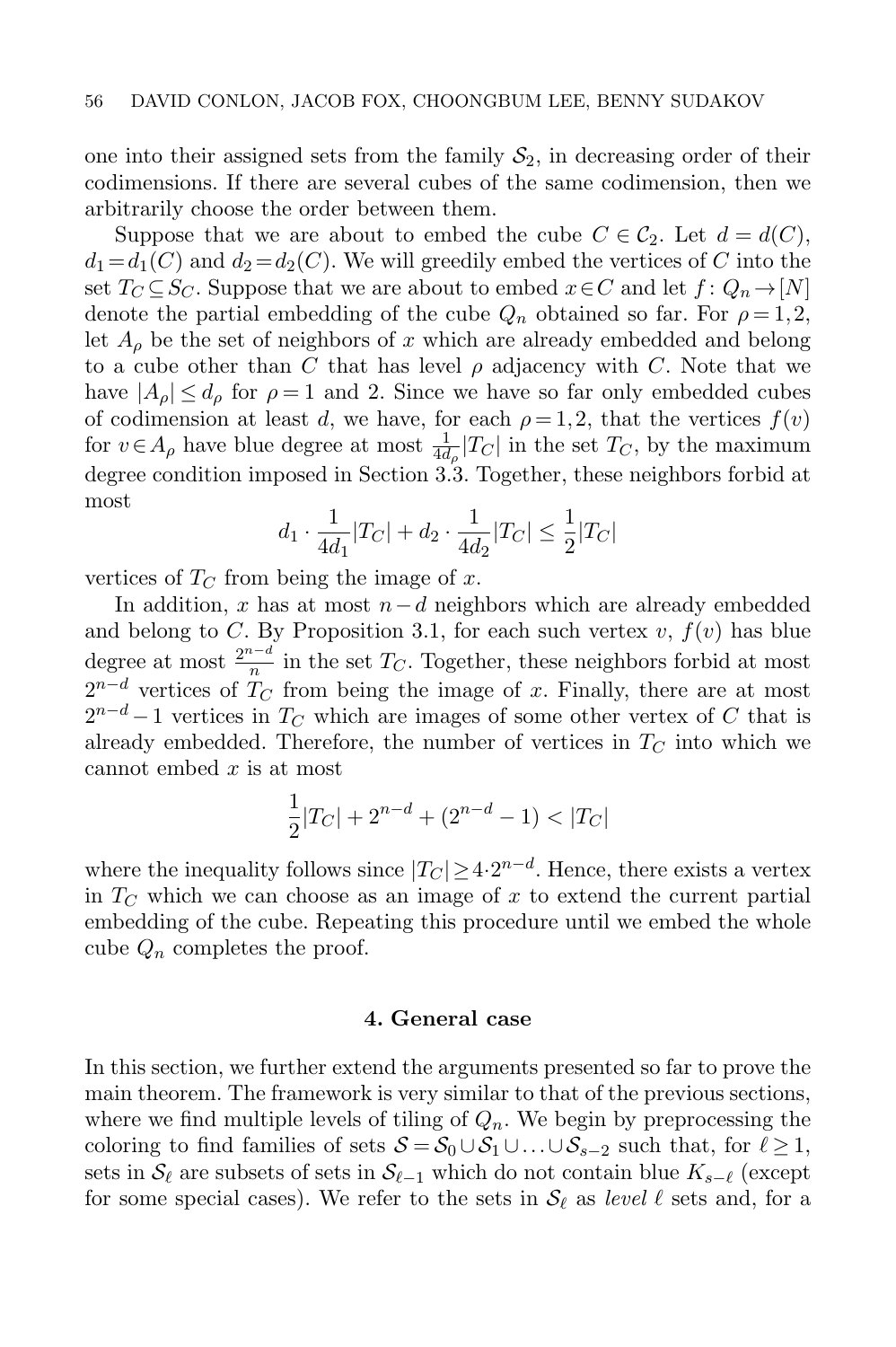set  $S \in \mathcal{S}_{\ell}$ , we let its *level* be  $\ell(S) = \ell$ . Note that, unlike in the cases where  $s = 3, 4$ , we have an additional level, level zero. Level zero will consist of a single set  $[N]$  and it is there merely for technical reasons.

We then seek a corresponding (multiple level) tiling C of the cube  $Q_n$ . Define an  $(s-1)$ -fold tiling (or  $(s-1)$ -tiling, for short) of  $Q_n$  as a collection of s−1 tilings  $C_0 \cup C_1 \cup ... \cup C_{s-2}$ , where  $C_0$  is the trivial tiling consisting of the unique cube  $Q_n$  and, for all  $\ell \geq 1$ ,  $\mathcal{C}_{\ell}$  is a refined tiling of  $\mathcal{C}_{\ell-1}$  (i.e., for every  $C \in \mathcal{C}_{\ell}$ , there exists  $C' \in \mathcal{C}_{\ell-1}$  such that  $C \subset C'$ ). We refer to cubes in  $\mathcal{C}_{\ell}$  as level  $\ell$  cubes and, for a cube  $C \in \mathcal{C}_{\ell}$ , define its level as  $\ell(C) = \ell$ . We will construct the tiling by finding cubes  $C \in \mathcal{C}$  and assigning each of them to some set  $S_C \in \mathcal{S}$ . Informally, this means that the subcube C of  $Q_n$  will be found in the  $S_C$  part of our graph. Note that the trivial level zero cube  $Q_n$  gets assigned to the trivial level zero set  $[N]$  and this fits the heuristic.

For the rest of this section, we assume that  $s \geq 5$ . Let  $c = s^{15s}$  and suppose that  $N \geq c^s 2^n = s^{15s^2} 2^n$ . We will later use the following estimate.

<span id="page-20-0"></span>**Lemma 4.1.** For every positive integer s,  $\sum_{i=1}^{\infty} \frac{i^s}{2^i}$  $\frac{i^s}{2^i} \leq 2s^s$ .

**Proof.** Let  $(x)_t = x(x-1)...(x-t+1), X_t = \sum_{i=1}^{\infty} \frac{i^t}{2^i}$  $\frac{i^t}{2^i}$  and  $Y_t = \sum_{i=1}^{\infty}$  $(i)_t$  $\frac{i}{2^i}$  for nonnegative integers t. The *Stirling number*  $S(t, k)$  *of the second kind* is the number of ways to partition a set of  $t$  objects into  $k$  non-empty subsets. These numbers satisfy the following well-known identity  $x^t = \sum_{k=0}^t S(t,k)(x)_k$  (see, e.g., [\[34\]](#page-32-2), Chapter 1.4). This implies the identity

$$
X_t = \sum_{k=0}^t S(t,k)Y_k.
$$

By taking the derivative k times of both sides of the equality  $(1-z)^{-1}$  =  $\sum_{i\geq 0} z^i$ , note that

$$
k! \cdot (1-z)^{-(k+1)} = \sum_{i \ge 1} i(i-1) \dots (i-k+1) z^{i-k}.
$$

By multiplying both sides by  $z^k$  and substituting  $z = 1/2$  we have that  $Y_k =$ 2k!. This, together with the above identity, implies that  $X_t = \sum_{k=0}^t 2k!S(t, k)$ . Let  $T<sub>s</sub>$  be the number of partitions of a set of s objects into labelled nonempty subsets. By counting over the size  $k$  of the partition, we have the identity  $T_s = \sum_{k=0}^s k! S(s, k) = X_s/2$ . As each partition counted by  $T_s$  is determined by the vector of labels of the sets containing each object, and there are at most s such labels for each partition, we have  $T_s \leq s^s$  and the desired inequality follows.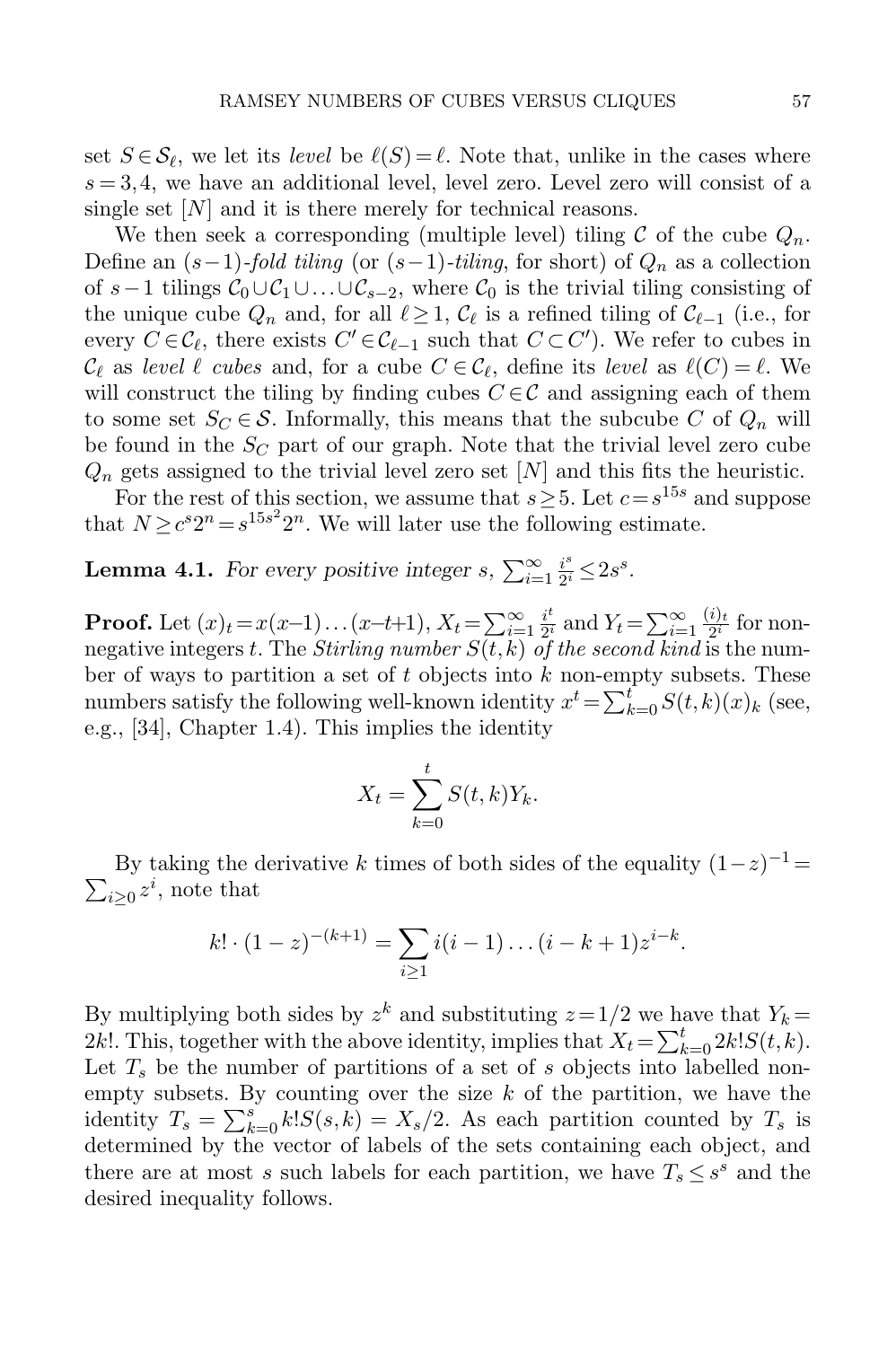(Although it will not be needed, we remark that there is an explicit formula

$$
X_t = 2\sum_{k=0}^t \sum_{j=0}^k (-1)^{k-j} \binom{k}{j} j^t,
$$

which follows from substituting in the well-known identity  $S(t, k)$  =  $\frac{1}{k!}\sum_{j=0}^k (-1)^{k-j} \binom{k}{j}$ 1  $_j^{k})j^{t}$ .) П

# 4.1. Preprocessing the coloring

<span id="page-21-0"></span>Let  $S_0 = \{N\}$  and  $[N]$  be the unique set of level zero and codimension zero (denoted as  $\ell(S) = 0$  and  $d(S) = 0$ ). We construct the levels one at a time. Once we finish constructing  $\mathcal{S}_{\ell-1}$ , for each set  $S' \in \mathcal{S}_{\ell-1}$ , we use the following procedure to construct sets belonging to the  $\ell$ -th level  $\mathcal{S}_{\ell}$ :

1. If S' is not exceptional: for each  $d=0,1,2,\ldots,\log n+s\log c$ , if there exists a set  $S \subset S'$  which induces a blue  $K_{s-\ell}$ -free graph of order exactly  $c^{s-\ell} \cdot 2^{n-d(S')-d}$ , then arbitrarily choose one, add it to the family  $\mathcal{S}_{\ell}$  and remove the vertices of S from S'. We define the  $\ell$ codimension  $d_{\ell}(S)$  of such a set as  $d_{\ell}(S) = d$  and, for  $i = 1, \ldots, \ell - 1$ , we define the *i*-codimension  $d_i(S)$  as  $d_i(S) = d_i(S')$ . Let the codimension of S be  $d(S) = \sum_{i=1}^{\ell} d_i(S)$ . When there are no more such sets, continue to the next value of d. If, after running through all values of d,  $\sum_{S \in \mathcal{S}_{\ell}, S \subset S'} |S| < \frac{|S'|}{2}$  $\frac{3}{2}$ , then add the set of remaining vertices to  $\mathcal{S}_{\ell}$ and declare it to be an *exceptional set* with  $\ell$ -codimension zero (note that this set has size at least  $\frac{|S'|}{2} = \frac{c^{s-(\ell-1)} \cdot 2^{n-d(S')}}{2} \geq c^{s-\ell} \cdot 2^{n-d(S')}$ . 2. If S' is exceptional: add  $\tilde{S}'$  to the family  $S_{\ell}$  and define its  $\ell$ codimension as zero.

Let  $S = \bigcup_{\ell=0}^{s-2} S_{\ell}$  (we suppose that S is a multi-family and if a set appears multiple times we distinguish them by their levels). The following proposition is similar to Proposition [3.1.](#page-12-0) We omit its proof.

#### <span id="page-21-1"></span>**Proposition 4.1.** (i) For  $1 \leq \ell \leq s-2$  and a set  $S' \in \mathcal{S}_{\ell-1}$ ,  $\sum_{S \in \mathcal{S}_{\ell}, S \subset S'} |S| \geq$  $|S$  $\prime$  $rac{5}{2}$ .

(ii) For integers  $1 \leq \ell \leq s-2$  and  $i \geq 1$ , let S' be a set of level  $\ell-1$  and let

$$
X = \bigcup_{S \in \mathcal{S}_{\ell}, S \subset S', d_{\ell}(S) \geq i} S.
$$

Then each vertex  $v \in S'$  has at most  $2c^{s-\ell} \cdot 2^{n-d(S')-i}$  blue neighbors in X.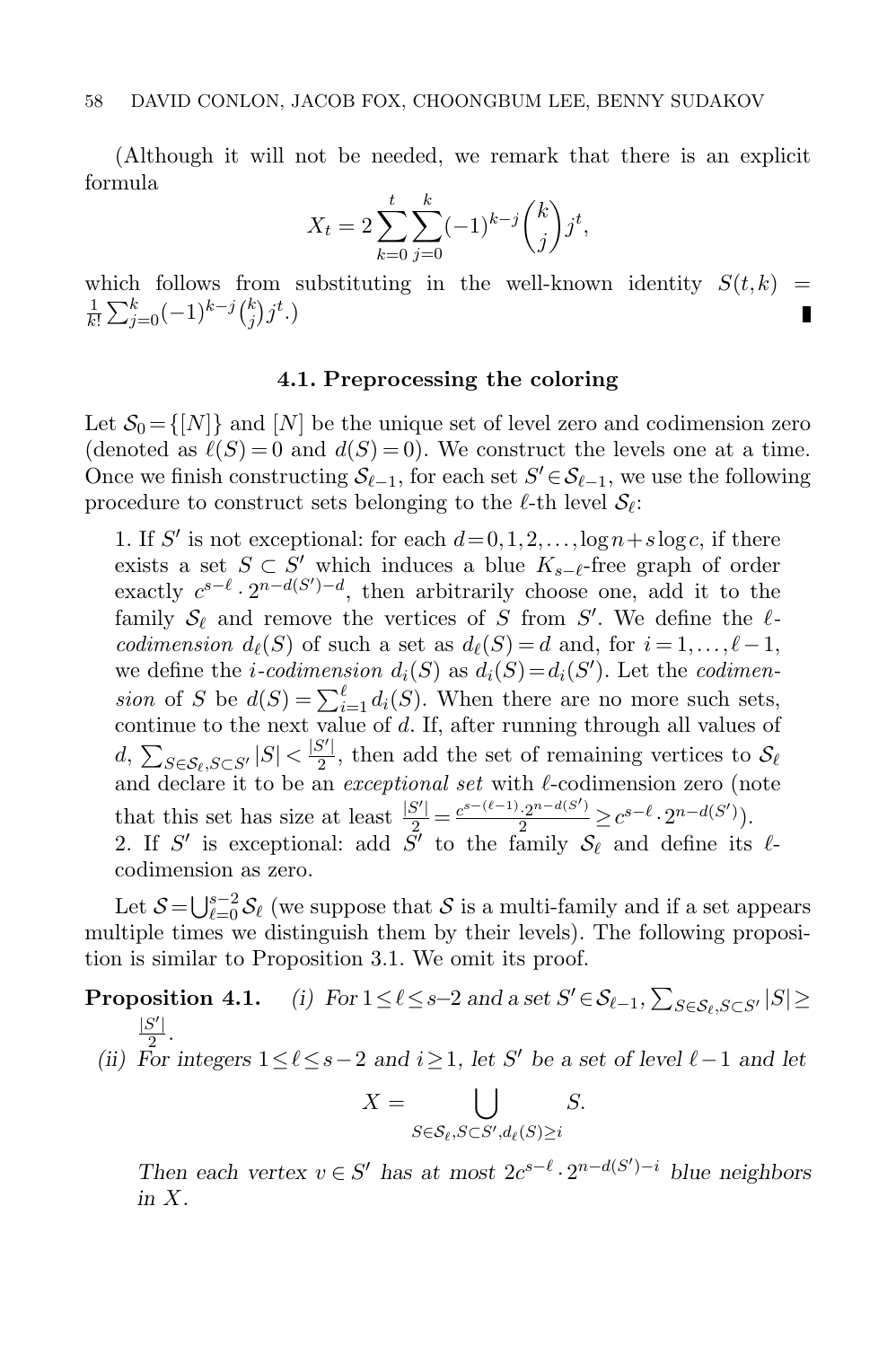(iii) For every set  $S \in S_{s-2}$ , the subgraph induced by S has maximum blue degree at most  $\frac{2^{n-d(S)}}{n}$  $\frac{a(x)}{n}$ .

#### 4.2. Tiling the cube

In this subsection, we find an  $(s-1)$ -tiling of  $Q_n$ . Recall that in the previous section, we had to control the blue edge densities between adjacent cubes in the tiling. The parameter that governed the control of these densities was defined in terms of the  $\rho$ -codimension, where  $\rho$  was the level of adjacency of these cubes. Below we generalize this concept.

**Definition 4.1.** Let C be an  $(s-1)$ -tiling and let  $C, C' \in \mathcal{C}$  be two adjacent cubes.

- (i) The level of adjacency  $\rho(C, C')$  is the minimum  $\ell$  such that the cubes of level  $\ell$  containing C and C' are distinct. We say that C and C' are  $\rho$ -adjacent if  $\rho(C, C') = \rho$ .
- (ii) The dominating parameter  $\delta(C, C')$  is  $\max\{d_{\rho}(C), d_{\rho}(C')\}$ , where  $\rho =$  $\rho(C,C').$

Note that the level of adjacency of two cubes  $C$  and  $C'$  is at most  $min{(\ell(C), \ell(C'))}$ . The following proposition is similar to Proposition [3.2](#page-13-1) and we omit its proof.

<span id="page-22-0"></span>**Proposition 4.2.** Let C be an  $(s-1)$ -tiling and let  $C \in \mathcal{C}$  be a level  $\ell$ special cube of codimension d. For each  $\rho = 1, 2, \ldots, \ell$  and  $\ell' = 1, 2, \ldots, s-2$ , the number of special cubes of level  $\ell'$  and codimension at most d which are  $\rho$ -adjacent to C is at most  $d_{\rho}(C)$ .

Our  $(s-1)$ -tiling C of the cube  $Q_n$  will be constructed in correspondence with the family S constructed in Section [4.1.](#page-21-0) We will construct  $\mathcal C$  by finding cubes of the tiling one by one. We slightly abuse notation and use  $\mathcal C$  also to denote the 'partial'  $(s-1)$ -tiling, where only part of the cube  $Q_n$  is covered. At each step, we find a subcube  $C$  which covers some non-covered part of  $Q_n$  and assign it to some set  $S_C \in \mathcal{S}$ . We say that such an assignment is proper if the following properties hold.

#### Proper assignment.

1.  $\ell(C)=\ell(S_C)$  and, for  $\ell=\ell(C)$ , we have  $d_{\ell}(C)=d_{\ell}(S_C)$ .

2. If  $C \subset C'$  for  $C' \in \mathcal{C}$ , then  $S_C \subset S_{C'}$ .

3. Suppose that  $C$  is adjacent to some cube  $C'$  already in the tiling, where  $C'$  is assigned to  $S_{C'}$ , and that  $C$  and  $C'$  have level  $\rho$  adjacency. Then the number of blue edges in the bipartite graph induced by  $S_C$ and  $S_{C'}$  is at most  $|S_C||S_{C'}| \cdot (4s^2 \delta(C, C'))^{\ell(C)+\ell(C')-2s}$ .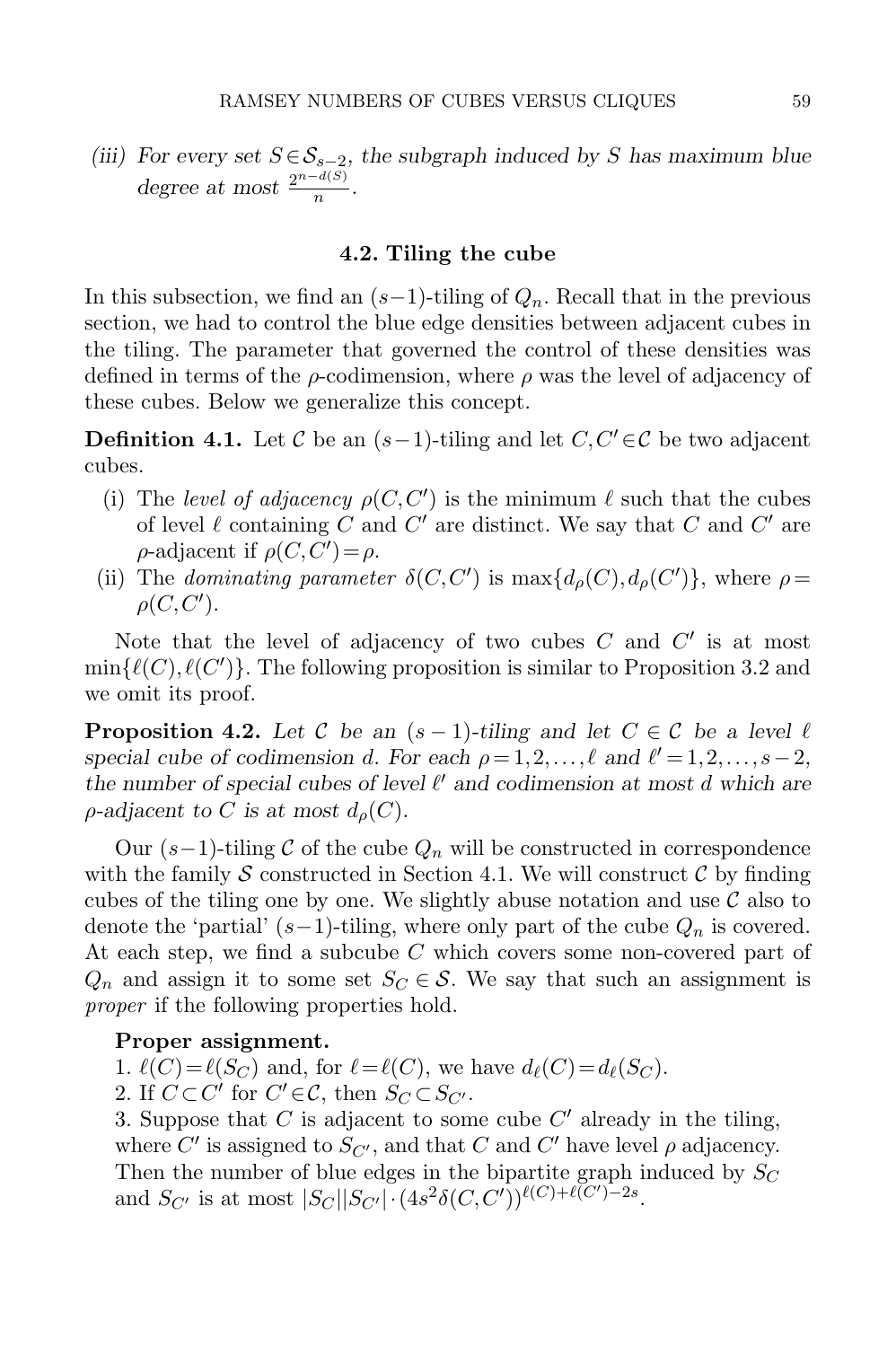We use  $S_C$  to denote the set in S to which C is assigned. Our algorithm for finding the tiling  $\mathcal C$  and the corresponding sets in  $\mathcal S$  is as follows.

**Tiling Algorithm.** At each step, consider all possible cubes  $C$  which

- (a) can be added to  $\mathcal C$  to extend the partial tiling,
- (b) have  $d(C) \geq d(C')$  for all  $C' \in \mathcal{C}$ , and
- (c) for which there exists a set  $S \in \mathcal{S}$  which has not yet been assigned and such that assigning C to S gives a proper assignment.

Take a cube  $C_0$  of minimum codimension satisfying (a), (b) and (c) and add it to the tiling. Assign  $C_0$  to a set  $S_{C_0} \in \mathcal{S}$  given by (c).

The following proposition shows that the algorithm will terminate successfully.

**Proposition 4.3.** If the tiling is not complete, then the algorithm always chooses a cube from a non-empty collection.

**Proof.** In the beginning, the algorithm will take  $Q_n$  as the level 0 tiling and will assign it to  $[N]$ , which is the unique set of level 0. Now suppose that in the previous step we embedded some cube of codimension d. Since the tiling is not complete, there exists a vertex  $(a_1,..., a_n) \in Q_n$  which is not covered  $s - 1$  times. Suppose that this vertex is covered  $\ell$  times for  $\ell \leq s-2$  and let  $C_0,\ldots,C_{\ell-1}$  be the cubes of each level that cover it (note that  $C_0 \supseteq C_1 \supseteq \ldots \supseteq C_{\ell-1}$ . Let  $C_{\ell} = (a_1,\ldots,a_d,\ast,\ldots,\ast)$ . We temporarily consider  $C_{\ell}$  as a level  $\ell$  cube.

In this case, in order to assign some cube  $C \subset C_{\ell-1}$  containing  $(a_1,..., a_n)$ to a subset of  $S_{C_{\ell-1}}$  in  $\mathcal{S}_{\ell}$ , we first consider the cubes which are  $\rho$ -adjacent to  $C_{\ell}$  for  $\rho \leq \ell - 1$  and remove all the subsets of  $S_{C_{\ell-1}}$  which are 'bad' for these cubes. The reason we consider cubes which are adjacent to  $C_{\ell}$  instead of  $C$  is because we do not know what  $C$  will be at this point. Note that, depending on the choice of C, some of the cubes that are  $\rho$ -adjacent to  $C_{\ell}$ may not be  $\rho$ -adjacent to C. However, since we choose  $C \subset C_{\ell}$  (as we will show later in the proof), the set of cubes which are  $\rho$ -adjacent to C will be a subset of the set of cubes which are  $\rho$ -adjacent to  $C_{\ell}$ . Moreover, for  $\rho \leq \ell - 1$ , if C' is a cube  $\rho$ -adjacent to both C and  $C_{\ell}$ , then  $\delta(C', C) = \delta(C', C_{\ell})$ . Having removed these 'bad' subsets, we have enough information to determine C. Then, by considering the relation of the remaining subsets of  $S_{C_{\ell-1}}$  to cubes which are  $\ell$ -adjacent to C, we can find a set  $S_C$  that can be assigned to C. Note that unlike in the previous case, for  $\rho \geq \ell$ , even if C' is a cube  $\rho$ adjacent to both C and  $C_{\ell}$ , we do not necessarily have  $\delta(C', C) = \delta(C', C_{\ell})$ . For this reason, it turns out to be crucial that we have already determined C before the second step.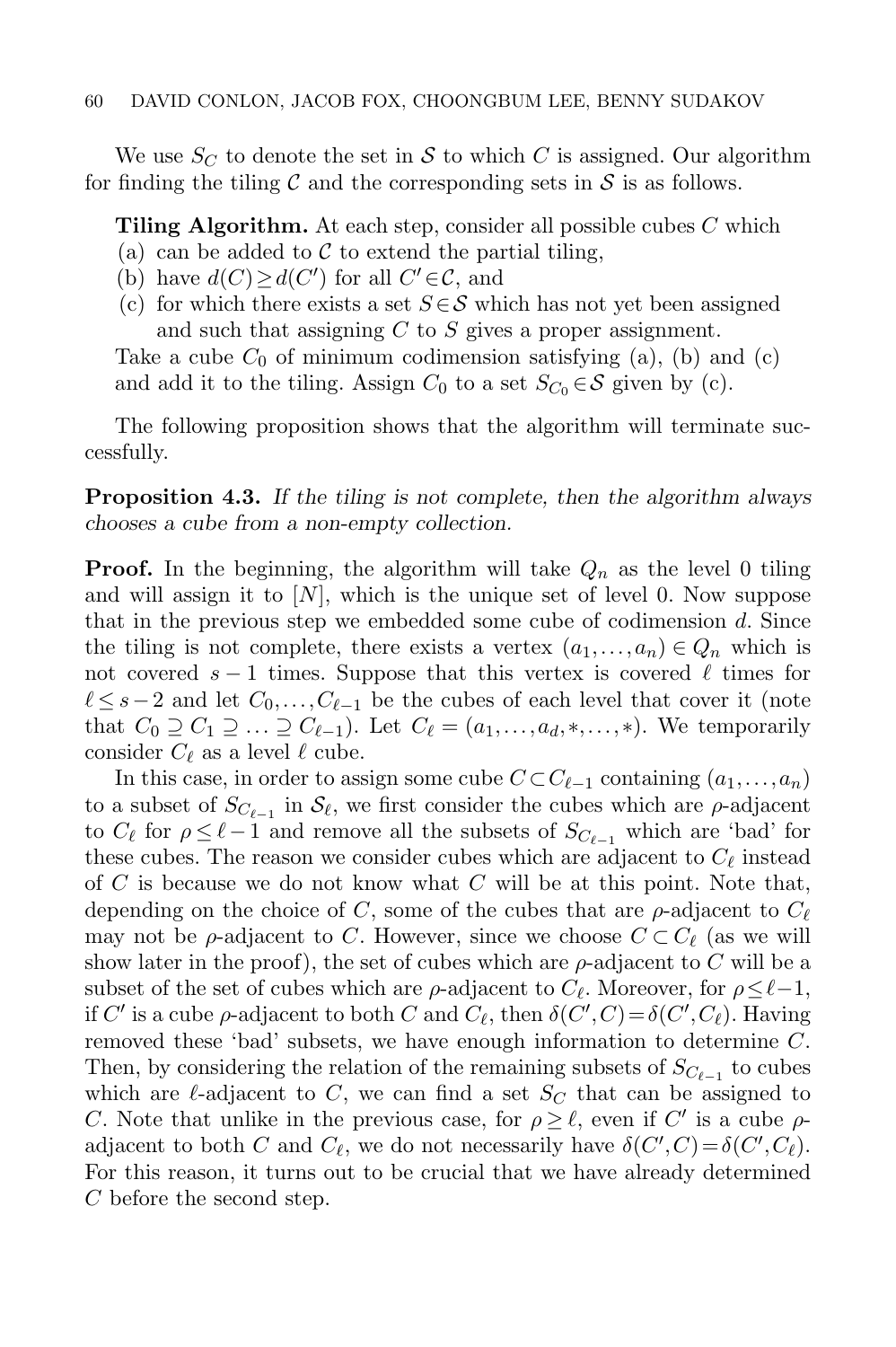For each  $\rho \leq \ell - 1$  and i, let  $\mathcal{A}_i^{(\rho)}$  $\sum_{i=1}^{(p)}$  be the family of level i cubes from our partial embedding C consisting of cubes which are  $\rho$ -adjacent to  $C_{\ell}$ . Let  $\mathcal{A}^{(\rho)} = \bigcup_i \mathcal{A}_i^{(\rho)}$ . By Proposition [4.2,](#page-22-0) we have  $|\mathcal{A}_i^{(\rho)}| \leq d_\rho(C_{\ell-1})$  for each i and thus  $|A^{(\rho)}| \leq s \cdot d_{\rho}(C_{\ell-1})$ . Let  $\mathcal{F} = \{S \in \mathcal{S}_{\ell} : S \subset S_{C_{\ell-1}}\}$ . By Proposition [4.1,](#page-21-1) we have  $\left| \bigcup_{S \in \mathcal{F}} S \right| \geq \frac{|S_{C_{\ell-1}}|}{2}$  $\overline{\phantom{a}}$  $\frac{2}{2}$ . We say that a set  $S \in \mathcal{F}$  is *bad* for a cube  $A \in \mathcal{A}_i^{(\rho)}$ if there are at least  $(4s^2\delta_A)^{\ell(S)+\ell(S_A)-2s} |S||S_A| = (4s^2\delta_A)^{\ell+i-2s} |S||S_A|$  blue edges between S and  $S_A$  (where  $\delta_A = \delta(C_{\ell-1},A)$  is the dominating parameter of  $C_{\ell-1}$  and A). Otherwise, we say that S is good for A. For each fixed A, let  $\mathcal{F}_A$  be the subfamily of  $\mathcal F$  consisting of sets which are bad for A. By the properness of the assignment up to this point, we know that there are at most  $(4s^2\delta_A)^{\ell+i-1-2s}|S_{C_{\ell-1}}||S_A|$  blue edges between  $S_{C_{\ell-1}}$  and  $S_A$  for every  $A \in \mathcal{A}_i^{(\rho)}$ . Therefore, by counting the number of blue edges between  $S_{C_{\ell-1}}$ and  $S_A$  in two ways, we see that

$$
\sum_{S \in \mathcal{F}_A} (4s^2 \delta_A)^{\ell + i - 2s} |S| |S_A| \le (4s^2 \delta_A)^{\ell + i - 1 - 2s} |S_{C_{\ell - 1}}| |S_A|,
$$

from which we have  $\sum_{S \in \mathcal{F}_A} |S| \leq \frac{1}{4s^2 \delta_A} |S_{C_{\ell-1}}| \leq \frac{1}{4s^2 d_{\rho}(C_{\ell-1})} |S_{C_{\ell-1}}|$ .

Let  $\mathcal{F}''$  be the subfamily of  $\mathcal F$  of sets which are already assigned to some cube in  $\mathcal{C}_{\ell}$ . There can be no sets of relative codimension zero in  $\mathcal{F}''$  since this would imply that  $(a_1, \ldots, a_n)$  is covered by a cube in  $\mathcal{C}_{\ell}$ . It thus follows that for every  $C \in \mathcal{C}_{\ell}$  such that  $C \subset C_{\ell-1}$ , we have  $|S_C| = c^{s-\ell} |C|$  and

$$
\left| \bigcup_{S \in \mathcal{F}''} S \right| = \sum_{S \in \mathcal{F}''} |S| \le c^{s-\ell} \cdot |C_{\ell-1}|.
$$

Let  $S' = \mathcal{F} \setminus (\mathcal{F}'' \cup \bigcup_{\rho} \bigcup_{A \in \mathcal{A}^{(\rho)}} \mathcal{F}_A)$  be the subfamily of  $\mathcal F$  of sets which are not assigned to any cubes yet and are good for all the cubes in  $\mathcal{A}^{(\rho)}$  for all  $\rho \leq \ell - 1$ . Since  $|S_{C_{\ell-1}}| \geq c^{s-\ell+1}|C_{\ell-1}|$ , we have

$$
\left| \bigcup_{S \in \mathcal{S}'} S \right| \ge \left| \bigcup_{S \in \mathcal{F}} S \right| - \left| \bigcup_{S \in \mathcal{F}''} S \right| - \sum_{\rho} \sum_{A \in \mathcal{A}^{(\rho)}} \left| \bigcup_{S \in \mathcal{F}_A} S \right|
$$
  
\n
$$
\ge \frac{|S_{C_{\ell-1}}|}{2} - c^{s-\ell} \cdot |C_{\ell-1}| - \sum_{\rho} s d_{\rho} (C_{\ell-1}) \cdot \frac{|S_{C_{\ell-1}}|}{4s^2 d_{\rho} (C_{\ell-1})}
$$
  
\n
$$
> \frac{c^{s-\ell+1}}{5} \cdot |C_{\ell-1}|.
$$

For each  $i \geq 0$ , let  $S_i' = \{S \in S' : d_{\ell}(S) = i\} = \{S \in S' : d(S) = i\}$  $d(C_{\ell-1})+i$ . Suppose that  $|S'_i| \leq (4s^2i)^{2s+1}$  for all i. Then, since we have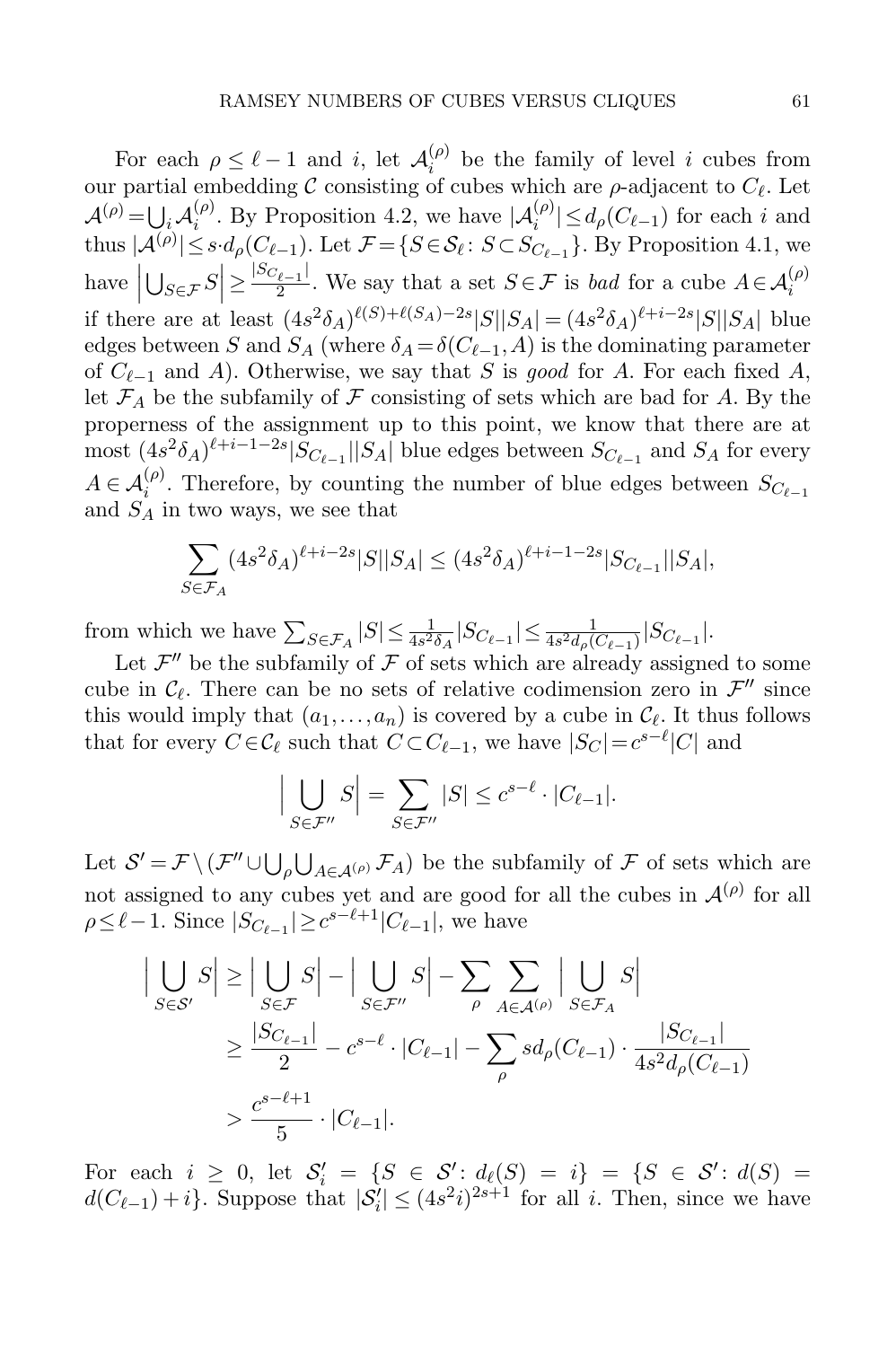$$
|S| = c^{s-\ell} 2^{n-d(C_{\ell-1})-i} = c^{s-\ell} \cdot 2^{-i} |C_{\ell-1}| \text{ for all } S \in \mathcal{S}'_i,
$$

$$
\left| \bigcup_{S \in \mathcal{S}'} S \right| = \sum_{i} \sum_{S \in \mathcal{S}'_i} |S| \le \sum_{i} (4s^2 i)^{2s+1} \cdot c^{s-\ell} \cdot 2^{-i} |C_{\ell-1}|.
$$

By Lemma [4.1,](#page-20-0) we have

$$
\sum_{i} (4s^2i)^{2s+1} 2^{-i} = (2s)^{4s+2} \sum_{i} i^{2s+1} / 2^i \le (2s)^{4s+2} \cdot 2(2s+1)^{2s+1} < s^{15s} / 5 = c/5.
$$

Therefore,  $|\bigcup_{S \in \mathcal{S}'} S| < \frac{c^{s-\ell+1}}{5}$  $\frac{1}{5}$   $\cdot$   $|C_{\ell-1}|$ , which is a contradiction. Thus there exists an index *i* for which  $|S'_i| > (4s^2i)^{2s+1}$ .

Let  $C = (a_1, \ldots, a_{d(C_{\ell-1})+i}, \ldots, \ast)$  and consider it as a level  $\ell$  cube. By Proposition [4.2,](#page-22-0) there are at most  $s \cdot i$  cubes in C with codimension at most  $d(C)$  which have level  $\ell$  adjacency with C (remember that these may have level higher than  $\ell$ ). Let  $\mathcal{A}^{(\ell)}$  be the family consisting of these cubes and note that the dominating parameter of C and A for  $A \in \mathcal{A}^{(\ell)}$  is always i. For a cube  $A \in \mathcal{A}^{(\ell)}$ , we say that a set  $S \in \mathcal{S}'_i$  is bad for A if there are at least  $(4s^2i)^{\ell(S_A)+\ell(S)-2s} |S_A||S| = (4s^2i)^{\ell(S_A)+\ell-2s} |S_A||S|$  blue edges between  $S_A$  and S. Otherwise, we say that S is good for A. We claim that there are at most  $(4s^2i)^{2s}$  sets in  $\mathcal{S}'_i$  which are bad for each fixed A.

Let  $X_i = \bigcup_{S \in \mathcal{S}'_i} S$  and note, by Proposition [4.1,](#page-21-1) that there are at most  $|S_A| \cdot 2c^{s-\ell} \cdot 2^{n-d(C)}$  blue edges between the sets  $S_A$  and  $X_i$ . Each set  $S \in \mathcal{S}'_i$  which is bad for A accounts for at least  $(4s^2i)^{\ell(S_A)+\ell-2s}|S_A||S| \ge$  $c^{s-\ell} \cdot 2^{n-d(C)}$  $\frac{S-\ell \cdot 2^{n-d(C)}}{(4s^2i)^{2s-1}}|S_A|$  such blue edges (note that  $|S|=c^{s-\ell}\cdot 2^{n-d(C)}$  and  $\ell\geq 1$ ). Therefore, in total, there are at most  $(4s^2i)^{2s}$  sets in  $\mathcal{S}'_i$  which are bad for A, as claimed above. Since there are at most si cubes in  $\mathcal{A}^{(\ell)}$  and  $|S'_i| > (4s^2i)^{2s+1}$ , there exists a set  $S \in S'_i$  which is good for all the cubes  $A \in \mathcal{A}^{(\ell)}$ .

In order to show that  $C$  satisfies (a) and (b), it suffices to verify that  $d(C) \geq d$ , since this implies the fact that C is disjoint from all the other cubes of level at least  $\ell$  (note that  $C \subset C_{\ell-1}$  and if C intersects some other cube of level at least  $\ell$ , then that cube must contain C and therefore also contains  $(a_1,..., a_n)$  by Proposition [2.2\)](#page-5-0). Furthermore, if this is the case, assigning  $C$  to  $S$  is a proper assignment (thus we have  $(c)$ ).

Now suppose, for the sake of contradiction, that  $d(C) < d$  and consider the time t immediately after we last embedded a cube of codimension at most  $d(C)$ . At time t, since  $d(C) \geq d(C_{\ell-1})$ , the cube  $C_{\ell-1}$  was already embedded and, since there are no cubes of level  $\ell$  covering  $(a_1, \ldots, a_n)$ , the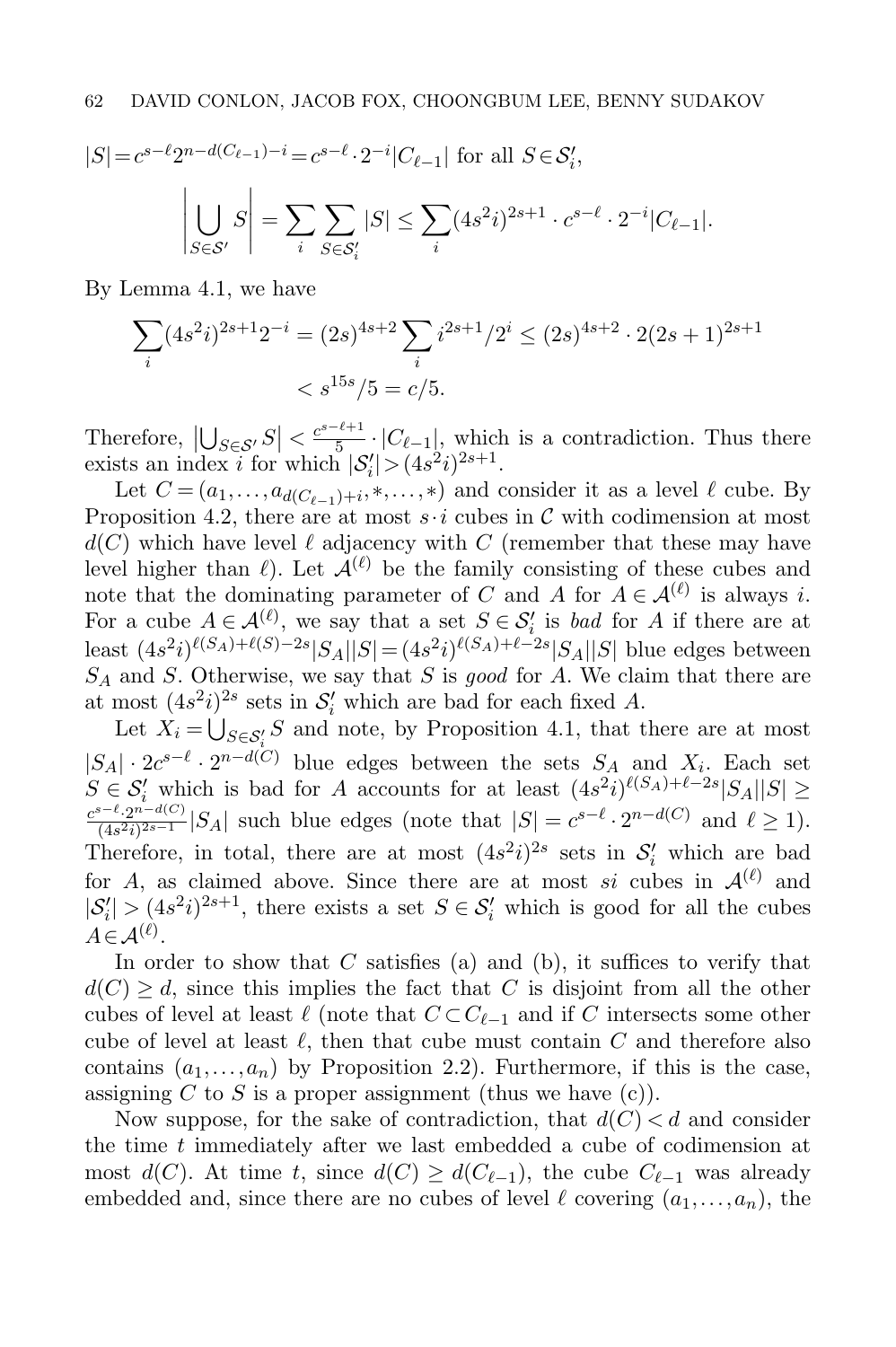cubes in  $\mathcal{C}_\ell$  are disjoint from C. For  $\rho \leq \ell-1$ , a cube in the partial tiling at time t, which is of codimension at most  $d(C)$ , is  $\rho$ -adjacent to C if and only if it is  $\rho$ -adjacent to  $C_{\ell}$ . Hence, the family of cubes which are adjacent to C at time t is a subfamily of  $\bigcup_{\rho=1}^{\ell} \mathcal{A}^{(\rho)}$ . Therefore, C could have been added to the tiling at time  $t$  as well, contradicting the fact that we always choose a cube of minimum codimension. Thus we have  $d(C) \geq d$ , as claimed. П

Note that as an outcome of our algorithm, we obtain a tiling  $\mathcal C$  such that for every pair of adjacent cubes  $C, C' \in \mathcal{C}$ , we have control on the number of blue edges between  $S_C$  and  $S_{C'}$  (as given in the definition of proper assignment).

#### 4.3. Imposing a maximum degree condition

<span id="page-26-0"></span>As in the previous sections, we now impose certain maximum degree conditions between the sets  $S_C$  for  $C \in \mathcal{C}_{s-2}$ . For a set  $C \in \mathcal{C}_{s-2}$  of codimension  $d = d(C)$  and relative codimensions  $d_{\ell} = d_{\ell}(C), 1 \leq \ell \leq s-2$ , recall that we have a set  $S_C \in \mathcal{S}$  such that  $|S_C| \geq c^2 \cdot 2^{n-d}$ . Let  $\mathcal{A}^{(\rho)}$  be the family of cubes in  $\mathcal{C}_{s-2}$  with codimension at most d which have level  $\rho$  adjacency with C. By Proposition [4.2,](#page-22-0) we have  $|\mathcal{A}^{(\rho)}| \leq d_{\rho}(C)$  for each  $\rho = 1, \ldots, s-2$ . For each  $A \in \mathcal{A}^{(\rho)}$ , let  $\delta_A = \delta(C, A)$  and note that  $\delta_A = \max\{d_\rho(A), d_\rho(C)\} \geq d_\rho(C)$ . Also, since  $\ell(A) + \ell(C) - 2s = -4$ , there are at most  $\frac{1}{(4s^2 \delta_A)^4} |S_C||S_A|$  blue edges between  $S_C$  and  $S_A$ .

Now for  $\rho = 1, \ldots, s-2$  and each  $A \in \mathcal{A}^{(\rho)}$ , remove all the vertices in  $S_C$ which have at least  $\frac{1}{4s^2\delta_A}|S_A|$  blue neighbors in  $S_A$  and let  $T_C$  be the subset of  $S_C$  left after these removals. Since there are at most  $\frac{1}{(4s^2\delta_A)^4}|S_C||S_A|$  blue edges between  $S_C$  and  $S_A$ , we remove at most  $\frac{|S_C|}{(4s^2\delta_A)^3}$  vertices from  $S_C$  for each set  $A \in \mathcal{A}^{(\rho)}$ . Thus the resulting set  $T_C$  is of size at least

$$
|T_C| \ge |S_C| - \sum_{\rho=1}^{s-2} d_{\rho} \cdot \frac{|S_C|}{(4s^2 \delta_A)^3} \ge \frac{|S_C|}{2} \ge c \cdot 2^{n-d}.
$$

For each  $A \in \mathcal{A}^{(\rho)}$ , all the vertices in  $T_C$  have blue degree at most 1  $\frac{1}{4s^2\delta_A}|S_A|\leq \frac{1}{2s^2\delta_A}|T_A|$  in the set  $T_A$ . Thus we obtain the following property.

Maximum degree condition. Let  $C, C' \in \mathcal{C}_{s-2}$  be a pair of cubes having level  $\rho$  adjacency with  $d(C) \geq d(C')$ . Then every vertex in  $T_C$ has at most  $\frac{1}{2s^2\delta(C,C')}|T_{C'}|$  blue neighbors in the set  $T_{C'}$ .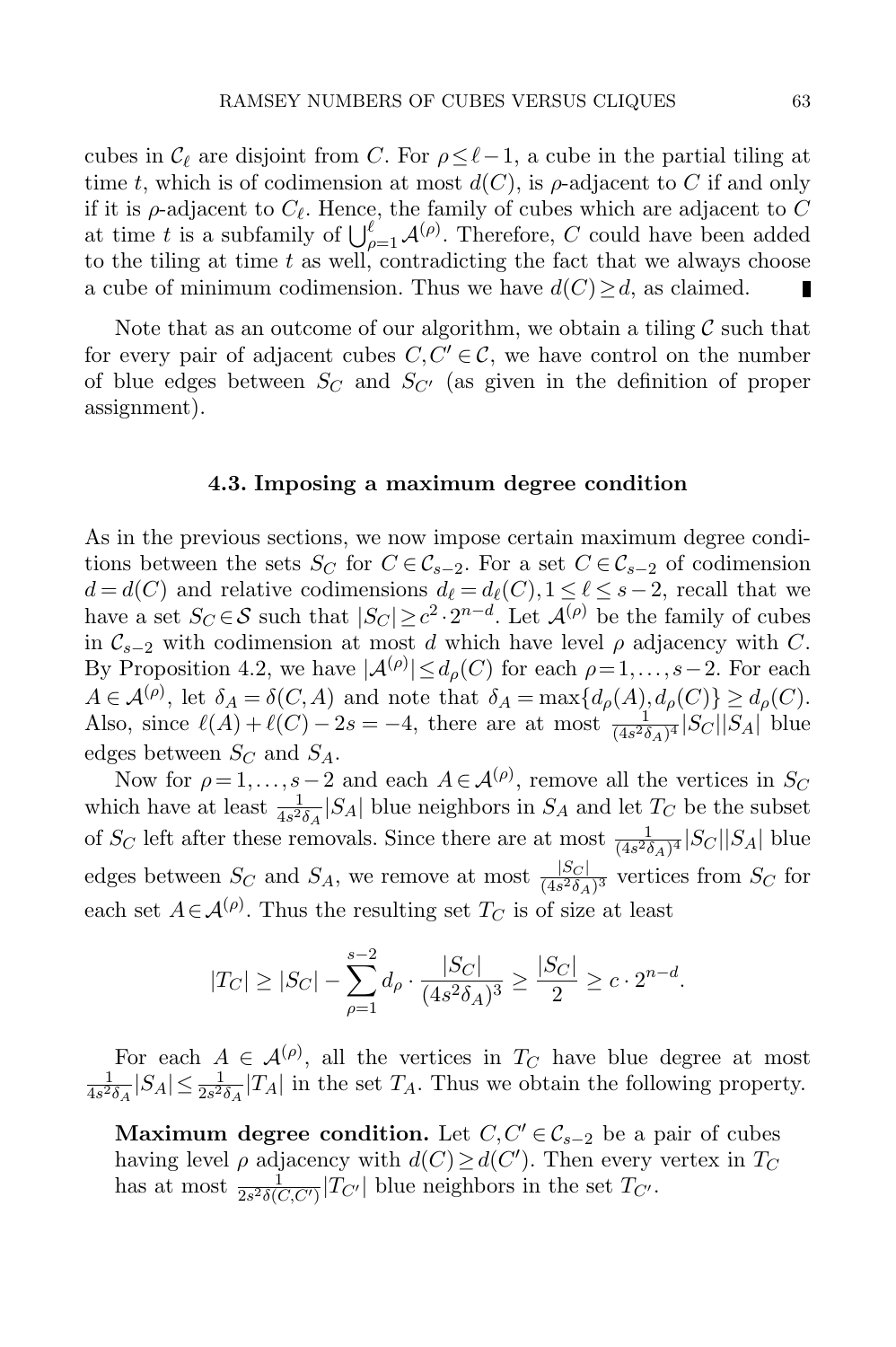#### 4.4. Embedding the cube

We now show how to embed  $Q_n$ . Recall that we found an  $(s-1)$ -tiling C of  $Q_n$ . We will greedily embed the cubes in the level  $s-2$  tiling  $\mathcal{C}_{s-2}$  one by one into their assigned sets from the family  $S_{s-2}$ , in decreasing order of their codimensions. If there are several cubes of the same codimension, then we arbitrarily choose the order between them.

Suppose that we are about to embed the cube  $C \in \mathcal{C}_{s-2}$ . Let  $d = d(C)$  and  $d_{\ell} = d_{\ell}(C)$ , for  $\ell = 1,\ldots,s-2$ . We will greedily embed the vertices of C into  $T_C \subseteq S_C$ . Suppose that we are about to embed  $x \in C$  and let  $f: Q_n \to [N]$ denote the partial embedding of the cube  $Q_n$  obtained so far. For each  $\rho$ , let  $A_{\rho}$  be the set of neighbors of x which are already embedded and belong to a cube other than C that has level  $\rho$  adjacency with C. Note that we have  $|A_{\rho}| \leq d_{\rho}$  for every  $\rho$ . Since we have so far only embedded cubes of codimension at least d, for each  $\rho$ , the vertices  $f(v)$  for  $v \in A_\rho$  have blue degree at most  $\frac{1}{2s^2d_{\rho}}|T_C|$  in the set  $T_C$ , by the maximum degree condition imposed in Section [4.3.](#page-26-0) Together, these neighbors forbid at most

$$
\sum_{\rho=1}^{s-2} d_{\rho} \cdot \frac{1}{2s^2 d_{\rho}} |T_C| \le \frac{1}{2} |T_C|
$$

vertices of  $T_C$  from being the image of x.

In addition, x has at most  $n-d$  neighbors which are already embedded and belong to C. By Proposition [4.1,](#page-21-1) for each such vertex  $v, f(v)$  has blue degree at most  $\frac{2^{n-d}}{n}$  $\frac{1}{n}$  in the set  $T_C$ . Together, these neighbors forbid at most  $2^{n-d}$  vertices of  $T_C$  from being the image of x. Finally, there are at most  $2^{n-d}-1$  vertices in  $T_C$  which are images of some other vertex of C that is already embedded. Therefore, the number of vertices in  $T<sub>C</sub>$  into which we cannot embed  $x$  is at most

$$
\frac{1}{2}|T_C| + 2^{n-d} + (2^{n-d} - 1) < |T_C|,
$$

where the inequality follows since  $|T_C| \geq c \cdot 2^{n-d}$ . Hence, there exists a vertex in  $T_{\text{C}}$  which we can choose as an image of x to extend the current partial embedding of the cube. Repeating this procedure until we embed the whole cube  $Q_n$  completes the proof.

#### <span id="page-27-0"></span>5. Small separators, forbidden minors and Ramsey goodness

<span id="page-27-1"></span>Let  $\mathcal{G}_H$  be the family of graphs G which do not contain an H-minor. In order to show that this family is s-good, we wish to apply the following result of Nikiforov and Rousseau [\[30\]](#page-32-0).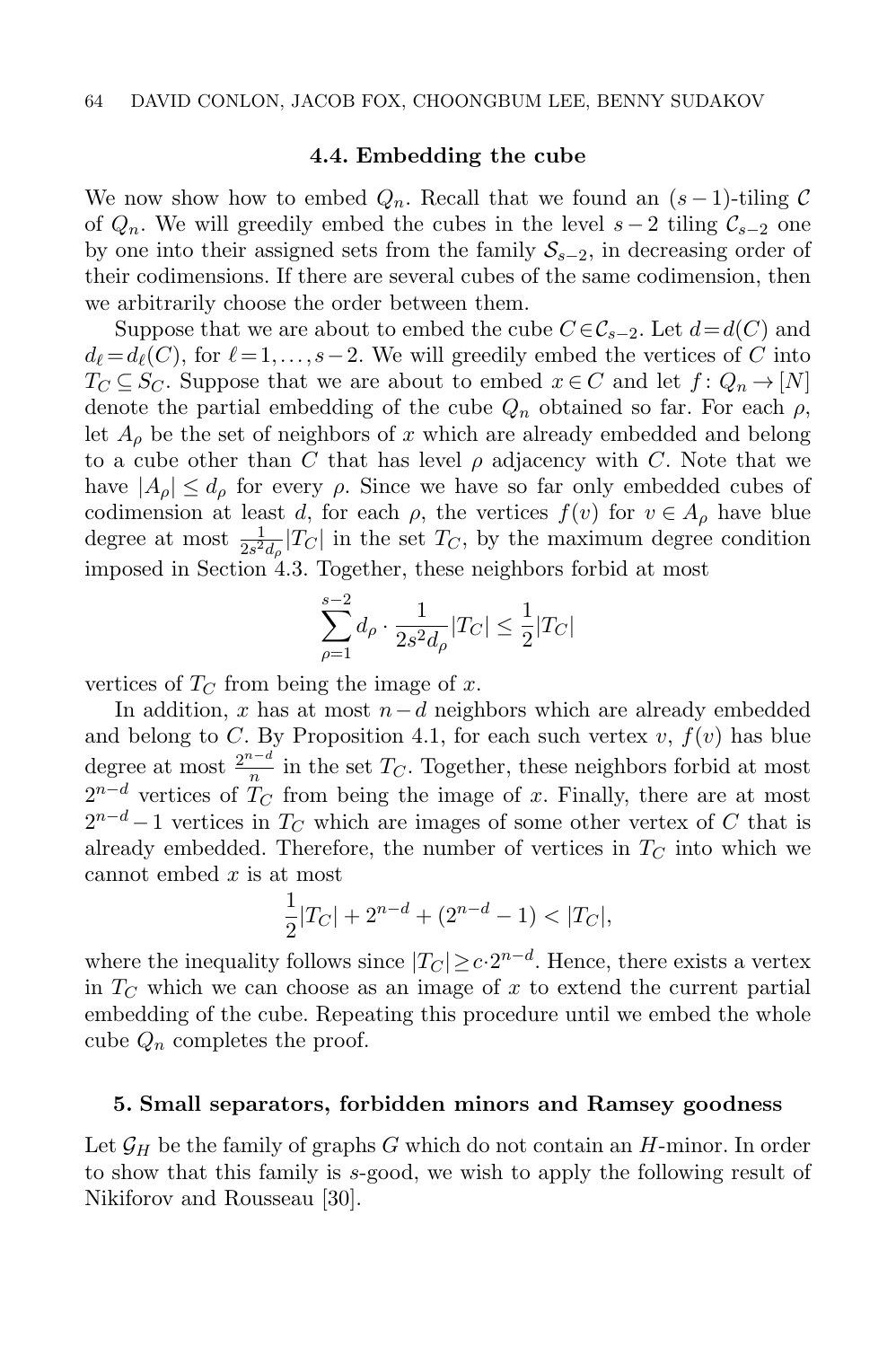**Theorem 5.1.** For every  $s \geq 3$ ,  $d \geq 1$  and  $0 < \gamma < 1$ , there exists  $\eta > 0$  such that the class G of d-degenerate graphs G with a  $(|V(G)|^{1-\gamma}, \eta)$ -separator is s-good.

There are two conditions here that need to be verified in order to gain the conclusion of Theorem [1.2.](#page-3-0) Firstly, we need to show that the graphs in  $\mathcal{G}_H$  have bounded degeneracy. This was first proved by Mader [\[28\]](#page-32-3). Later, Kostochka [\[24,](#page-32-4)[25\]](#page-32-5) and Thomason [\[35\]](#page-32-6) independently established the following bound, which is tight apart from the constant factor. More recently, the asymptotic value of c was determined by Thomason [\[36\]](#page-32-7).

<span id="page-28-0"></span>**Theorem 5.2.** There exists a constant  $c > 0$  such that any graph with **Theorem 3.2.** There exists a constant  $c > 0$  such<br>average degree at least  $ch\sqrt{\log h}$  contains a  $K_h$ -minor.

Secondly, we need to show that the graphs in  $\mathcal{G}_H$  have appropriate separators. We will use the following result of Alon, Seymour and Thomas [\[2\]](#page-31-11). Note that, in the particular case of planar graphs, such a separator theorem was proved much earlier by Lipton and Tarjan [\[27\]](#page-32-8).

<span id="page-28-1"></span>**Theorem 5.3.** Let G be a graph on n vertices containing no  $K_h$ -minor. Then G has an  $(h^{3/2}n^{1/2}, \frac{2}{3})$  $\frac{2}{3}$ )-separator.

We are now ready to prove our main result about  $\mathcal{G}_H$ , which we recall from the introduction.

**Theorem 5.4.** For every fixed graph H, the class  $\mathcal{G}_H$  of graphs G which do not contain an H-minor is s-good for all  $s \geq 3$ .

**Proof.** In order to apply Theorem [5.1,](#page-27-1) it is enough to verify that, for any  $\eta > 0$ , any sufficiently large graph G in  $\mathcal{G}_H$  has bounded degeneracy and a  $(|V(G)|^{2/3}, \eta)$ -separator.

Suppose that the graph  $H$  has  $h$  vertices. Note, by Theorem [5.2,](#page-28-0) that suppose that the graph *H* has *h* vertices. Note, by Theorem 5.2, that any graph with average degree at least  $ch\sqrt{\log h}$  contains a  $K_h$ -minor and, hence, an H-minor. This implies that the average degree of every subgraph mence, an  $n$ -minor. This implies that the average degree of every subgraph of G is at most  $ch\sqrt{\log h}$ . In turn, this easily implies that the degeneracy of of G is at most  $ch\sqrt{\log h}$ .<br>G is at most  $ch\sqrt{\log h}$ .

Suppose that  $G$  has  $n$  vertices. To show that a sufficiently large graph  $G$ from the class  $\mathcal{G}_H$  contains an  $(n^{2/3}, \eta)$ -separator T, we begin by applying Theorem [5.3](#page-28-1) to conclude that there is an  $(h^{3/2}n^{1/2}, \frac{2}{3})$  $\frac{2}{3}$ )-separator. Note, by taking unions of small components if necessary, that this gives a decomposition of the vertex set of G into three sets T, A and B such that  $|T| \leq h^{3/2} n^{1/2}$ ,  $|A|,|B| \leq \frac{2}{3}n$  and there are no edges between A and B.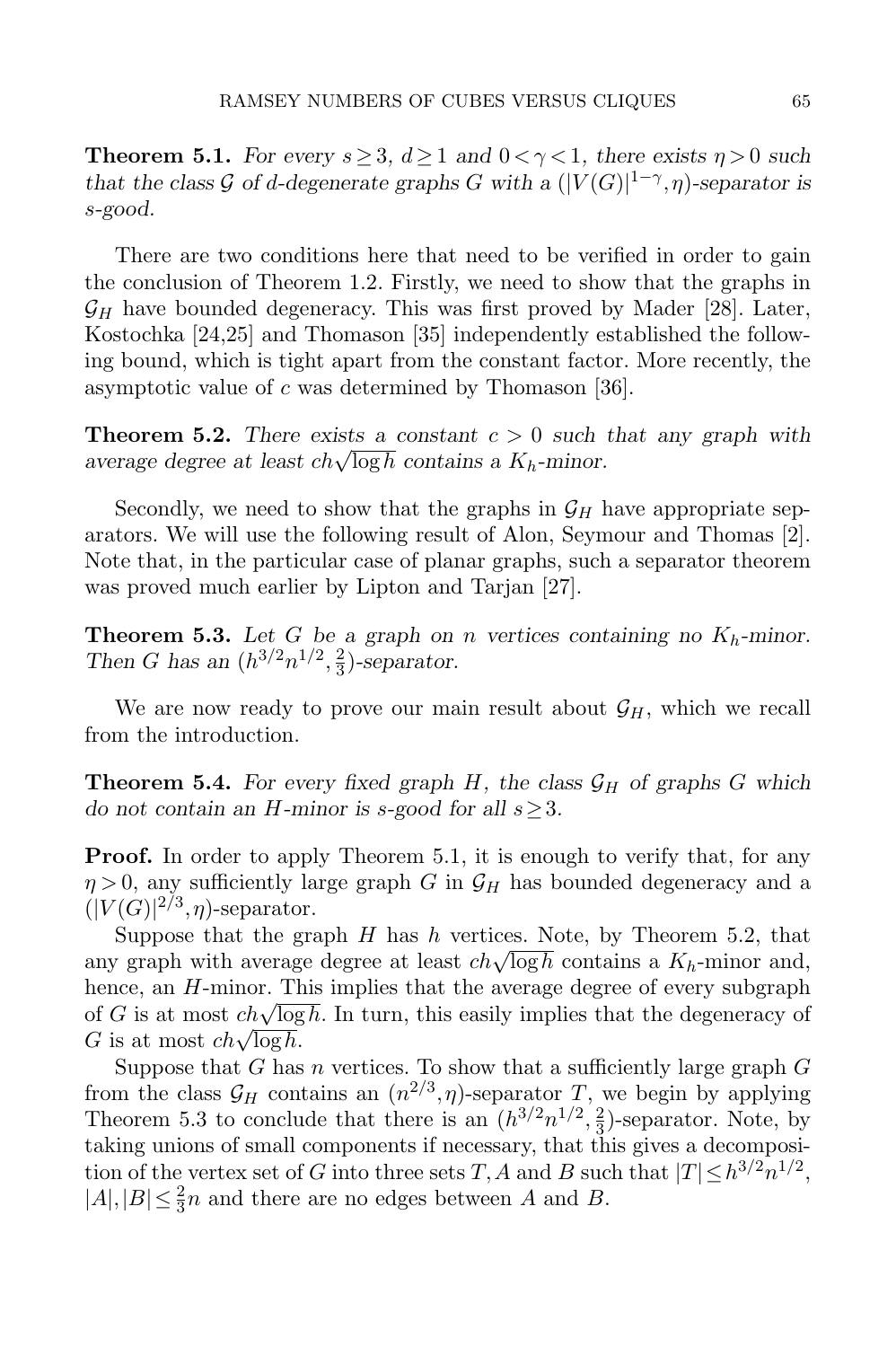#### 66 DAVID CONLON, JACOB FOX, CHOONGBUM LEE, BENNY SUDAKOV

We will prove, by induction on  $i$ , that for  $n$  sufficiently large depending on i, there is a separator  $T_i$  of size at most  $2^i h^{3/2} n^{1/2}$  that splits the vertex set of G into  $2^i$  sets  $U_{i,1}, \ldots, U_{i,2^i}$ , each of size at most  $\left(\frac{2}{3}\right)$  $\left(\frac{2}{3}\right)^i n$ , so that there are no edges between any distinct sets  $U_{i,a}$  and  $U_{i,b}$ . By the previous paragraph, the result holds for  $i=1$ . Now suppose that it holds for i. We will show that a similar conclusion follows for  $i+1$ .

To begin, we apply Theorem [5.3](#page-28-1) within each of the sets  $U_{i,j}$  to conclude that there is a decomposition of  $U_{i,j}$  into sets  $T_{i,j}, A_{i,j}$  and  $B_{i,j}$  such that  $|T_{i,j}| \leq h^{3/2} |U_{i,j}|^{1/2},$ 

$$
|A_{i,j}|, |B_{i,j}| \le \frac{2}{3}|U_{i,j}| \le \left(\frac{2}{3}\right)^{i+1}n
$$

and there are no edges between  $A_{i,j}$  and  $B_{i,j}$ . We let the collection  $\{U_{i+1,j}\}_{j=1}^{2^{i+1}}$  consist of all sets of the form  $A_{i,j}$  and  $B_{i,j}$  for  $j=1,\ldots,2^i$ . This collection has size  $2^{i+1}$ , each of the sets has size at most  $\left(\frac{2}{3}\right)^{i+1}n$  and there are no edges between distinct sets  $U_{i+1,a}$  and  $U_{i+1,b}$ . If we also let  $T_{i+1}$ be the union of  $T_i$  and  $T_{i,j}$ , for  $1 \leq j \leq 2^i$ , we have

$$
|T_{i+1}| \le |T_i| + \sum_{j=1}^{2^i} |T_{i,j}| \le 2^i h^{3/2} n^{1/2} + \sum_{j=1}^{2^i} h^{3/2} |U_{i,j}|^{1/2}
$$
  

$$
\le 2^i h^{3/2} n^{1/2} + 2^i h^{3/2} n^{1/2} = 2^{i+1} h^{3/2} n^{1/2}.
$$

Therefore, the induction holds.

If we now apply this result with  $i = 2\log \eta^{-1}$  and  $n \geq h^{9} \eta^{-12}$ , we see,  $\frac{2}{3}$ )<sup>*i*</sup>  $\leq \eta$  and  $n^{2/3} \geq 2^i h^{3/2} n^{1/2}$ , that G has an  $(n^{2/3}, \eta)$ -separator, as since  $\left(\frac{2}{3}\right)$ required. The result follows. п

Let  $K$  be the collection of graphs K for which there is a proper vertex coloring in  $\chi(K)$  colors such that at least two of the color classes have size one. The full result of Nikiforov and Rousseau (namely, Theorem 2.2 of [\[30\]](#page-32-0)) says that for any  $K \in \mathcal{K}$ ,  $d \geq 1$  and  $0 < \gamma < 1$  there exists  $\eta > 0$  such that the class G of d-degenerate graphs G with a  $(|V(G)|^{1-\gamma}, \eta)$ -separator is K-good. This may in turn be used to show that for any H the family of graphs  $\mathcal{G}_H$ is K-good for all  $K \in \mathcal{K}$ . However,  $\mathcal{G}_H$  is not K-good for all graphs K. This follows from the observation mentioned in the introduction that  $K_{1,t}$  is not  $K_{2,2}$ -good for any t.

The family of graphs  $\mathcal{G}_H$  with forbidden H-minor is not the only class of graphs known to have small separators. For example, several geometric separator theorems are known (see, for example, [\[19,](#page-32-9)[29\]](#page-32-10)) saying that the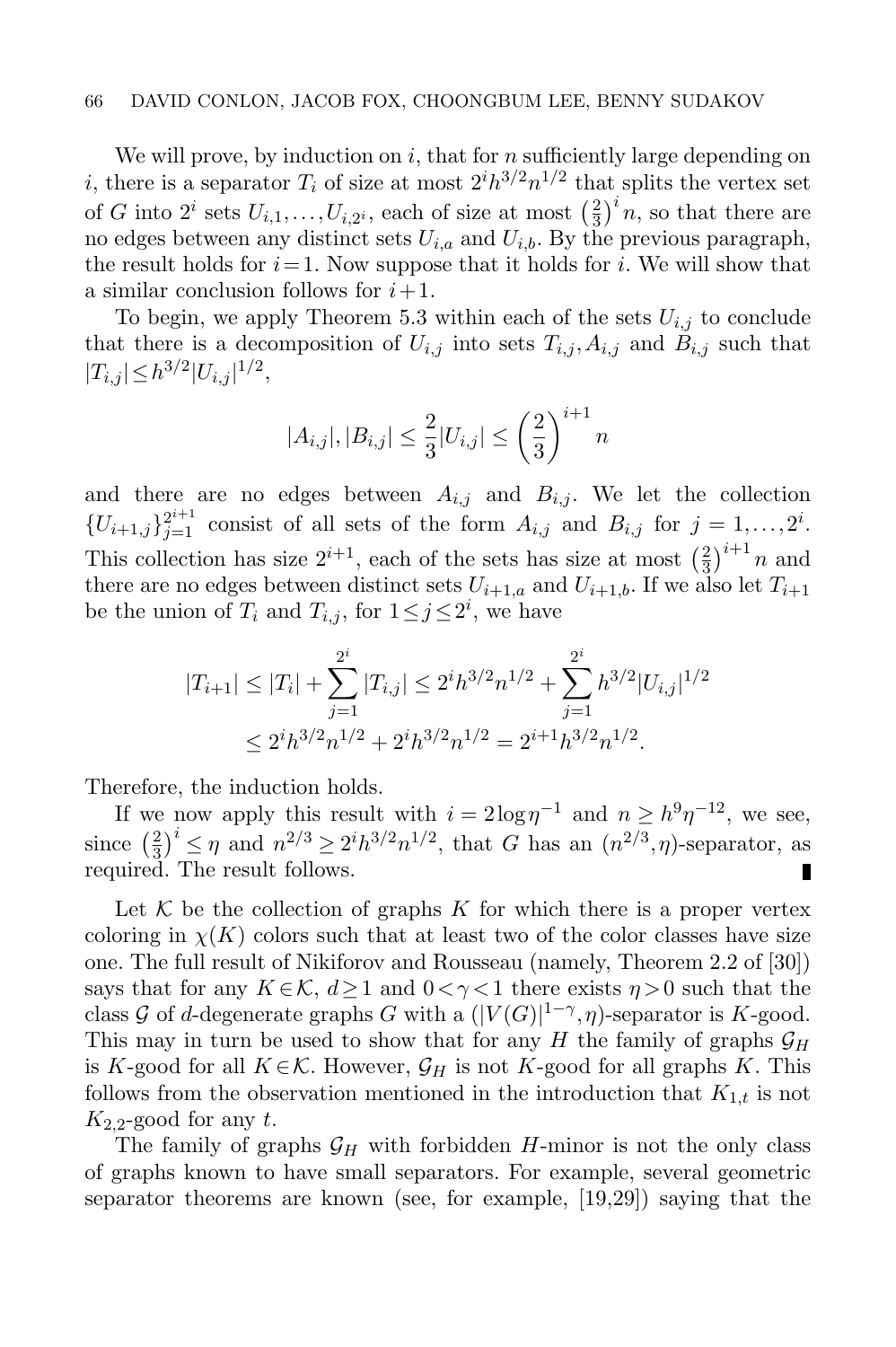class of intersection graphs formed by certain collections of bodies have small separators. In any of these cases, Theorem [5.1](#page-27-1) will also allow us to show that the classes are K-good for any  $K \in \mathcal{K}$ , though in some cases we may have to further restrict the class in order to obtain the required degeneracy condition.

#### 6. Concluding remarks

The question of determining whether the cube is s-good for any  $s \geq 3$  is only one of two well-known questions of Burr and Erdős regarding Ramsey numbers and the cube. The other [\[10](#page-31-12)[,14\]](#page-31-13) is the question of determining whether the Ramsey number  $r(Q_n) := r(Q_n, Q_n)$  of the cube with itself is linear in the number of vertices in  $Q_n$ .

Beginning with Beck [\[3\]](#page-31-14), who proved that  $r(Q_n) \leq 2^{cn^2}$ , a large number of papers [\[22](#page-32-11)[,23](#page-32-12)[,26](#page-32-13)[,32](#page-32-14)[,33\]](#page-32-15) have considered this question, with the current best bound being  $r(Q_n) \leq n2^{2n+5}$ , due to Fox and Sudakov [\[20\]](#page-32-16). That is,  $r(Q_n) \leq |Q_n|^{2+o(1)}$ . This (almost) quadratic bound for  $r(Q_n)$  was obtained using a careful application of dependent random choice [\[21\]](#page-32-17). It seems likely that in order to improve the bound one will have to improve this latter technique. However, we do not rule out the possibility that some of the embedding lemmas used in the current paper could also be of use.

Suppose  $H$  is an N-vertex graph with chromatic number  $r$ , maximum degree  $O(1)$  and bandwidth  $o(N)$ . Bollobás and Komlós conjectured that every N-vertex graph G which does not contain H as a subgraph has minimum degree at most  $(1 - \frac{1}{r} + o(1))N$ . This conjecture was recently verified by Böttcher, Schacht and Taraz [\[5\]](#page-31-15). It is natural to wonder to what extent the bounded maximum degree condition on  $H$  can be relaxed. In particular, is it true that every  $Q_n$ -free graph on  $2^n$  vertices has minimum degree at most  $(\frac{1}{2} + o(1))2^n$ ? Note that  $Q_n$  is a bipartite graph on  $N = 2^n$  vertices, which  $\frac{1}{2} + o(1)/2$ : Note that  $Q_n$  is a signalitie graph on  $N - 2$  vertices, which<br>is *n*-regular with  $n = \log N$ , and has bandwidth  $O(N/\sqrt{\log N})$ . It appears that new techniques would have to be developed to handle this problem. The proof of the Bollobás-Komlós conjecture uses the regularity lemma and the blow-up lemma, giving quantitative estimates that are too weak to embed spanning subgraphs which are as dense as cubes. A positive solution might well lead to a proof of the Burr-Erdős conjecture discussed above that cubes have linear Ramsey number.

Acknowledgements. We would like to thank the two anonymous referees for their valuable comments.

Note added in proof. Recently, the main conjecture studied in this paper, that  $r(Q_n, K_s) = (s-1)(2^n-1)+1$  for s fixed and n sufficiently large, was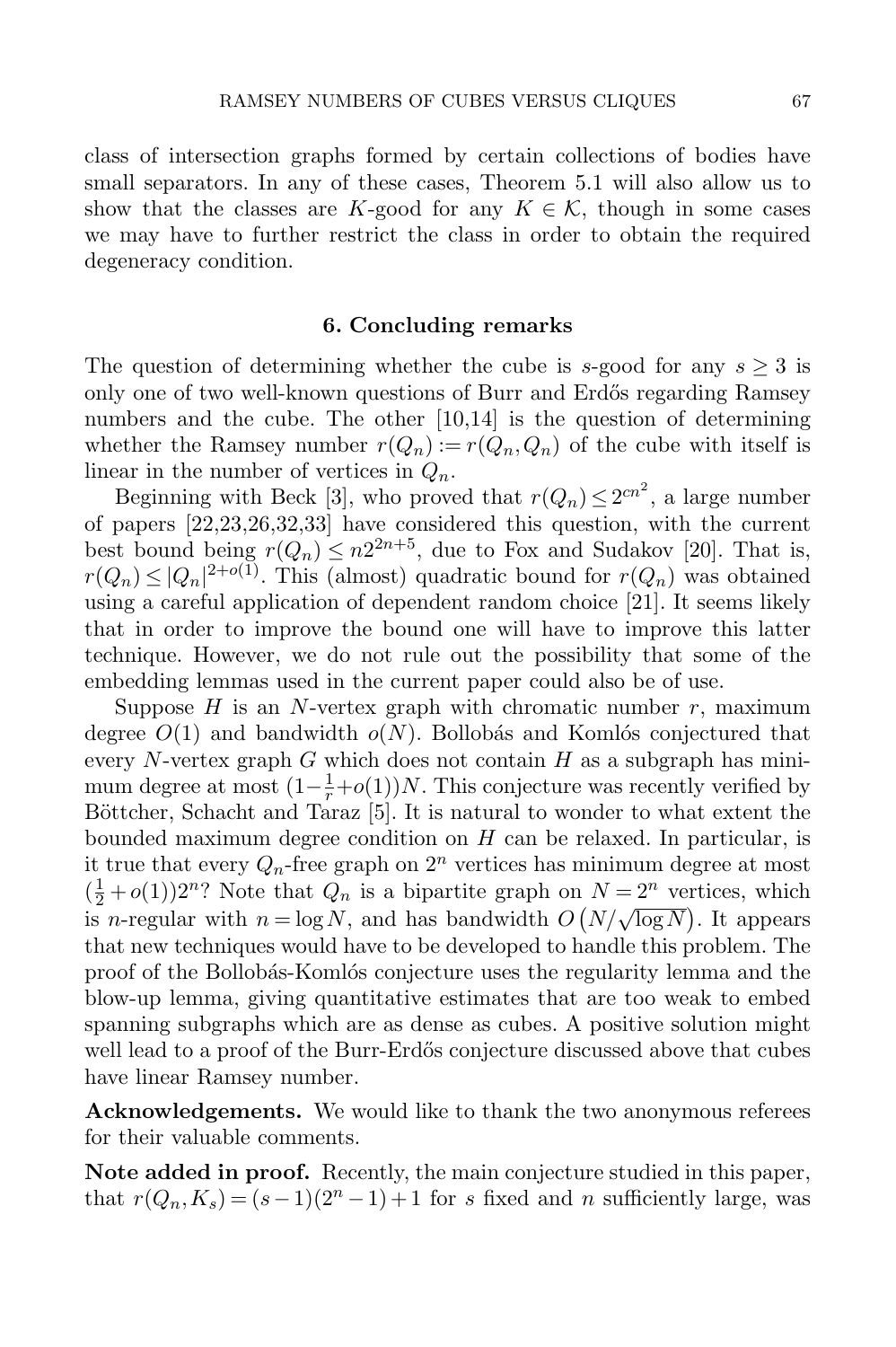resolved by Fiz Pontiveros, Griffiths, Morris, Saxton and Skokan [\[17](#page-31-16)[,18\]](#page-31-17). Their proof builds upon the techniques developed in this paper.

#### References

- <span id="page-31-9"></span>[1] P. Allen, G. Brightwell and J. Skokan: Ramsey-goodness – and otherwise, Combinatorica 33 (2013), 125–160.
- <span id="page-31-11"></span>[2] N. Alon, P. Seymour and R. Thomas: A separator theorem for nonplanar graphs, J. Amer. Math. Soc. 3 (1990), 801–808.
- <span id="page-31-14"></span>[3] J. BECK: An upper bound for diagonal Ramsey numbers, *Studia Sci. Math. Hungar.* 18 (1983), 401–406.
- <span id="page-31-10"></span>[4] J. BÖTTCHER, K. PRUESSMAN, A. TARAZ and A. WÜRFL: Bandwidth, expansion, treewidth, separators, and universality for bounded degree graphs, European J. Com $bin. 31$  (2010), 1217-1227.
- <span id="page-31-15"></span>[5] J. BÖTTCHER, M. SCHACHT and A. TARAZ: Proof of the bandwidth conjecture of Bollobás and Komlós, *Math. Ann.* **343** (2009), 175–205.
- <span id="page-31-8"></span>[6] S. Brandt: Expanding graphs and Ramsey numbers, available at Freie Universität, Berlin preprint server, [ftp://ftp.math.fu-berlin.de/pub/math/publ/pre/](ftp://ftp.math.fu-berlin.de/pub/math/publ/pre/1996/pr-a-96-24.ps) [1996/pr-a-96-24.ps](ftp://ftp.math.fu-berlin.de/pub/math/publ/pre/1996/pr-a-96-24.ps) (1996).
- <span id="page-31-5"></span>[7] W. G. Brown: On graphs that do not contain a Thomsen graph, Canad. Math. Bull. 9 (1966), 281–285.
- <span id="page-31-1"></span>[8] S. A. BURR: Ramsey numbers involving graphs with long suspended paths, J. London *Math. Soc.*  $(2)$  **24** (1981), 405-413.
- <span id="page-31-6"></span>[9] S. A. BURR: What can we hope to accomplish in generalized Ramsey theory?,  $Dis$ crete Math.  $67$  (1987), 215–225.
- <span id="page-31-12"></span>[10] S. A. BURR and P. ERDOS: On the magnitude of generalized Ramsey numbers for graphs, in: Infinite and Finite Sets I (Keszthely, 1973), Colloq. Math. Soc. Janos Bolyai, Vol. 10, 214–240, North-Holland, Amsterdam, 1975.
- <span id="page-31-2"></span>[11] S. A. BURR and P. ERDŐS: Generalizations of a Ramsey-theoretic result of Chvátal, J. Graph Theory 7 (1983), 39–51.
- <span id="page-31-7"></span>[12] S. A. BURR, P. ERDŐS, R. J. FAUDREE, C. C. ROUSSEAU and R. H. SCHELP: The Ramsey number for the pair complete bipartite graph–graph of limited degree, in: Graph theory with applications to algorithms and computer science (Kalamazoo, Mich., 1984), 163–174, Wiley, New York, 1985.
- <span id="page-31-4"></span>[13] S. A. BURR, P. ERDŐS, R. J. FAUDREE, C. C. ROUSSEAU and R. H. SCHELP: Some complete bipartite graph-tree Ramsey numbers, Ann. Discrete Math. 41 (1989), 79– 90.
- <span id="page-31-13"></span>[14] F. CHUNG and R. L. GRAHAM: *Erdős on Graphs. His Legacy of Unsolved Problems*, A K Peters, Ltd., Wellesley, MA, 1998.
- <span id="page-31-3"></span>[15] V. CHVÁTAL: Tree-complete graph Ramsey numbers, *J. Graph Theory* 1 (1977), 93.
- <span id="page-31-0"></span>[16] V. CHVÁTAL and F. HARARY: Generalized Ramsey theory for graphs, III. Small off-diagonal numbers, Pacific J. Math. 41 (1972), 335–345.
- <span id="page-31-16"></span>[17] G. Fiz Pontiveros, S. Griffiths, R. Morris, D. Saxton and J. Skokan: On the Ramsey number of the triangle and the cube, Combinatorica 36 (2016), 71–89.
- <span id="page-31-17"></span>[18] G. Fiz Pontiveros, S. Griffiths, R. Morris, D. Saxton and J. Skokan: The Ramsey number of the clique and the hypercube, J. London Math. Soc. 89, 2014, 680–702.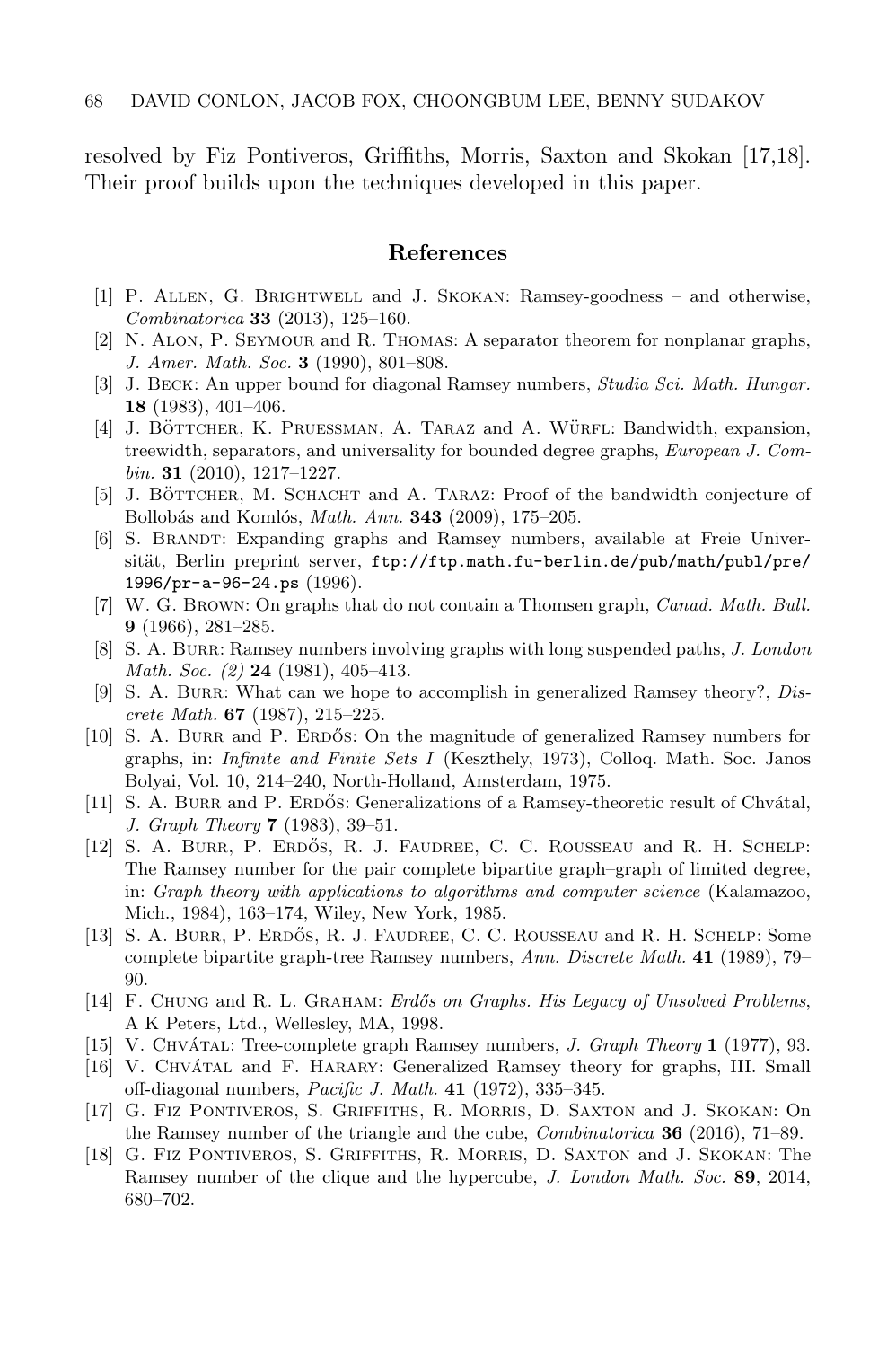- <span id="page-32-9"></span>[19] J. Fox and J. Pach: A separator theorem for string graphs and its applications, Combin. Probab. Comput. 19 (2010), 371–390.
- <span id="page-32-16"></span>[20] J. Fox and B. Sudakov: Density theorems for bipartite graphs and related Ramseytype results, *Combinatorica* **29** (2009), 153-196.
- <span id="page-32-17"></span>[21] J. Fox and B. SUDAKOV: Dependent random choice, Random Structures Algorithms 38 (2011), 68–99.
- <span id="page-32-11"></span>[22] R. L. GRAHAM, V. RÖDL and A. RUCIŃSKI: On graphs with linear Ramsey numbers, J. Graph Theory 35 (2000), 176–192.
- <span id="page-32-12"></span>[23] R. L. GRAHAM, V. RÖDL and A. RUCIŃSKI: On bipartite graphs with linear Ramsey numbers, *Combinatorica* **21** (2001), 199-209.
- <span id="page-32-4"></span>[24] A. KOSTOCHKA: The minimum Hadwiger number for graphs with a given mean degree of vertices, Metody Diskret. Analiz. 38 (1982), 37-58.
- <span id="page-32-5"></span>[25] A. KOSTOCHKA: Lower bound of the Hadwiger number of graphs by their average degree, Combinatorica 4 (1984), 307–316.
- <span id="page-32-13"></span>[26] A. KOSTOCHKA and V. RÖDL: On graphs with small Ramsey numbers,  $J. Graph$ Theory 37 (2001), 198–204.
- <span id="page-32-8"></span>[27] R. J. LIPTON and R. E. TARJAN: A separator theorem for planar graphs, SIAM J. Appl. Math. 36 (1979), 177–189.
- <span id="page-32-3"></span>[28] W. MADER: Homomorphiesätze für Graphen,  $Math. Ann. 178 (1968), 154–168.$
- <span id="page-32-10"></span>[29] G. L. Miller, S.-H. Teng, W. Thurston and S. A. Vavasis: Separators for sphere-packings and nearest neighbor graphs, J. ACM 44 (1997), 1–29.
- <span id="page-32-0"></span>[30] V. Nikiforov and C. C. Rousseau: Ramsey goodness and beyond, Combinatorica 29 (2009), 227–262.
- <span id="page-32-1"></span>[31] N. Robertson and P. D. Seymour: Graph minors. XX. Wagner's conjecture, J. Combin. Theory Ser. B 92 (2004), 325–357.
- <span id="page-32-14"></span>[32] L. Shi: Cube Ramsey numbers are polynomial, Random Structures Algorithms 19 (2001), 99–101.
- <span id="page-32-15"></span>[33] L. SHI: The tail is cut for Ramsey numbers of cubes, *Discrete Math.* **307** (2007), 290–292.
- <span id="page-32-2"></span>[34] R. Stanley: Enumerative Combinatorics, Volume 1, Cambridge Studies in Advanced Mathematics 49, Cambridge University Press, Cambridge, UK, 2002.
- <span id="page-32-6"></span>[35] A. Thomason: An extremal function for contractions of graphs, Math. Proc. Cam. Phil. Soc. **95** (1984), 261-265.
- <span id="page-32-7"></span>[36] A. THOMASON: The extremal function for complete minors, J. Combin. Theory Ser. B 81 (2001), 318–338.

| David Conlon                  | Jacob Fox                 |
|-------------------------------|---------------------------|
| <i>Mathematical Institute</i> | Department of Mathematics |
| Oxford OX1 3LB                | MIT, Cambridge            |
| United Kingdom                | MA 02139-4307             |
| david.conlon@maths.ox.ac.uk   | fox@math.mit.edu          |
|                               |                           |